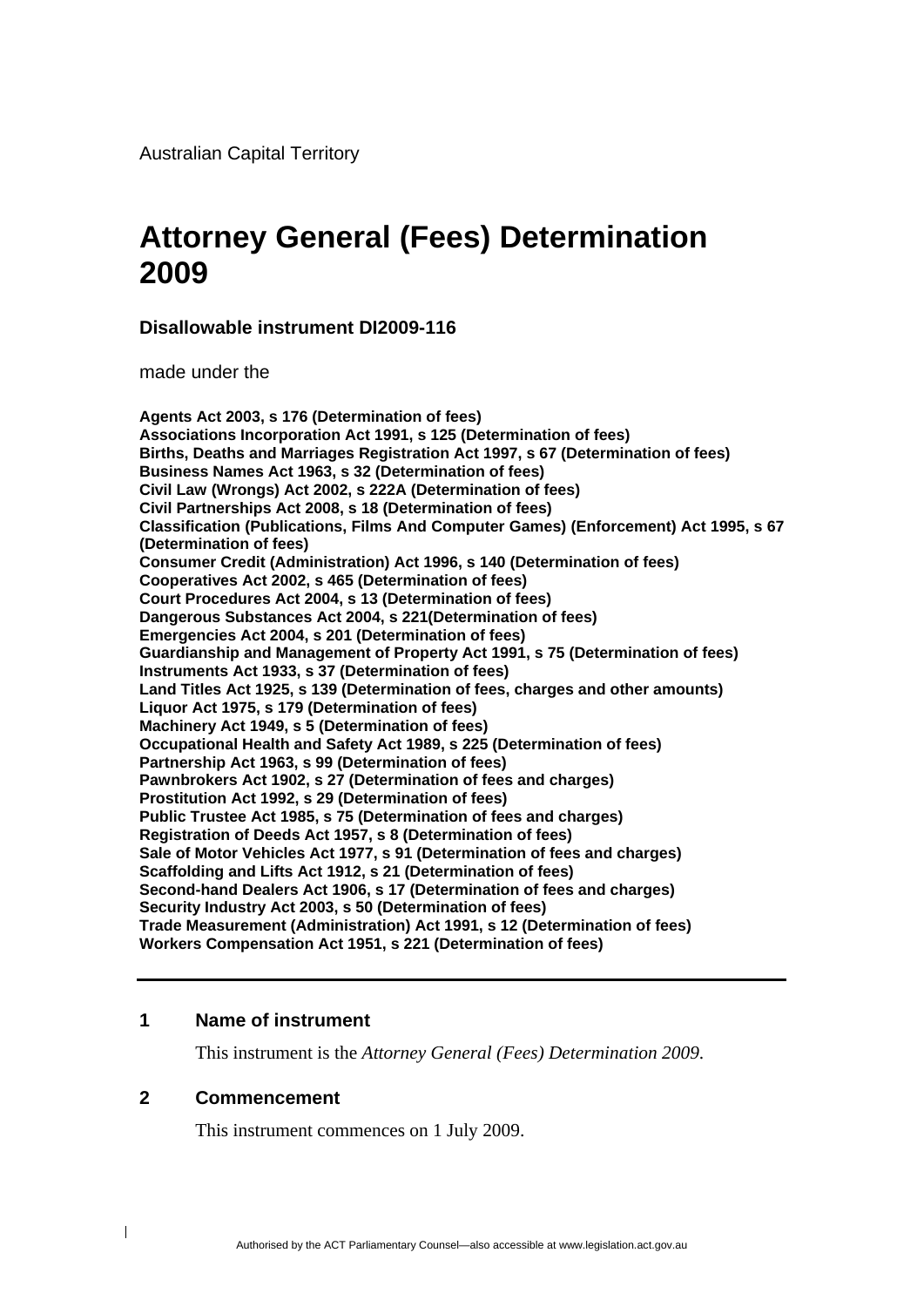### **3 Revocation**

DI2008-145 Attorney General (Fees) Determination 2008 is revoked.

### **4 Fee item numbers**

The item numbers for fees payable under an Act stated in column 1, schedule 1 are the numbers indicated in column 2 of the schedule opposite the name of the Act.

### **5 Determination of fees**

- (1) The fee payable for a matter stated in an item in schedule 2, column 2 is the fee stated in the schedule, column 3 for that matter.
- (2) The fee payable for a matter stated in an item in schedule 1, column 2 is payable to the Territory.
- (3) However—
	- (a) the fee payable under the *Public Trustee Act 1985* for a matter stated in schedule 2, column 2 (items 64 to 90) is payable to the Public Trustee; and
	- (b) the fee payable under the Guardianship and Management of Property Act 1991 for the matter stated in schedule 2, column 2 (item 254 is payable to the Public Trustee for the Territory.
- (4) This determination applies in relation to the financial year commencing on 1 July 2009.

### **6 Deferral of fees**

The payment of the fee may be deferred in accordance with Schedule 2 where applicable.

### **7 Explanatory notes**

Explanatory notes (including the previous year's fee) are included in the schedules in italic text. General explanatory notes are included at the end of schedule in italic text. Explanatory notes in italic text do not form part of the determination. (For example, the following twelve words, if included in a schedule, would not form part of the determination: *Explanatory Note: explanatory notes and general explanatory notes are in italic text*).

Simon Corbell MLA Attorney General 22 June 2009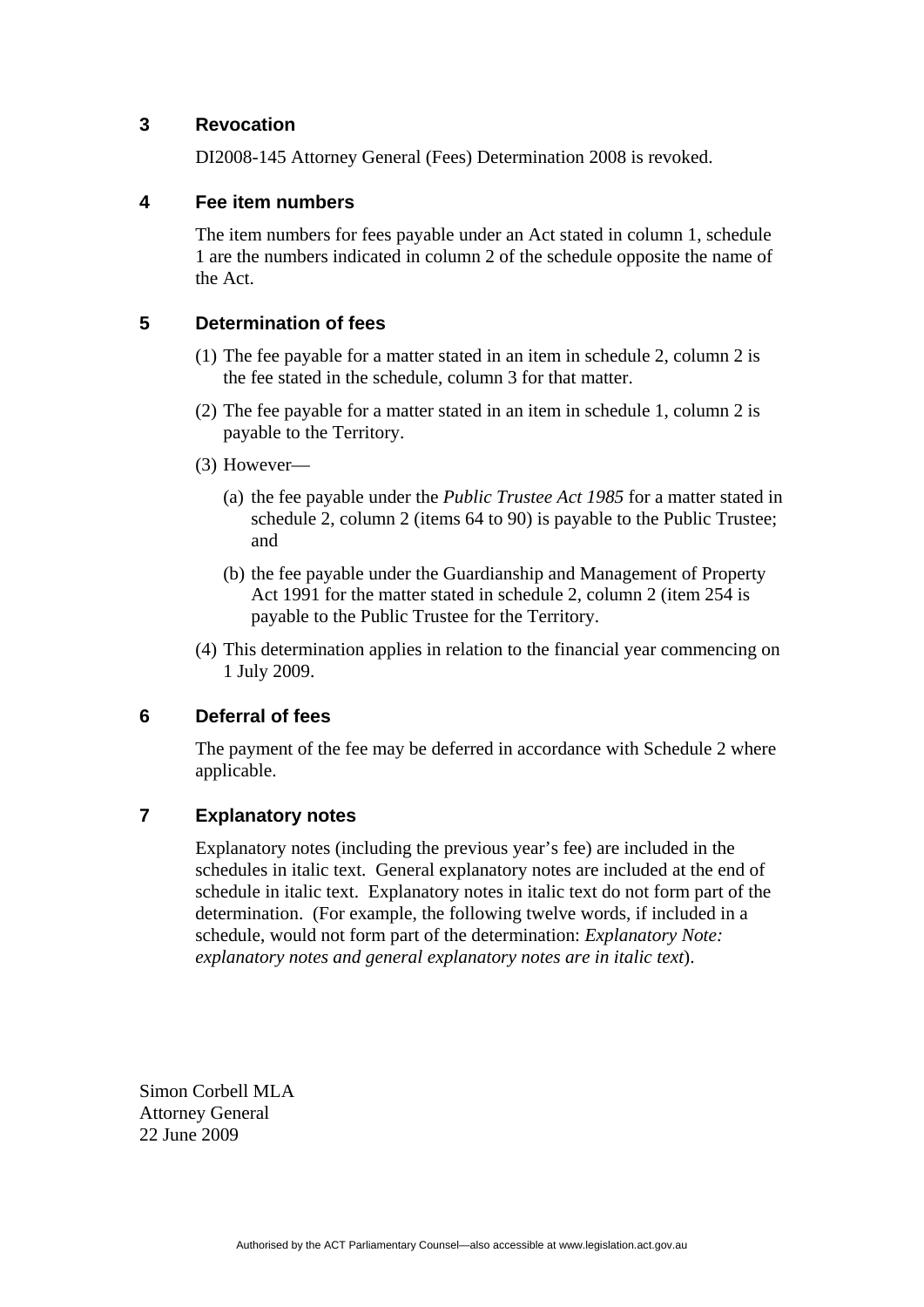### **SCHEDULE 1 – Acts and item numbers**

| Act                                                                                      | <b>Item(s)</b> in Schedule 2 |
|------------------------------------------------------------------------------------------|------------------------------|
| <b>Agents Act 2003</b>                                                                   | <u>247 - 252</u>             |
| <b>Associations Incorporation Act 1991</b>                                               | $91 - 105$                   |
| Births, Deaths and Marriages Registration Act 1997                                       | $115 - 120$                  |
| <b>Business Names Act 1963</b>                                                           | $106 - 114$                  |
| Civil Law (Wrongs) Act 2002                                                              | <u>351 - 353</u>             |
| <b>Civil Partnerships Act 2008</b>                                                       | $354 - 356$                  |
| <b>Classification (Publications, Films And Computer Games)</b><br>(Enforcement) Act 1995 | <u>48 - 59</u>               |
| <b>Consumer Credit (Administration) Act 1996</b>                                         | $6 - 9$                      |
| <b>Cooperatives Act 2002</b>                                                             | $240 - 246$                  |
| <b>Court Procedures Act 2004</b>                                                         | $175 - 229.2$                |
| Dangerous Substances Act 2004                                                            | $299 - 318$                  |
| <b>Emergencies Act 2004</b>                                                              | $255 - 298$                  |
| Guardianship and Management of Property Act 1991                                         | 254                          |
| <b>Instruments Act 1933</b>                                                              | $122 - 124$                  |
| <b>Land Titles Act 1925</b>                                                              | $125 - 172.1$                |
| Liquor Act 1975                                                                          | $10 - 14.2$                  |
| <b>Machinery Act 1949</b>                                                                | $319 - 334$                  |
| Occupational Health and Safety Act 1989                                                  | 335 - 341                    |
| Partnership Act 1963                                                                     | <u> 253</u>                  |
| Pawnbrokers Act 1902                                                                     | <u>63</u>                    |
| Prostitution Act 1992                                                                    | $60 - 61$                    |
| <b>Public Trustee Act 1985</b>                                                           | $64 - 90$                    |
| <b>Registration of Deeds Act 1957</b>                                                    | <u> 173 - 174</u>            |
| Sale of Motor Vehicles Act 1977                                                          | <u>15 - 17</u>               |
| Scaffolding and Lifts Act 1912                                                           | <u>342 - 348</u>             |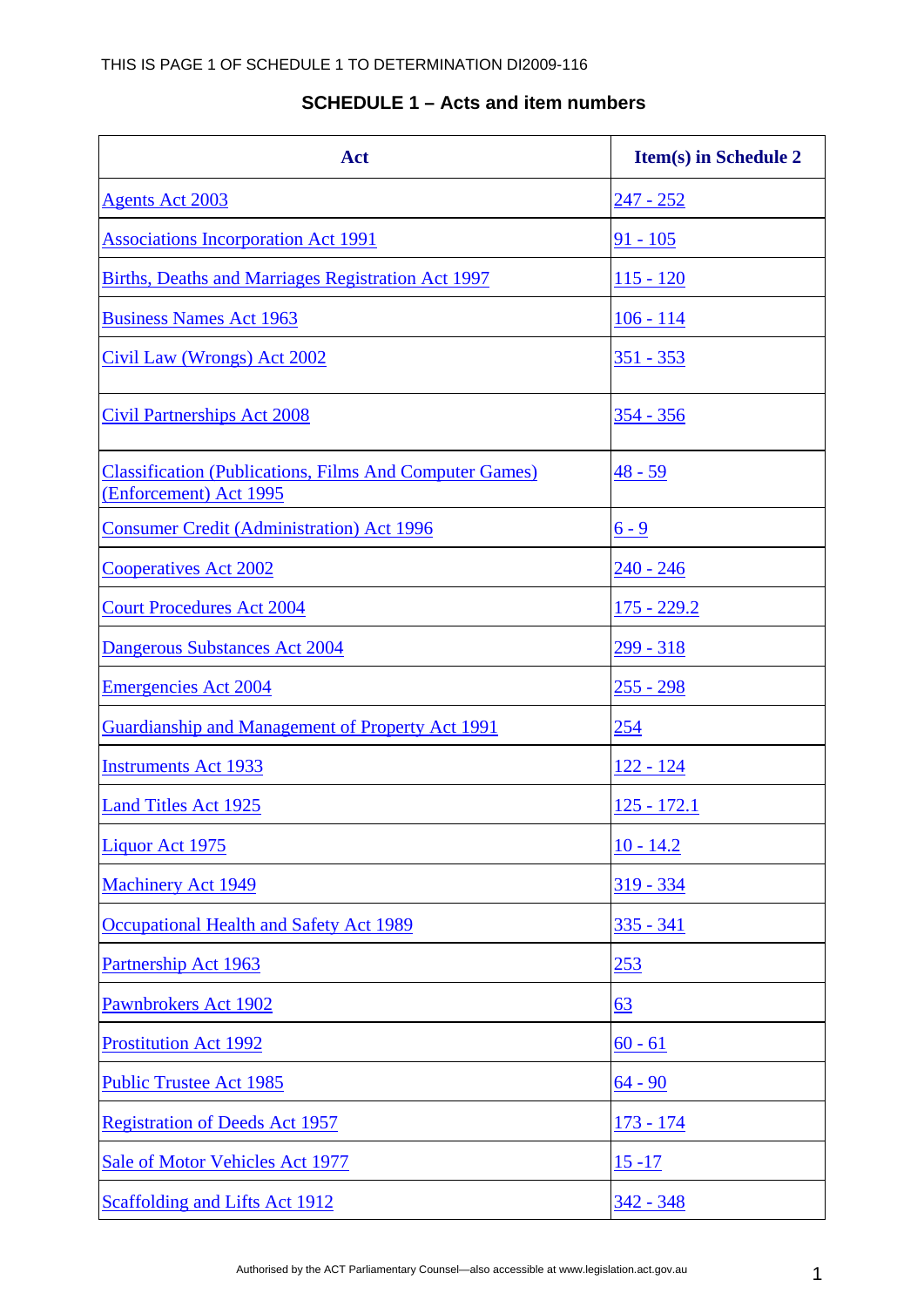## **SCHEDULE 1 – Acts and item numbers**

| Second-hand Dealers Act 1906                       | <u>62</u>   |
|----------------------------------------------------|-------------|
| <b>Security Industry Act 2003</b>                  | $230 - 238$ |
| <b>Trade Measurement (Administration) Act 1991</b> | $18 - 47$   |
| <b>Workers Compensation Act 1951</b>               | $349 - 350$ |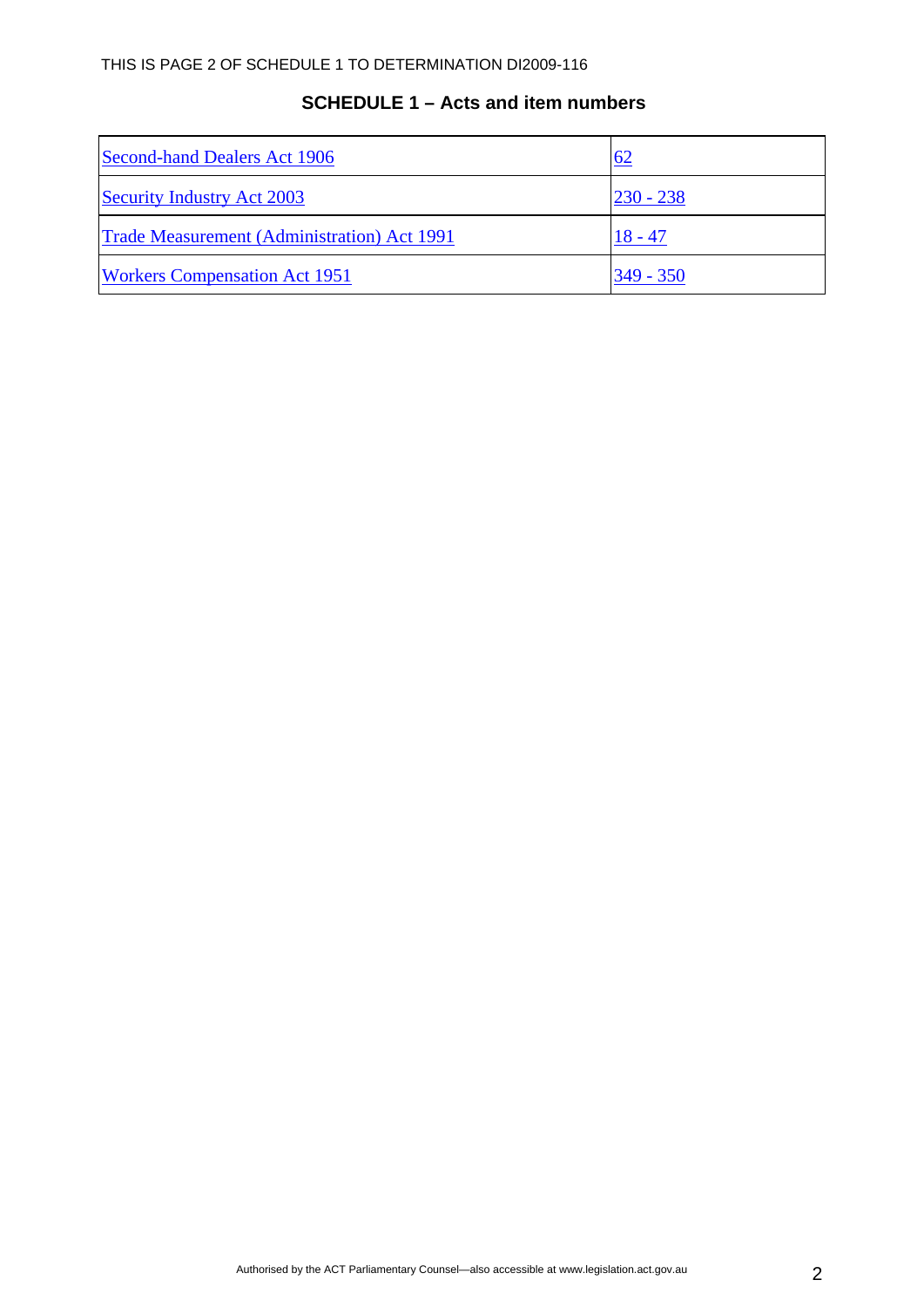<span id="page-4-0"></span>Item Matter in respect of which fee or charge is payable Amount Payable

1 –5 BLANK BLANK

| BL. | N.<br>AP<br>r |  |
|-----|---------------|--|

months)

#### *Consumer Credit (Administration) Act 1996*  6 Fee payable on application for registration as a credit provider under section 11 of the *Consumer Credit (Administration) Act 1996*. \$ 1,325.00 for principal place of business (apportioned on a monthly or part thereof basis if less than twelve months) & \$ 642.00 for each additional place of business (apportioned on a monthly or part thereof basis if less than twelve months) *Explanatory Note: Last Financial Year the fees were \$1,281.00 and \$621.00 respectively.* 7 The annual fee to be lodged by registered credit providers under section16 of the *Consumer Credit (Administration) Act 1996*. \$ 1,325.00 for principal place of business (apportioned on a monthly or part thereof basis if less than twelve months) & \$ 642.00 for each additional place of business (apportioned on a monthly or part thereof basis if less than twelve months) *Explanatory Note: Last Financial Year the fees were \$1,281.00 and \$621.00 respectively.* 8 Fee payable on application for registration as a finance broker under section 42 of the *Consumer Credit (Administration) Act 1996*. \$ 1,325.00 for principal place of business (apportioned on a monthly or part thereof basis if less than twelve months) & \$ 642.00 for each additional place of business (apportioned on a monthly or part thereof basis if less than twelve months) *Explanatory Note: Last Financial Year the fee was \$1,281.00 and \$621.00 respectively.* 9 The annual fee to be lodged by registered finance brokers under section 47 of the *Consumer Credit (Administration) Act 1996*. \$ 1,325.00 for principal place of business (apportioned on a monthly or part thereof basis if less than twelve months) & \$ 642.00 for each additional place of business (apportioned on a monthly or part thereof basis if less than twelve

*Explanatory Note: Last Financial Year the fees were \$1,281.00 and \$621.00 respectively.*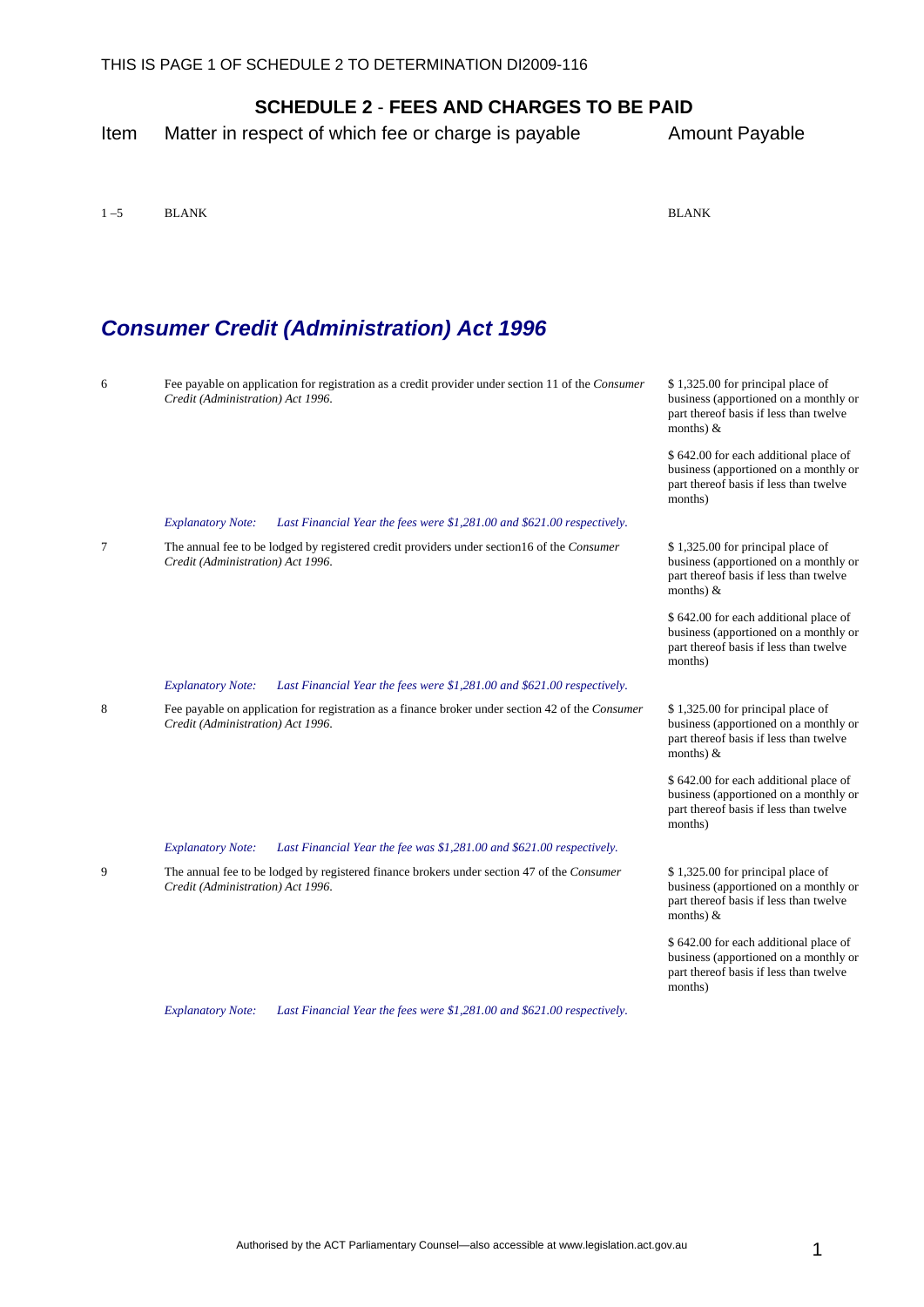<span id="page-5-0"></span>Item Matter in respect of which fee or charge is payable Amount Payable

## *Liquor Act 1975*

licence held by a dealer.

| 10   |                          | Fee for the issue of a licence under subsection 57(1) of the Liquor Act 1975.                                                                                                                                                                                                                                                                               | \$1,763.00 (On licence)                                                                                                                                                                     |
|------|--------------------------|-------------------------------------------------------------------------------------------------------------------------------------------------------------------------------------------------------------------------------------------------------------------------------------------------------------------------------------------------------------|---------------------------------------------------------------------------------------------------------------------------------------------------------------------------------------------|
|      |                          |                                                                                                                                                                                                                                                                                                                                                             | \$1,763.00 (Off licence)                                                                                                                                                                    |
|      |                          |                                                                                                                                                                                                                                                                                                                                                             | \$1,763.00 (Club licence)                                                                                                                                                                   |
|      |                          |                                                                                                                                                                                                                                                                                                                                                             | $$2,648.00$ (Special licence)                                                                                                                                                               |
|      |                          |                                                                                                                                                                                                                                                                                                                                                             | \$2,171.00 (General licence)                                                                                                                                                                |
|      | <b>Explanatory Note:</b> | Last Financial Year the fees were \$1,704.00, \$1,704.00, \$1,704.00,<br>\$2,559.00 and \$2,098.00 respectively.                                                                                                                                                                                                                                            |                                                                                                                                                                                             |
| 11   |                          | Fee for the renewal of a licence under subsection 59(1) of the Liquor Act 1975.                                                                                                                                                                                                                                                                             | An amount equal to: $(a)$ \$ 3,055.00, or<br>(b) $$1,100.00$ if the value of alcohol<br>products held for sale during the<br>immediately preceding financial year<br>was \$100,000 or less. |
|      | <b>Explanatory Note:</b> | Last Financial Year the fees were \$2,952.00 and \$1,063.00 respectively.                                                                                                                                                                                                                                                                                   |                                                                                                                                                                                             |
| 12   |                          | Fee for an application for the transfer of a licence under section 63 of the Liquor Act 1975.                                                                                                                                                                                                                                                               | \$1,324.00                                                                                                                                                                                  |
|      | <b>Explanatory Note:</b> | Last Financial Year the fee was \$1,280.00.                                                                                                                                                                                                                                                                                                                 |                                                                                                                                                                                             |
| 13.1 |                          | Fee payable for the issue of a liquor permit or a non-profit organisation wine permit under Part 9<br>of the Liquor Act 1975. Provided that if an applicant applies for a non-profit organisation wine<br>permit and a liquor permit for the same function or event there shall be no fee payable in respect<br>of the non-profit organisation wine permit. | An amount based on purchases of<br>alcohol products, equal to:<br>(a) \$39.00 for purchases of \$2,000 or<br>less; or $(b)$ \$ 131.00 for purchases over<br>\$2,000.                        |
|      | <b>Explanatory Note:</b> | Last Financial Year the fees were \$38.00 and \$127.00 respectively.                                                                                                                                                                                                                                                                                        |                                                                                                                                                                                             |
| 13.2 |                          | Fee payable for the issue of a tourism wine permit under Part 9 of the Liquor Act 1975. Provided<br>that if an applicant applies for a tourism wine permit and a liquor permit for the same function or<br>event there shall be no fee payable in respect of the tourism wine permit.                                                                       | An amount based on proposed sales of<br>wine equal to: (a) $$39.00$ for proposed<br>sales of \$2,000 or less; or (b) \$131.00<br>for proposed sales over \$2,000.                           |
|      | <b>Explanatory Note:</b> | Last Financial Year the fees were \$38.00 and \$127.00 respectively.                                                                                                                                                                                                                                                                                        |                                                                                                                                                                                             |
| 14.1 |                          | Fee payable for the issue of a proof of age card under section 175 of the Liquor Act 1975.                                                                                                                                                                                                                                                                  | \$5.00 for persons aged 18 years or over                                                                                                                                                    |
|      | <b>Explanatory Note:</b> | Last Financial Year the fee was the same.                                                                                                                                                                                                                                                                                                                   |                                                                                                                                                                                             |
| 14.2 | Liquor Act 1975.         | Fee payable for the issue of a duplicate or replacement proof of age card under section 175 of the                                                                                                                                                                                                                                                          | \$31.00                                                                                                                                                                                     |
|      | <b>Explanatory Note:</b> | Last Financial Year the fee was \$30.00.                                                                                                                                                                                                                                                                                                                    |                                                                                                                                                                                             |

| 15 | Fee for the issue of a licence for a period of 12 months or less under section 14 of the Sale of<br>Motor Vehicles Act 1977. |                                                                                                                                                                                                             | \$485.00 for 12 months per place of<br>business (apportioned on part thereof<br>basis if less than twelve months), with a<br>minimum fee of \$56.00. |  |
|----|------------------------------------------------------------------------------------------------------------------------------|-------------------------------------------------------------------------------------------------------------------------------------------------------------------------------------------------------------|------------------------------------------------------------------------------------------------------------------------------------------------------|--|
|    | <b>Explanatory Note:</b>                                                                                                     | Last Financial Year the fee was \$469.00 with a minimum fee of \$55.00.                                                                                                                                     |                                                                                                                                                      |  |
| 16 | Motor Vehicles Act 1977.                                                                                                     | Fee for the renewal of a licence for a further period of 12 months under section 14D of the Sale of                                                                                                         | \$485.00 for 12 months per place of<br>business (apportioned on part thereof<br>basis if less than twelve months), with a<br>minimum fee of \$56.00. |  |
|    | <b>Explanatory Note:</b>                                                                                                     | Last Financial Year the fee was \$469.00 with a minimum fee of \$55.00.                                                                                                                                     |                                                                                                                                                      |  |
| 17 |                                                                                                                              | The charge payable as contribution to the compensation fund under subsection $91(2)$ of the <i>Sale</i><br>of Motor Vehicles Act 1977 in relation to the issue of a licence to a dealer or the renewal of a | \$420.00 for 12 months per place of<br>business (apportioned on part thereof                                                                         |  |

basis if less than twelve months), with a

minimum fee of \$56.00.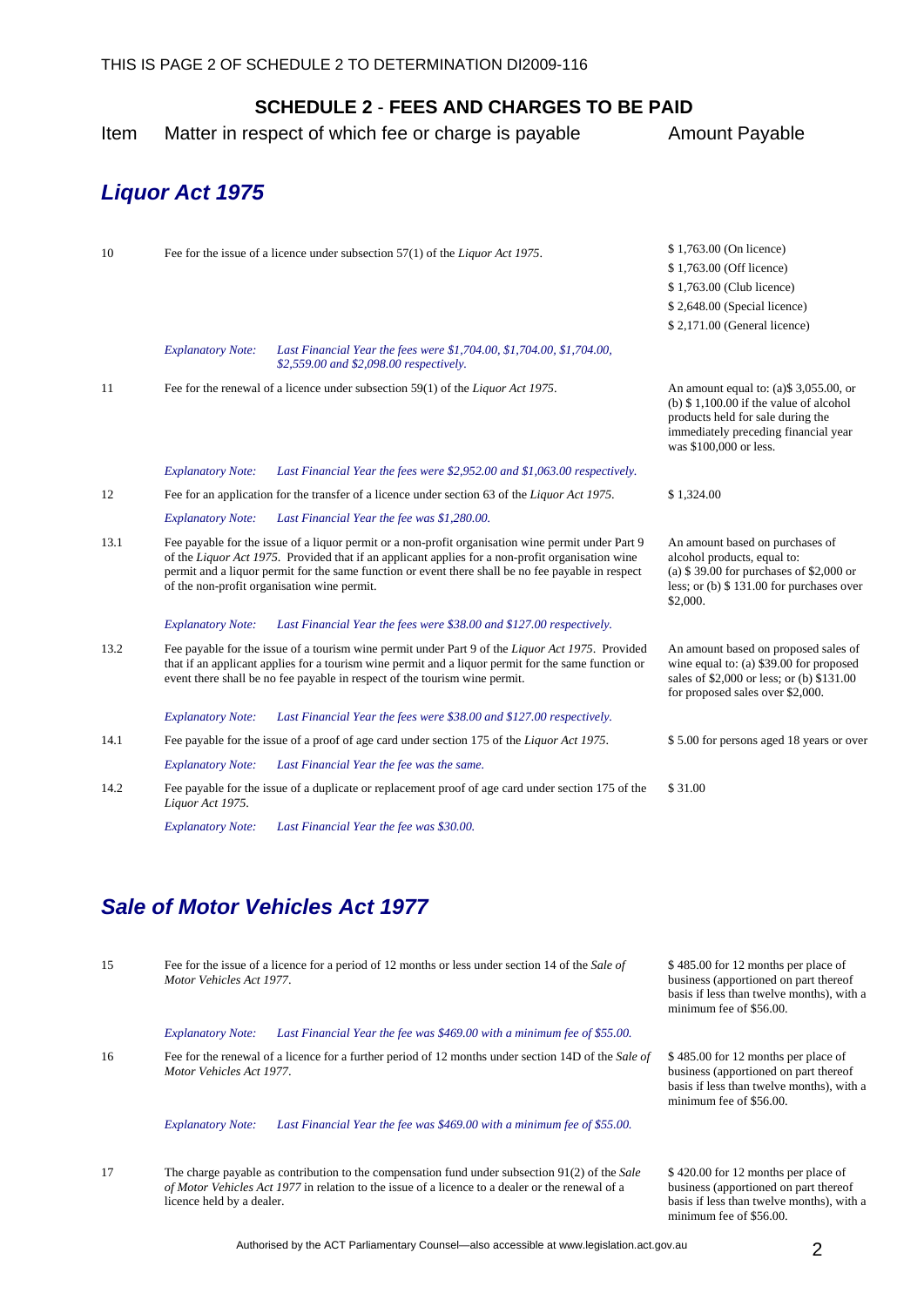Item Matter in respect of which fee or charge is payable Amount Payable

*Explanatory Note: Last Financial Year the fee was \$406.00 with a minimum fee of \$55.00.*

# *Trade Measurement (Administration) Act 1991*

| 18 | Inspection of masses (not associated with a particular weighing instrument) under the trade<br>measurement legislation. | \$72.00 per half hour for each 5 masses<br>or part thereof                                          |
|----|-------------------------------------------------------------------------------------------------------------------------|-----------------------------------------------------------------------------------------------------|
|    | <b>Explanatory Note:</b><br>Last Financial Year the fee was \$70.00.                                                    |                                                                                                     |
| 19 | Inspection of volume measures under the trade measurement legislation.                                                  | \$72.00 per half hour for each 5 volume<br>measures or part thereof                                 |
|    | <b>Explanatory Note:</b><br>Last Financial Year the fee was \$70.00.                                                    |                                                                                                     |
| 20 | Inspection of beverage $\&$ oil measuring instruments under the trade measurement legislation.                          | \$72.00 per half hour – for each 5<br>instruments or part thereof                                   |
|    | <b>Explanatory Note:</b><br>Last Financial Year the fee was \$70.00.                                                    |                                                                                                     |
| 21 | Inspection of length measuring instruments under the trade measurement legislation.                                     | $$72.00$ per half hour – for each 5<br>instruments or part thereof                                  |
|    | Last Financial Year the fee was \$70.00.<br><b>Explanatory Note:</b>                                                    |                                                                                                     |
| 22 | Inspection of weighing instruments under the trade measurement legislation.                                             | \$72.00 each instrument not exceeding<br>30kg capacity including a set of masses                    |
|    | <b>Explanatory Note:</b><br>Last Financial Year the fee was \$70.00.                                                    |                                                                                                     |
| 23 | Inspection of weighing instruments under the trade measurement legislation.                                             | \$113.00 each instrument exceeding<br>30kg but not exceeding 200kg in<br>capacity                   |
|    | Last Financial Year the fee was \$110.00.<br><b>Explanatory Note:</b>                                                   |                                                                                                     |
| 24 | Inspection of weighing instruments under the trade measurement legislation.                                             | \$190.00 each instrument exceeding<br>200kg but not exceeding 1 tonne<br>capacity                   |
|    | Last Financial Year the fee was \$184.00.<br><b>Explanatory Note:</b>                                                   |                                                                                                     |
| 25 | Inspection of weighing instruments under the trade measurement legislation.                                             | \$321.00 each instrument exceeding 1<br>tonne but not exceeding 3 tonnes in<br>capacity             |
|    | <b>Explanatory Note:</b><br>Last Financial Year the fee was \$311.00.                                                   |                                                                                                     |
| 26 | Inspection of weighing instruments under the trade measurement legislation.                                             | \$469.00 each instrument exceeding 3<br>tonnes but not exceeding 20 tonnes in<br>capacity           |
|    | <b>Explanatory Note:</b><br>Last Financial Year the fee was \$454.00.                                                   |                                                                                                     |
| 27 | Inspection of weighing instruments under the trade measurement legislation.                                             | \$ 670.00 each instrument exceeding 20<br>tonnes but not exceeding 90 tonnes in<br>capacity         |
|    | <b>Explanatory Note:</b><br>Last Financial Year the fee was \$648.00.                                                   |                                                                                                     |
| 28 | Inspection of wheel load weighers under the trade measurement legislation.                                              | \$72.00 per half hour                                                                               |
|    | Last Financial Year the fee was \$70.00.<br><b>Explanatory Note:</b>                                                    |                                                                                                     |
| 29 | Inspection of flowmeters (excluding LPG Flowmeters) under the trade measurement legislation.                            | \$113.00 each instrument not exceeding<br>100 litres/min flow rate                                  |
|    | <b>Explanatory Note:</b><br>Last Financial Year the fee was \$110.00.                                                   |                                                                                                     |
| 30 | Inspection of flowmeters (excluding LPG Flowmeters) under the trade measurement legislation.                            | \$382.00 each instrument exceeding 100<br>litres/min but not exceeding 1000<br>litres/min flow rate |
|    | <b>Explanatory Note:</b><br>Last Financial Year the fee was \$370.00.                                                   |                                                                                                     |
| 31 | Inspection of flowmeters (excluding LPG Flowmeters) under the trade measurement legislation.                            | \$765.00 each instrument exceeding<br>1000 litres/min flow rate                                     |

Authorised by the ACT Parliamentary Counsel—also accessible at www.legislation.act.gov.au 3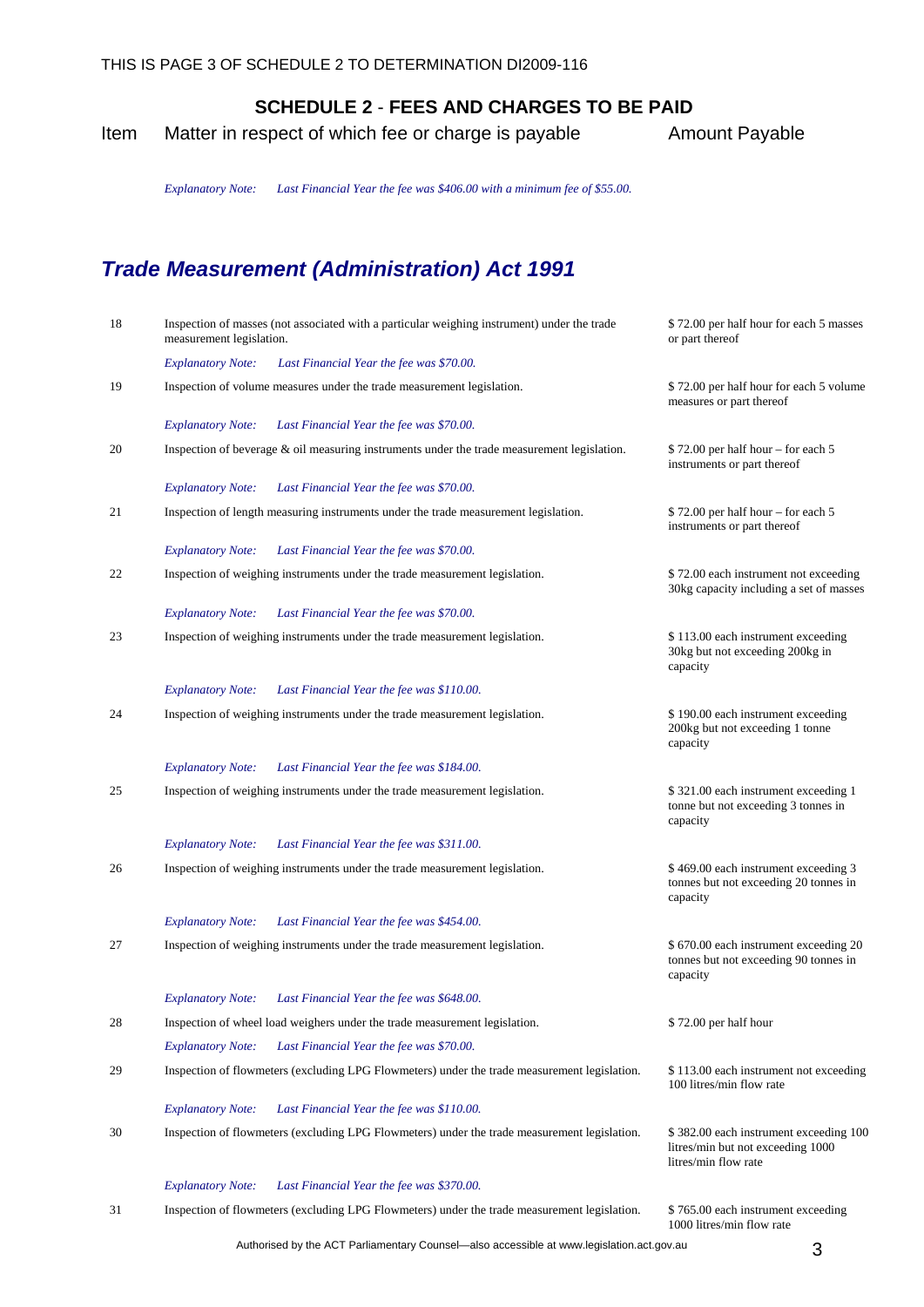| Item | Matter in respect of which fee or charge is payable                                                                                                                            | <b>Amount Payable</b>                                              |
|------|--------------------------------------------------------------------------------------------------------------------------------------------------------------------------------|--------------------------------------------------------------------|
|      | <b>Explanatory Note:</b><br>Last Financial Year the fee was \$740.00.                                                                                                          |                                                                    |
| 32   | Inspection of LPG flowmeters under the trade measurement legislation.                                                                                                          | \$217.00 each instrument not exceeding<br>100 litres/min flow rate |
|      | Last Financial Year the fee was \$210.00.<br><b>Explanatory Note:</b>                                                                                                          |                                                                    |
| 33   | Inspection of LPG flowmeters under the trade measurement legislation.                                                                                                          | \$392.00 each instrument exceeding 100<br>litres/min flow rate.    |
|      | <b>Explanatory Note:</b><br>Last Financial Year the fee was \$379.00.                                                                                                          |                                                                    |
| 34   | Inspection of liquor dispensers under the trade measurement legislation.                                                                                                       | \$14.00 per dispenser                                              |
|      | <b>Explanatory Note:</b><br>Last Financial Year the fee was \$14.00.                                                                                                           |                                                                    |
| 35   | <b>BLANK</b>                                                                                                                                                                   | <b>BLANK</b>                                                       |
| 36   | An additional fee when the inspector must wait before the measuring instrument is available for<br>testing under the trade measurement legislation.                            | \$72.00 per half hour                                              |
|      | Last Financial Year the fee was \$70.00.<br><b>Explanatory Note:</b>                                                                                                           |                                                                    |
| 37   | An additional fee for measuring instrument with an approved device such as a console, ticket<br>printer, cash register or card reader under the trade measurement legislation. | \$72.00                                                            |
|      | <b>Explanatory Note:</b><br>Last Financial Year the fee was \$70.00.                                                                                                           |                                                                    |
| 38   | Where an inspection is carried out for which no fee or charge is specified under the <i>Trade</i><br>Measurement (Administration) Act 1991.                                    | \$72.00 per half hour                                              |
|      | Last Financial Year the fee was \$70.00.<br><b>Explanatory Note:</b>                                                                                                           |                                                                    |
| 39   | Application for Servicing Licence or Public Weighbridge Licence under subsection 44(1) of the<br>Trade Measurement Act 1991.                                                   | \$84.00                                                            |
|      | Last Financial Year the fee was \$82.00.<br><b>Explanatory Note:</b>                                                                                                           |                                                                    |
| 40   | Fee for a licence (other than a public weighbridge licence) under subsection $52(1)$ of the <i>Trade</i><br>Measurement Act 1991.                                              | \$321.00 per annum for each business<br>premises                   |
|      | <b>Explanatory Note:</b><br>Last Financial Year the fee was \$311.00.                                                                                                          |                                                                    |
| 41   | Fee for an Annual Public Weighbridge Licence under subsection 52(1) of the Trade<br>Measurement Act 1991.                                                                      | \$243.00 per annum for each public<br>weighbridge                  |
|      | Last Financial Year the fee was \$235.00.<br><b>Explanatory Note:</b>                                                                                                          |                                                                    |
| 42   | Application fee for a certificate of suitability for a weighbridge under regulation $15(1)$ of the<br>Trade Measurement (Weighbridges) Regulation 1991.                        | \$89.00                                                            |
|      | Last Financial Year the fee was \$86.00.<br><b>Explanatory Note:</b>                                                                                                           |                                                                    |
| 43   | Issue of duplicate licence or certificate under regulation $17(1)$ of the Trade Measurement<br>(Weighbridges) Regulation 1991.                                                 | \$27.00                                                            |
|      | <b>Explanatory Note:</b><br>Last Financial Year the fee was the same.                                                                                                          |                                                                    |
| 44   | <b>BLANK</b>                                                                                                                                                                   | <b>BLANK</b>                                                       |

45 Charges payable for hire of masses provided by the Commissioner for Fair Trading at the request of a licensed certifier or measuring instrument owner.

\$ 70.00 (including 10% GST) per day or part thereof per 200kg or part thereof (of 10kg and 20kg masses)

\$ 294.00 (including 10% GST) per day or part thereof per 10 tonne or part thereof (of 1 tonne masses)

\$ 80.00 (including 10% GST) per 1/2 hour or part thereof (for delivery, pickup, loading, unloading, repairs/recalibration)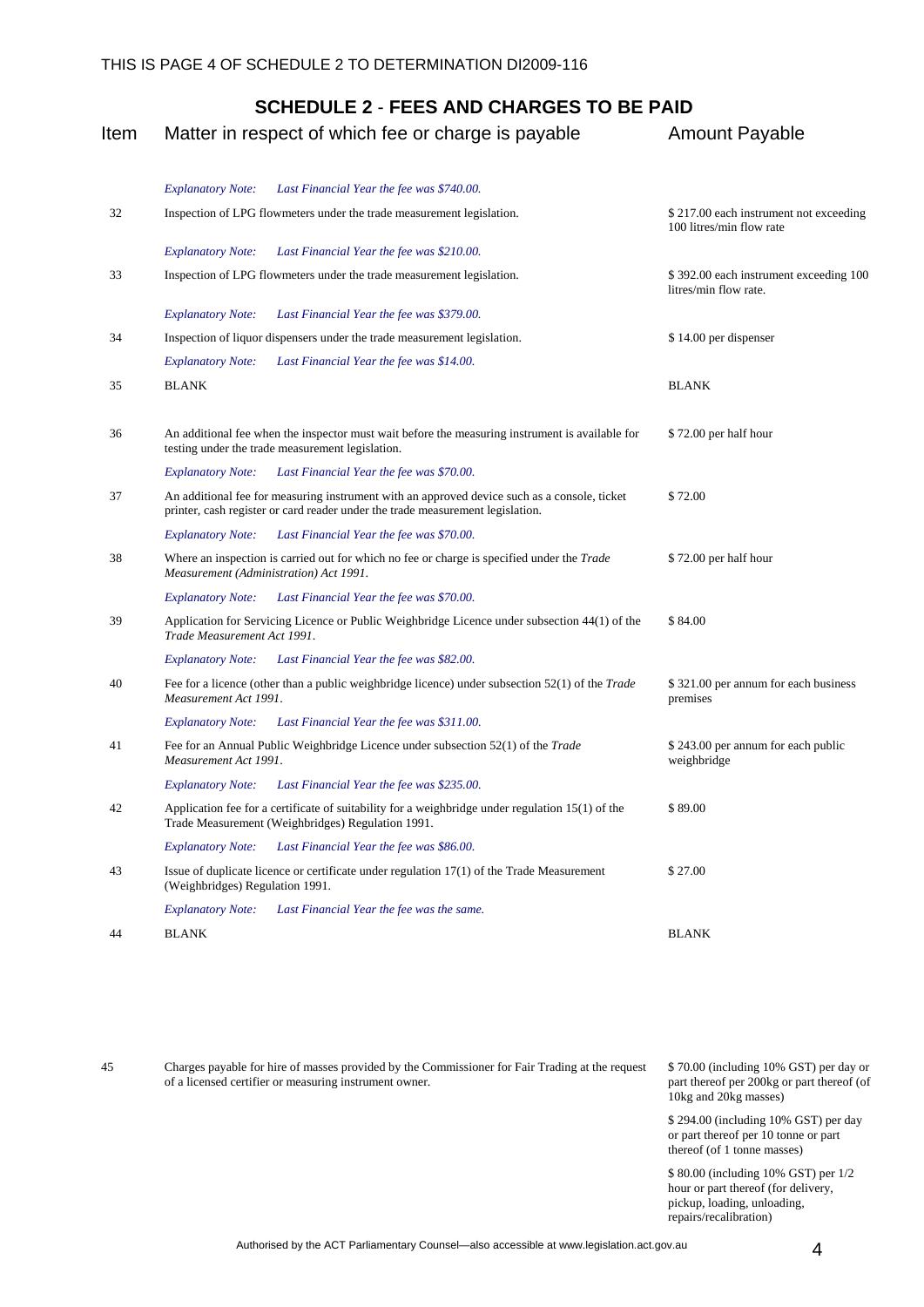#### Item Matter in respect of which fee or charge is payable Amount Payable

Trading at the request of a licensed certifier or measuring instrument owner.

*Explanatory Note: Last Financial Year the fee was \$42.00.*

*Explanatory Note: Last Financial Year the fee was \$77.00 (including 10% GST).*

*Explanatory Note: Last* Financial *Year the fees were \$68.00, \$285.00 and \$78.00 (including 10% GST) respectively.* 46 Charges payable for hire of measuring instruments provided by the Commissioner for Fair

\$ 79.00 (including 10% GST) per day or part thereof for each instrument

47 Charges payable for supply of certifier's return. \$ 43.00

## *Classification (Publications, Films and Computer Games) (Enforcement) Act 1995*

| $\sqrt{48}$ | For the purpose of section 54C of the Classification (Publications, Films and Computer Games)<br>( <i>Enforcement</i> ) Act 1995 - In the case of a licence for a period of 12 months for each premises<br>where X films are sold                                                                                                                  | \$12,828.00      |
|-------------|----------------------------------------------------------------------------------------------------------------------------------------------------------------------------------------------------------------------------------------------------------------------------------------------------------------------------------------------------|------------------|
|             | <b>Explanatory Note:</b><br>Last Financial Year the fee was \$12,395.00.                                                                                                                                                                                                                                                                           |                  |
| 49          | For the purpose of section 54C of the Classification (Publications, Films and Computer Games)<br>( <i>Enforcement</i> ) Act 1995 - In the case of a licence for a period of less than 12 months, for each<br>premises where X films are sold, for each month or part thereof for which the licence is issued                                       | \$1,069.00       |
|             | <b>Explanatory Note:</b><br>Last Financial Year the fee was \$1,033.00.                                                                                                                                                                                                                                                                            |                  |
| 50          | For the purpose of section 54C of the Classification (Publications, Films and Computer Games)<br>( <i>Enforcement</i> ) Act 1995 - In the case of a licence for a period of 12 months for each premises<br>where X films are copied                                                                                                                | \$12,828.00      |
|             | <b>Explanatory Note:</b><br>Last Financial Year the fee was \$12,395.00.                                                                                                                                                                                                                                                                           |                  |
| 51          | For the purpose of section 54C of the Classification (Publications, Films and Computer Games)<br>( <i>Enforcement</i> ) Act 1995 - In the case of a licence for a period of less than 12 months, for each<br>premises where X films are copied, for each month or part thereof for which the licence is issued                                     | \$1,069.00       |
|             | <b>Explanatory Note:</b><br>Last Financial Year the fee was \$1,033.00.                                                                                                                                                                                                                                                                            |                  |
| 52          | For the purpose of section 54C of the Classification (Publications, Films and Computer Games)<br>( <i>Enforcement</i> ) Act 1995 - In the case of a licence for a period of 12 months, for each premises<br>where X films are sold and copied                                                                                                      | \$25,683.00      |
|             | <b>Explanatory Note:</b><br>Last Financial Year the fee was \$24,815.00.                                                                                                                                                                                                                                                                           |                  |
| 53          | <b>BLANK</b>                                                                                                                                                                                                                                                                                                                                       | <b>BLANK</b>     |
| 54          | For the purpose of section 54C of the Classification (Publications, Films and Computer Games)<br>( <i>Enforcement</i> ) Act 1995 - In the case of a licence for a period of less than 12 months, for each<br>premises where X films are sold and copied, for each month or part thereof for which the licence<br>is issued                         | \$2,140.00       |
|             | Last Financial Year the fee was \$2,068.00.<br><b>Explanatory Note:</b>                                                                                                                                                                                                                                                                            |                  |
| 55          | <b>BLANK</b>                                                                                                                                                                                                                                                                                                                                       | <b>BLANK</b>     |
| 56          | For the purpose of section 54H of the Classification (Publications, Films and Computer Games)<br>( <i>Enforcement</i> ) Act 1995 - In the case of a licence renewal for a period of 12 months for each<br>premises where X films are sold                                                                                                          | \$12,828.00      |
|             | Last Financial Year the fee was \$12,395.00.<br><b>Explanatory Note:</b>                                                                                                                                                                                                                                                                           |                  |
| 57          | For the purpose of section 54H of the Classification (Publications, Films and Computer Games)<br>( <i>Enforcement</i> ) Act 1995 - In the case of a licence renewal for a period of 12 months for each<br>premises where X films are copied                                                                                                        | \$12,828.00      |
|             | <b>Explanatory Note:</b><br>Last Financial Year the fee was \$12,395.00.                                                                                                                                                                                                                                                                           |                  |
| 58          | For the purpose of section 54H of the Classification (Publications, Films and Computer Games)<br>( <i>Enforcement</i> ) Act 1995 - In the case of a licence renewal for a period of 12 months, for each<br>premises where X films are sold and copied<br>Authorised by the ACT Parliamentary Counsel-also accessible at www.legislation.act.gov.au | \$25,683.00<br>5 |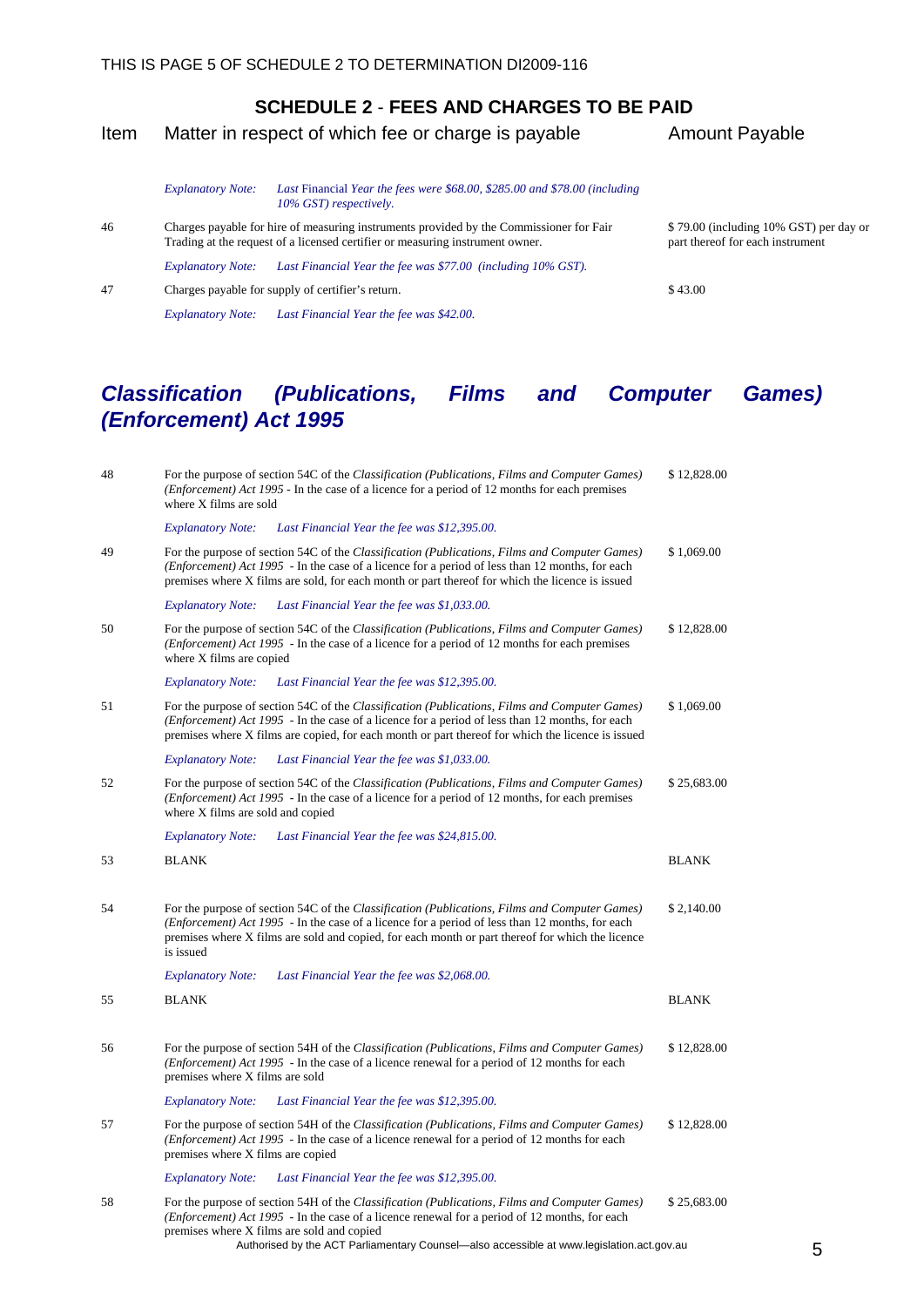- <span id="page-9-0"></span>Item Matter in respect of which fee or charge is payable Amount Payable
	- *Explanatory Note: Last Financial Year the fee was \$24,815.00.*

59 BLANK BLANK

## *Prostitution Act 1992*

| 60 |                                                                           | Give Registrar written notice within 7 days of commencing operations under subsection $12(1)$ | \$255.00 (apportioned on a monthly or<br>part thereof basis if less than twelve<br>months), with a minimum charge of<br>\$56.00. |
|----|---------------------------------------------------------------------------|-----------------------------------------------------------------------------------------------|----------------------------------------------------------------------------------------------------------------------------------|
|    | <b>Explanatory Note:</b>                                                  | Last Financial Year the fee was \$247.00 with a minimum charge of<br>\$55.00.                 |                                                                                                                                  |
| 61 | Give Registrar written notice by the defined day under subsection $13(1)$ |                                                                                               | \$129.00                                                                                                                         |
|    | <b>Explanatory Note:</b>                                                  | Last Financial Year the fee was \$125.00.                                                     |                                                                                                                                  |

## *Second-hand Dealers Act 1906*

62 Annual Licence fee issued under part 2 of the *Second-hand Dealers Act 1906*. \$ 115.00 (apportioned on a monthly or part thereof basis if less than twelve months), with a minimum charge of \$ 56.00. *Explanatory Note: Last Financial Year the fee was \$112.00 with a minimum charge of \$55.00.*

## *Pawnbrokers Act 1902*

63 Annual Licence fee issued under Part 2 of the *Pawnbrokers Act 1902*. \$ 115.00 (apportioned on a monthly or

*Explanatory Note: Last Financial Year the fee was \$112.00 with a minimum charge of \$55.00.*

part thereof basis if less than twelve months), with a minimum charge of \$ 56.00.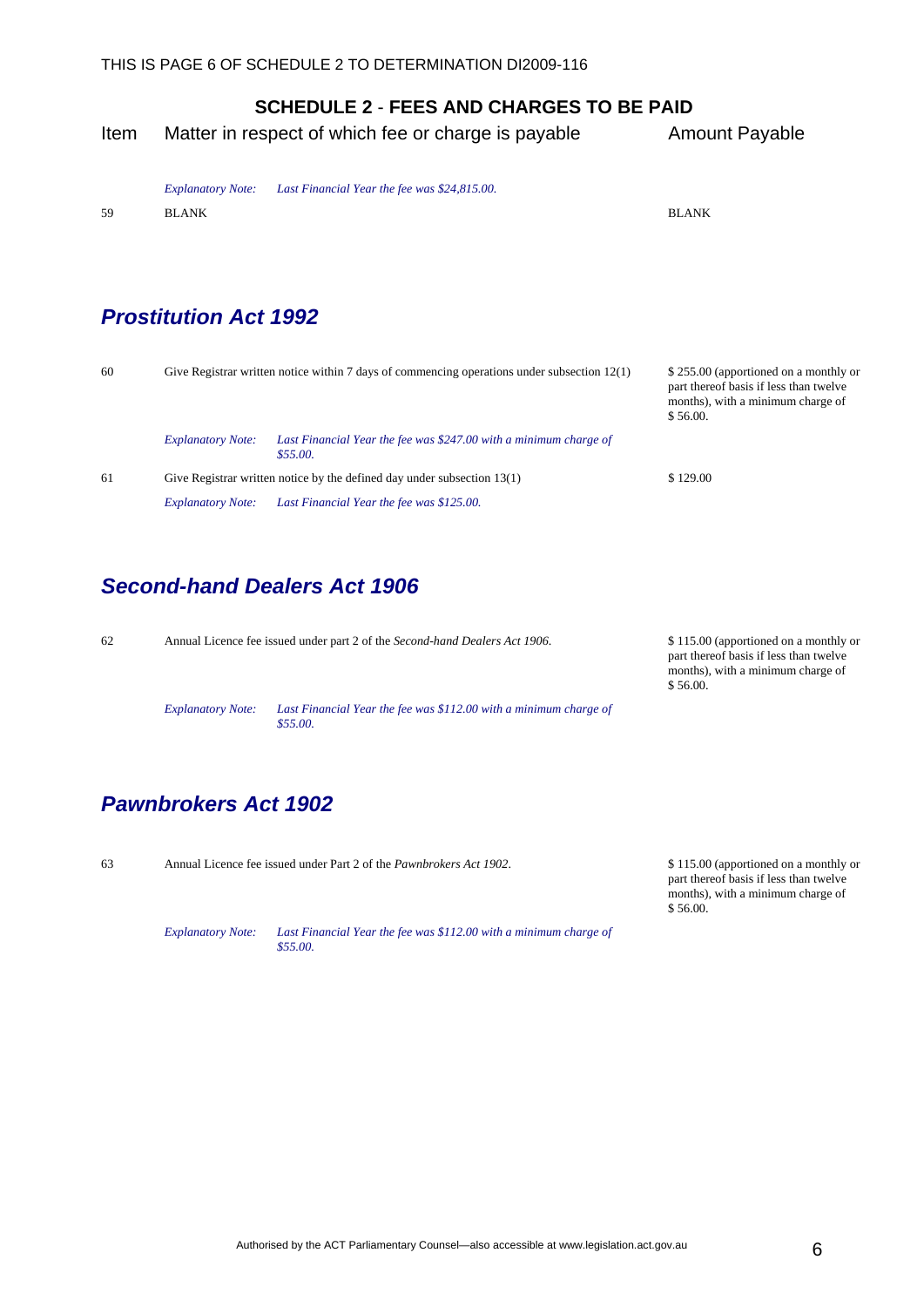<span id="page-10-0"></span>Item Matter in respect of which fee or charge is payable Amount Payable

## *Public Trustee Act 1985*

**NOTE:** All amounts listed under the *Public Trustee Act 1985* are maximum charges. Lower amounts may be charged at the discretion of the Public Trustee.

#### *MISCELLANEOUS CHARGES*

64 For any service not dealt within any other Public Trustee items in this determination.

|       |                             | Where property is involved                                                                                                                                                | 1.10% of moneys received and/or the<br>standard fee as per the scale chargeable<br>for estate administration (or such lesser<br>fee as is agreed between the recipient of<br>the service and the Public Trustee).* |
|-------|-----------------------------|---------------------------------------------------------------------------------------------------------------------------------------------------------------------------|--------------------------------------------------------------------------------------------------------------------------------------------------------------------------------------------------------------------|
|       |                             | Where property is not involved                                                                                                                                            | \$128.00 (including 10% GST) per<br>$hour*$                                                                                                                                                                        |
|       |                             | Where unclaimed money is administered                                                                                                                                     | \$50.00 (including 10% GST)*                                                                                                                                                                                       |
|       |                             | Provided that, where unclaimed money is administered, the Public Trustee may exempt<br>the payment of the fee by class or specific sum.                                   |                                                                                                                                                                                                                    |
|       | <b>Explanatory Note:</b>    | Last Financial Year the fees were the same, \$124.00 (including 10% GST)<br>and the same (including 10% GST) respectively.                                                |                                                                                                                                                                                                                    |
| Note: |                             |                                                                                                                                                                           |                                                                                                                                                                                                                    |
|       |                             | * All amounts for Fees and Charges listed under the Public Trustee Act 1985 are maximum amounts. Lower amounts may<br>be charged at the discretion of the Public Trustee. |                                                                                                                                                                                                                    |
|       | ACTING AS AGENT OR ATTORNEY |                                                                                                                                                                           |                                                                                                                                                                                                                    |
| 65    |                             | Examining and reporting any accounts in any matter not under the direct control of the Public<br>Trustee when acting as an agent or attorney                              | \$115.00 per hour*                                                                                                                                                                                                 |
|       | <b>Explanatory Note:</b>    | Fee is GST exempt. Last Financial Year the fee was \$124.00 (including<br>10% GST).                                                                                       |                                                                                                                                                                                                                    |

*Note:* 

*Explanatory Note: Last Financial Year the fee was the same.*

*\* All amounts for Fees and Charges listed under the Public Trustee Act 1985 are maximum amounts. Lower amounts may be charged at the discretion of the Public Trustee.*

#### *COLLECTION OF INCOME*

67 Income commission on all gross income and on common fund or managed fund distributions, including realised capital gains and tax-free components received by the Public Trustee acting in any capacity. Where the Public Trustee receives income which is not subject to any agency charge 5.50 %\* Where the Public Trustee receives income, eg property rent, which is subject to any agency charge for collection 2.75 %\* *Explanatory Note: Last Financial Year the percentage commissions were the same.*

*Note:* 

*\* All amounts for Fees and Charges listed under the Public Trustee Act 1985 are maximum amounts. Lower amounts may be charged at the discretion of the Public Trustee.*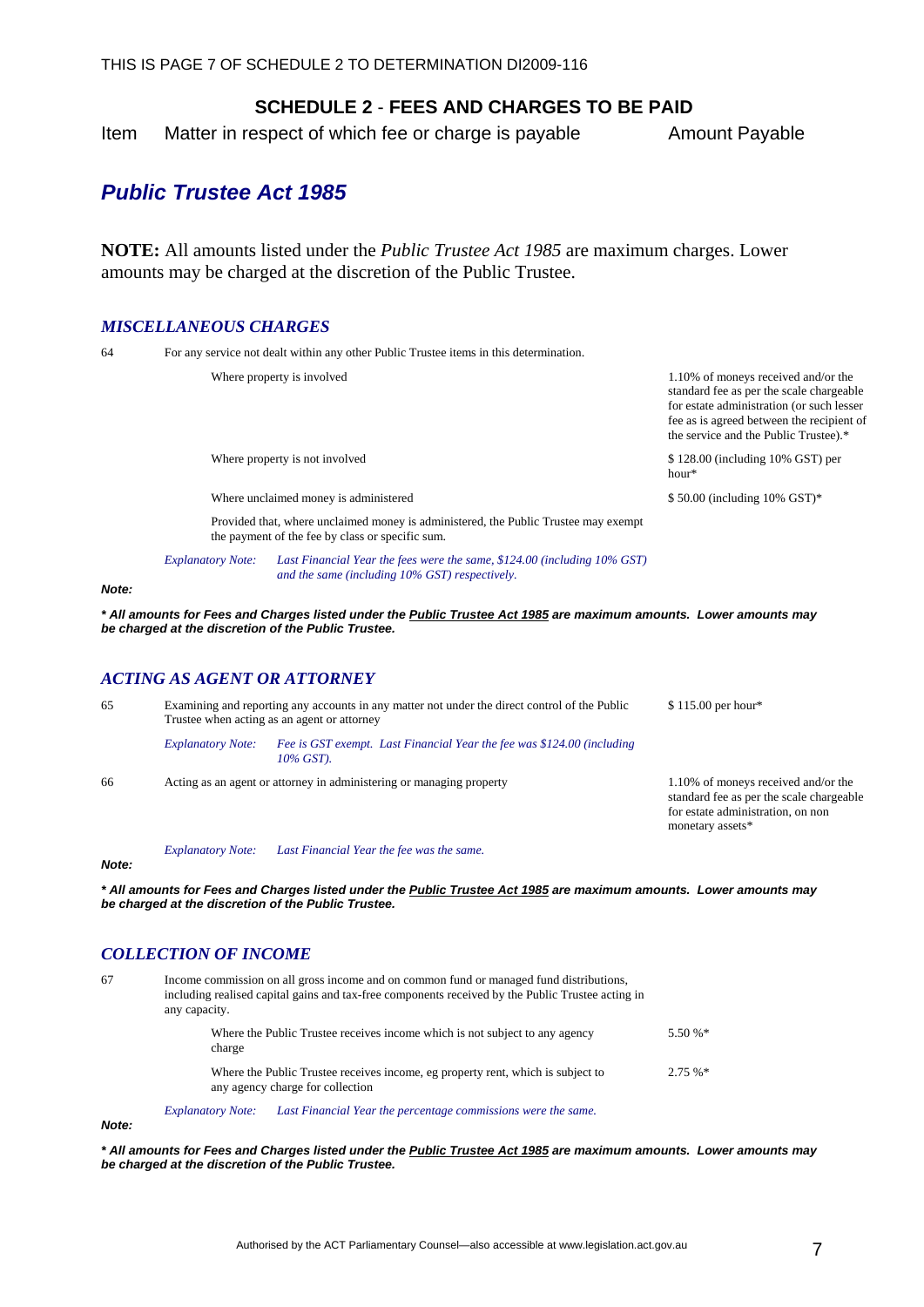Item Matter in respect of which fee or charge is payable Amount Payable

#### *ESTATE ADMINISTRATION*

| 68 |                                                                                                                                                                                                                                                                                                                                           | Obtaining a grant of representation and/or administering the estate of a deceased person. The fee<br>is based on the gross capital value of the estate excluding the value of the matrimonial home<br>(being the house and curtilage that was used as the principal matrimonial home by the deceased<br>and his or her partner immediately before the death of the deceased) | 4.40 % of the first \$200,000;<br>3.30 % of the next \$200,000;<br>2.20 % of the next \$200,000;<br>1.10 % of the amount greater than<br>\$600,000;<br>with a minimum of \$859.00 (including<br>10% GST)*                                 |
|----|-------------------------------------------------------------------------------------------------------------------------------------------------------------------------------------------------------------------------------------------------------------------------------------------------------------------------------------------|------------------------------------------------------------------------------------------------------------------------------------------------------------------------------------------------------------------------------------------------------------------------------------------------------------------------------------------------------------------------------|-------------------------------------------------------------------------------------------------------------------------------------------------------------------------------------------------------------------------------------------|
|    | <b>Explanatory Note:</b>                                                                                                                                                                                                                                                                                                                  | Last Financial Year the fee rates were the same, with a minimum of<br>\$830.00 (including 10% GST).                                                                                                                                                                                                                                                                          |                                                                                                                                                                                                                                           |
| 69 |                                                                                                                                                                                                                                                                                                                                           | Transferring or conveying the matrimonial home (as defined in the first Public Trustee item<br>above) and/or assets held as joint tenants to the surviving partner.                                                                                                                                                                                                          | \$128.00 (including 10% GST) per hour<br>with a minimum of $1$ hour*                                                                                                                                                                      |
|    | <b>Explanatory Note:</b>                                                                                                                                                                                                                                                                                                                  | Last Financial Year the fee was \$124.00 (including 10% GST).                                                                                                                                                                                                                                                                                                                |                                                                                                                                                                                                                                           |
| 70 | Where a fee is not payable under the first Public Trustee item above and where administration of<br>\$128.00 (including 10% GST) per hour<br>an estate is commenced by the Public Trustee but completed by another executor or administrator<br>with a minimum of 1 hour*<br>or person other than at the initiative of the Public Trustee |                                                                                                                                                                                                                                                                                                                                                                              |                                                                                                                                                                                                                                           |
|    | <b>Explanatory Note:</b>                                                                                                                                                                                                                                                                                                                  | Last Financial Year the fee was \$124.00 (including 10% GST).                                                                                                                                                                                                                                                                                                                |                                                                                                                                                                                                                                           |
| 71 |                                                                                                                                                                                                                                                                                                                                           | For resealing a grant of probate or administration made outside the Territory.                                                                                                                                                                                                                                                                                               | 50.00 % of the standard fee as per the<br>scale chargeable for estate<br>administration for the Public Trustee,<br>applied to the gross value of ACT<br>property excluding the value of the<br>matrimonial home (including 10%<br>$GST)*$ |
|    | <b>Explanatory Note:</b>                                                                                                                                                                                                                                                                                                                  | Last Financial Year the fee was the same.                                                                                                                                                                                                                                                                                                                                    |                                                                                                                                                                                                                                           |
| 72 |                                                                                                                                                                                                                                                                                                                                           | Rate of management fee for the administration of moneys held in the Common Funds.                                                                                                                                                                                                                                                                                            | 1.10 % per annum of the gross value<br>(including $10\%$ GST)*                                                                                                                                                                            |
|    | <b>Explanatory Note:</b>                                                                                                                                                                                                                                                                                                                  | Last Financial Year the fee was the same.                                                                                                                                                                                                                                                                                                                                    |                                                                                                                                                                                                                                           |
| 73 | Rate of management fee for the administration of moneys held in the Common Fund Guarantee<br>and Reserve Account                                                                                                                                                                                                                          |                                                                                                                                                                                                                                                                                                                                                                              | 1.10 % per annum of the gross value<br>(including $10\%$ GST)*                                                                                                                                                                            |
|    | <b>Explanatory Note:</b>                                                                                                                                                                                                                                                                                                                  | Last Financial Year the fee was the same.                                                                                                                                                                                                                                                                                                                                    |                                                                                                                                                                                                                                           |

*Note:* 

*\* All amounts for Fees and Charges listed under the Public Trustee Act 1985 are maximum amounts. Lower amounts may be charged at the discretion of the Public Trustee.*

#### *OTHER CHARGES (Charges are made for the following services, in addition to estate and trust)*

| 74 | Accepting and holding documents in safe custody |                                                                                                                                                                 | \$62.00 (including 10% GST) payable<br>on acceptance*                                              |  |
|----|-------------------------------------------------|-----------------------------------------------------------------------------------------------------------------------------------------------------------------|----------------------------------------------------------------------------------------------------|--|
|    | <b>Explanatory Note:</b>                        | Last Financial Year the fee was \$60.00 (including 10% GST).                                                                                                    |                                                                                                    |  |
| 75 | being for normal administration purposes        | Attendance by the Public Trustee or an officer of the Public Trustee or for any other purposes not                                                              | \$128.00 (including 10% GST) per hour<br>or part thereof including travelling and<br>waiting time* |  |
|    | <b>Explanatory Note:</b>                        | Last Financial Year the fee was $$124.00$ (including $10\%$ GST).                                                                                               |                                                                                                    |  |
| 76 |                                                 | Arranging the purchase, extension, alteration or modification of property (real or personal) for the<br>use of any beneficiary or other person legally entitled | 1.10 % of the gross value of the<br>purchase, extension, alteration of<br>modification*            |  |
|    | <b>Explanatory Note:</b>                        | Last Financial Year the fee was the same.                                                                                                                       |                                                                                                    |  |
| 77 | residence                                       | Managing assets invested outside the Public Trustee Common Funds, excluding principal                                                                           | 1.10 % per annum of the gross value*                                                               |  |
|    | Services charged on an hourly basis:            |                                                                                                                                                                 | $$128.00$ (including 10% GST) per<br>$hour*$                                                       |  |
|    | <b>Explanatory Note:</b>                        | Last Financial Year the fees were the same and $$124.00$ (including $10\%$<br>GST) respectively.                                                                |                                                                                                    |  |
| 78 | Genealogy matters                               |                                                                                                                                                                 | $$128.00$ (including 10% GST) per<br>hour*                                                         |  |

Authorised by the ACT Parliamentary Counsel—also accessible at www.legislation.act.gov.au 8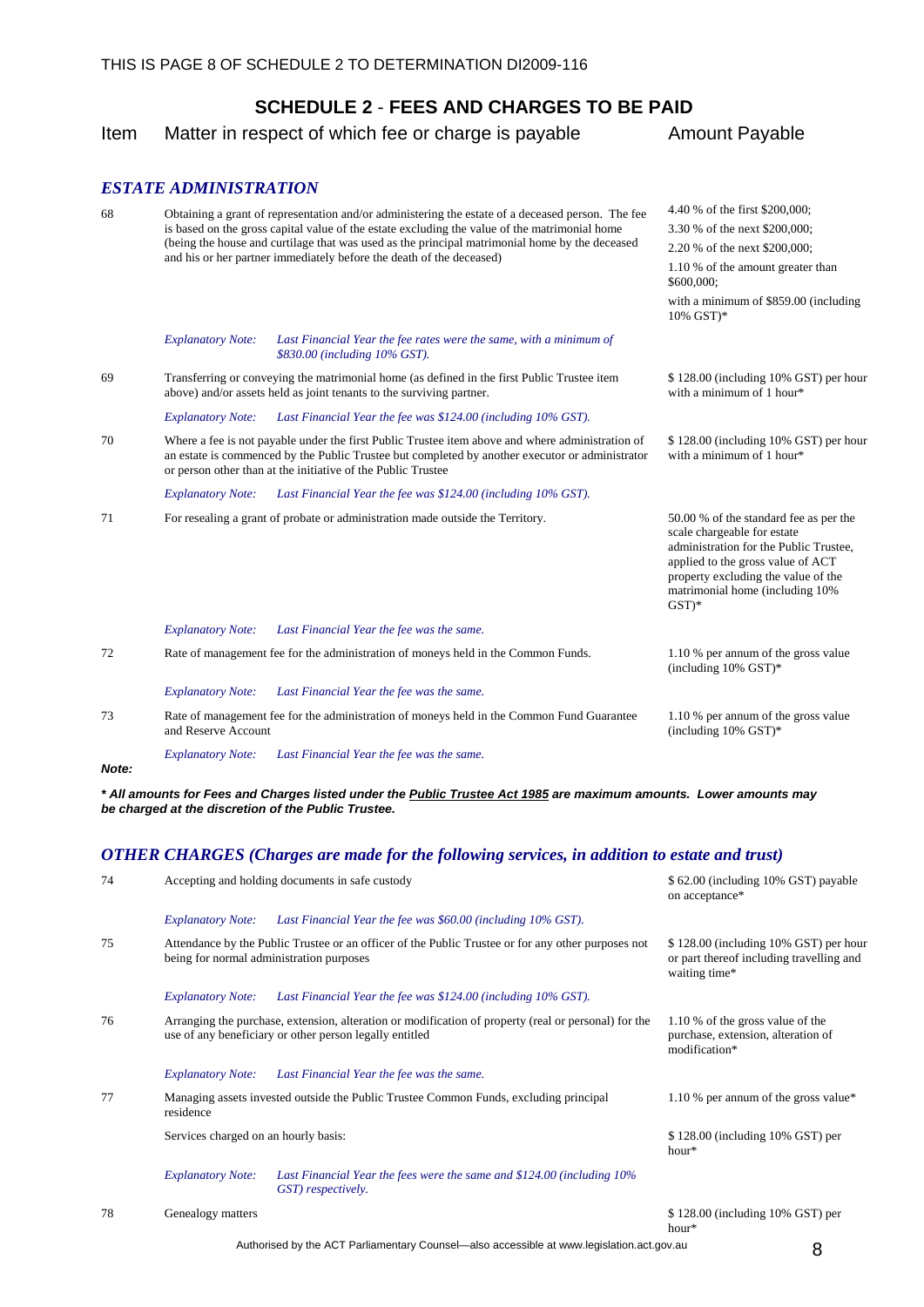| Item  |                            | Matter in respect of which fee or charge is payable                                 | <b>Amount Payable</b>                                     |
|-------|----------------------------|-------------------------------------------------------------------------------------|-----------------------------------------------------------|
|       | <b>Explanatory Note:</b>   | Last Financial Year the fee was \$124.00 (including 10% GST).                       |                                                           |
| 79    |                            | Life assurance or superannuation claims (where proceeds are not paid to the estate) | \$128.00 (including 10% GST) per<br>hour*                 |
|       | <b>Explanatory Note:</b>   | Last Financial Year the fee was \$124.00 (including 10% GST).                       |                                                           |
| 80    |                            | Preparing deeds, renunciations and releases                                         | \$128.00 (including 10% GST) per<br>hour*                 |
|       | <b>Explanatory Note:</b>   | Last Financial Year the fee was \$124.00 (including 10% GST).                       |                                                           |
| 81    | Replacing lost title deeds |                                                                                     | \$128.00 (including 10% GST) per<br>hour*                 |
|       | <b>Explanatory Note:</b>   | Last Financial Year the fee was \$124.00 (including 10% GST).                       |                                                           |
| 82    | Conveyancing fees          |                                                                                     | \$128.00 (including 10% GST) per<br>hour*                 |
|       | <b>Explanatory Note:</b>   | Last Financial Year the fee was \$124.00 (including 10% GST).                       |                                                           |
| 83    | Property inspections       |                                                                                     | \$128.00 (including 10% GST) per<br>hour*                 |
|       | <b>Explanatory Note:</b>   | Last Financial Year the fee was \$124.00 (including 10% GST).                       |                                                           |
| 84    | Home visits                |                                                                                     | \$128.00 (including 10% GST) per<br>hour*                 |
|       | <b>Explanatory Note:</b>   | Last Financial Year the fee was \$124.00 (including 10% GST).                       |                                                           |
| 85    | Storage and Warehousing    |                                                                                     | \$41.00 (including 10% GST) per cubic<br>metre per month* |
| Note: | <b>Explanatory Note:</b>   | Last Financial Year the fee was \$40.00 (including 10% GST).                        |                                                           |

*\* All amounts for Fees and Charges listed under the Public Trustee Act 1985 are maximum amounts. Lower amounts may be charged at the discretion of the Public Trustee.*

#### *TAXATION SERVICES*

| 86    | All taxation services including assessment of tax status, advice and returns |                                                                                                                                                                           | \$128.00 (including 10% GST) per hour<br>with a minimum of $$76.00$ (including<br>$10\%$ GST $)*$ |  |
|-------|------------------------------------------------------------------------------|---------------------------------------------------------------------------------------------------------------------------------------------------------------------------|---------------------------------------------------------------------------------------------------|--|
| Note: | <b>Explanatory Note:</b>                                                     | Last Financial Year the fees were $$124.00$ (including $10\%$ GST), with a<br>minimum of \$68.00 (including 10% GST) respectively.                                        |                                                                                                   |  |
|       |                                                                              | * All amounts for Fees and Charges listed under the Public Trustee Act 1985 are maximum amounts. Lower amounts may<br>be charged at the discretion of the Public Trustee. |                                                                                                   |  |

#### *TRUST ADMINISTRATION*

| 87 | Administration, as trustee, under Statute, Court award or other instrument |                                                              | 1.10 % of moneys received and/or the<br>standard fee as per the scale chargeable<br>for estate administration, on non<br>monetary assets* |
|----|----------------------------------------------------------------------------|--------------------------------------------------------------|-------------------------------------------------------------------------------------------------------------------------------------------|
|    | <b>Explanatory Note:</b>                                                   | Last Financial Year the fee was same.                        |                                                                                                                                           |
| 88 | Administration fee for continuing trusts                                   |                                                              | $$50.00$ (including 10% GST) per<br>annum and upon completion*                                                                            |
|    | <b>Explanatory Note:</b>                                                   | Last Financial Year the fee was \$49.00 (including 10% GST). |                                                                                                                                           |

*Note:* 

*\* All amounts for Fees and Charges listed under the Public Trustee Act 1985 are maximum amounts. Lower amounts may be charged at the discretion of the Public Trustee.*

#### *WILL PREPARATION*

89 Preparing wills **Preparing wills** According 10% of the Maximum \$ 255.00 (including 10% of the Maximum \$ 255.00 (including 10% of the Maximum \$ 255.00 (including 10% of the Maximum \$ 255.00 (including 10% of the Maximum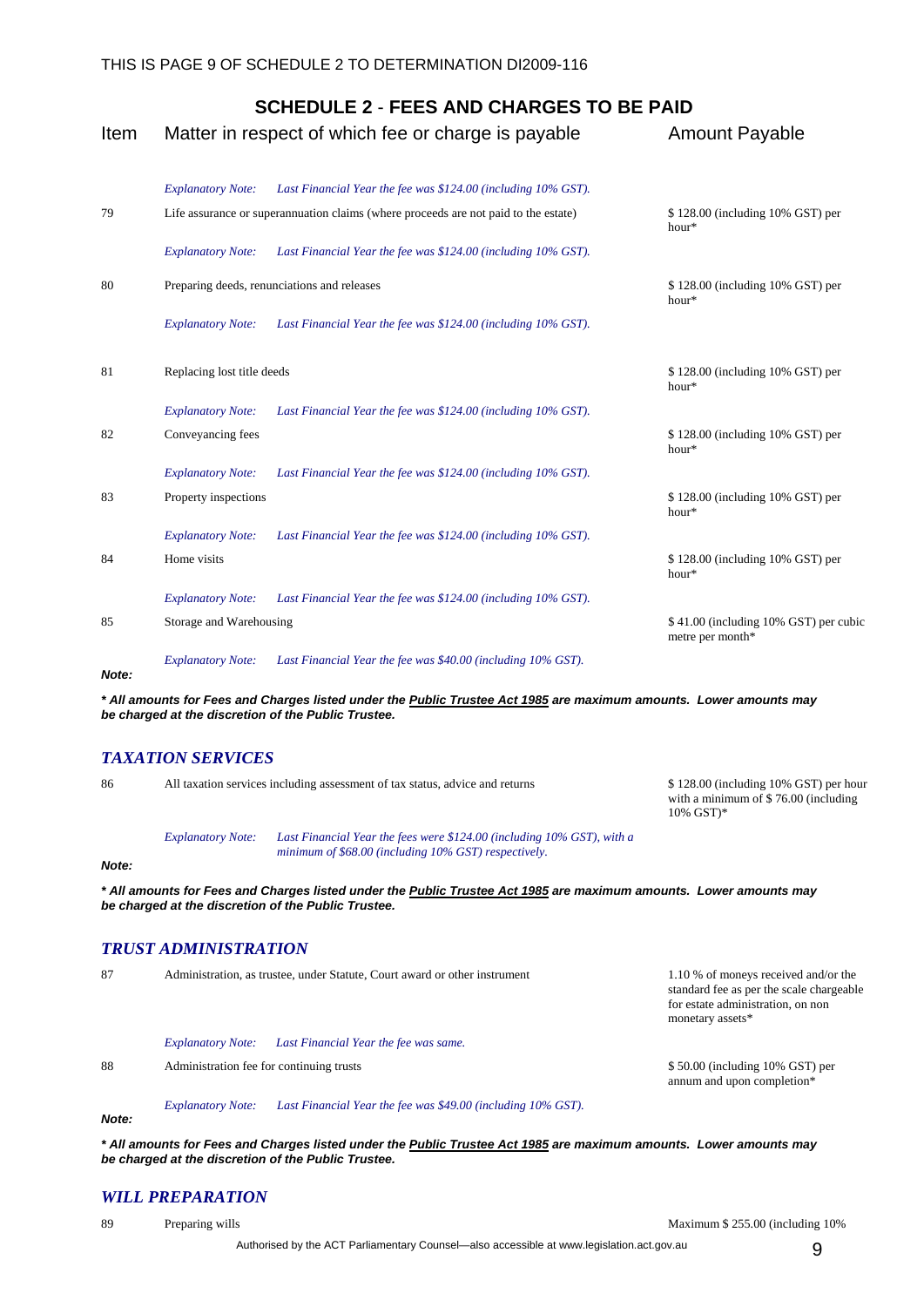<span id="page-13-0"></span>

| Item |                                          | Matter in respect of which fee or charge is payable           | <b>Amount Payable</b> |  |
|------|------------------------------------------|---------------------------------------------------------------|-----------------------|--|
|      |                                          |                                                               | $GST)*$               |  |
| 90   | <b>Explanatory Note:</b><br><b>BLANK</b> | Last Financial Year the fee was \$247.00 (including 10% GST). | <b>BLANK</b>          |  |

#### *Note:*

*\* All amounts for Fees and Charges listed under the Public Trustee Act 1985 are maximum amounts. Lower amounts may be charged at the discretion of the Public Trustee.*

# *Associations Incorporation Act 1991*

| 91    |                          | Section 19 of the Associations Incorporation Act 1991, Application to incorporate an association                                                                                                                                                                                      | \$142.00     |
|-------|--------------------------|---------------------------------------------------------------------------------------------------------------------------------------------------------------------------------------------------------------------------------------------------------------------------------------|--------------|
|       | <b>Explanatory Note:</b> | Last Financial Year the fee was \$138.00.                                                                                                                                                                                                                                             |              |
| 92    | associations             | Section 26 of the <i>Associations Incorporation Act 1991</i> , Application to amalgamate two                                                                                                                                                                                          | \$142.00     |
|       | <b>Explanatory Note:</b> | Last Financial Year the fee was \$138.00.                                                                                                                                                                                                                                             |              |
| 93    |                          | Section 11 of the <i>Associations Incorporation Act 1991</i> , Inspection or search, including a<br>production or copy of a document held in the register (hard copy or electronic)                                                                                                   | \$20.00      |
|       | <b>Explanatory Note:</b> | Last Financial Year the fee was the same.                                                                                                                                                                                                                                             |              |
| 94    | <b>BLANK</b>             |                                                                                                                                                                                                                                                                                       | <b>BLANK</b> |
|       |                          |                                                                                                                                                                                                                                                                                       |              |
| 95    | <b>BLANK</b>             |                                                                                                                                                                                                                                                                                       | <b>BLANK</b> |
|       |                          |                                                                                                                                                                                                                                                                                       |              |
| 96    | association              | Section 37 of the Associations Incorporation Act 1991, Application to reserve a name for an                                                                                                                                                                                           | \$33.00      |
|       | <b>Explanatory Note:</b> | Last Financial Year the fee was \$32.00.                                                                                                                                                                                                                                              |              |
| 97    |                          | Section 59 of the Associations Incorporation Act 1991, Lodgement of a notice of appointment of<br>a public officer, or change of address of a public officer within one month after the change                                                                                        | Nil          |
|       | <b>Explanatory Note:</b> | Last Financial Year the fee was same.                                                                                                                                                                                                                                                 |              |
| 98    |                          | Section 62 of the Associations Incorporation Act 1991, Lodgement of a notice of a person<br>becoming a committee member, or an office becoming vacant or a change of committee<br>member's address within one month after the change                                                  | Nil          |
|       | <b>Explanatory Note:</b> | Last Financial Year the fee was the same.                                                                                                                                                                                                                                             |              |
| 99    |                          | Section 59 of the Associations Incorporation Act 1991, Lodgement of a notice of appointment of<br>a public officer, or change of address of a public officer more than one month after the change                                                                                     | \$33.00      |
|       | <b>Explanatory Note:</b> | Last Financial Year the fee was \$32.00.                                                                                                                                                                                                                                              |              |
| 99.1  | <b>BLANK</b>             |                                                                                                                                                                                                                                                                                       | <b>BLANK</b> |
|       |                          |                                                                                                                                                                                                                                                                                       |              |
| 100   |                          | Section 62 of the Associations Incorporation Act 1991, Lodgement of a notice of a person<br>becoming a committee member, or an office becoming vacant or a change of committee<br>member's address more than one month after the change                                               | \$33.00      |
|       | <b>Explanatory Note:</b> | Last Financial Year the fee was \$32.00.                                                                                                                                                                                                                                              |              |
| 100.1 | <b>BLANK</b>             |                                                                                                                                                                                                                                                                                       | <b>BLANK</b> |
|       |                          |                                                                                                                                                                                                                                                                                       |              |
| 101   |                          | Section 79 of the Associations Incorporation Act 1991, Lodgement of an annual return within the<br>period of 6 months beginning at the end of the financial year of the association for associations<br>whose income for the year covered by the annual return is $$5,000$ or greater | \$33.00      |
|       | <b>Explanatory Note:</b> | Last Financial Year the fee was \$32.00, and applied to all associations<br>regardless of income.                                                                                                                                                                                     |              |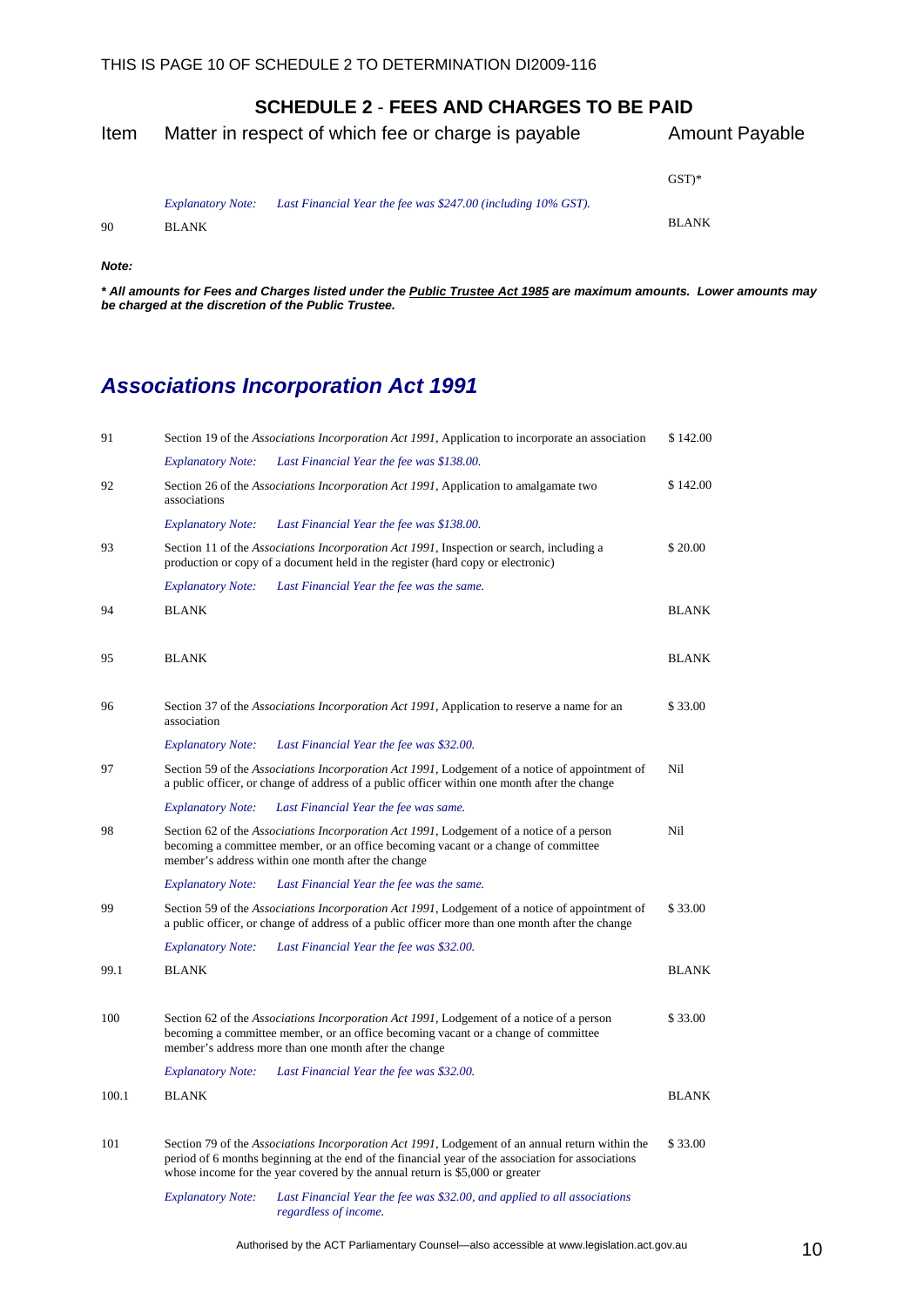<span id="page-14-0"></span>

| Item  |                              | Matter in respect of which fee or charge is payable                                                                                                                                                                                                                             | <b>Amount Payable</b> |
|-------|------------------------------|---------------------------------------------------------------------------------------------------------------------------------------------------------------------------------------------------------------------------------------------------------------------------------|-----------------------|
| 101.1 |                              | Section 79 of the Associations Incorporation Act 1991, Lodgement of an annual return within the<br>period of 6 months beginning at the end of the financial year of the association for associations<br>whose income for the year covered by the annual return is under \$5,000 | Nil                   |
|       | <b>Explanatory Note:</b>     | This fee exemption, introduced to provide some fee relief to small<br><i>associations.</i>                                                                                                                                                                                      |                       |
| 102   |                              | Section 79 of the Associations Incorporation Act 1991, Lodgement of an annual return after the<br>period of 6 months beginning at the end of the financial year of the association (late lodgement)                                                                             | \$63.00               |
|       | <b>Explanatory Note:</b>     | Last Financial Year the fee was \$61.00.                                                                                                                                                                                                                                        |                       |
| 103   |                              | Section 33 of the Associations Incorporation Act 1991, Lodgement of a special resolution                                                                                                                                                                                        | \$33.00               |
|       | <b>Explanatory Note:</b>     | Last Financial Year the fee was \$32.00.                                                                                                                                                                                                                                        |                       |
| 104   | than one month after meeting | Section 33 of the Associations Incorporation Act 1991, Lodgement of a special resolution more                                                                                                                                                                                   | \$63.00               |
|       | <b>Explanatory Note:</b>     | Last Financial Year the fee was \$61.00.                                                                                                                                                                                                                                        |                       |
| 105   |                              | For any other approval given or act done by the Registrar-General for the purposes of the Act and<br>for which a fee is not elsewhere provided                                                                                                                                  | \$33.00               |
|       | <b>Explanatory Note:</b>     | Last Financial Year the fee was \$32.00.                                                                                                                                                                                                                                        |                       |

## *Business Names Act 1963*

| 106 |                          | Section 7 of the <i>Business Names Act 1963</i> , Application for the registration of a business name:                                                                 |          |  |
|-----|--------------------------|------------------------------------------------------------------------------------------------------------------------------------------------------------------------|----------|--|
|     | For three years          |                                                                                                                                                                        | \$142.00 |  |
|     | For five years           |                                                                                                                                                                        |          |  |
|     | <b>Explanatory Note:</b> | Last Financial Year the fee for three years was \$138.00 and the fee for the<br>five year was \$200.00.                                                                |          |  |
| 107 |                          | Section 9(2) of the <i>Business Names Act 1963</i> , Application for the consent by the Minister, of a<br>business name, where considered undesirable                  | \$36.00  |  |
|     | <b>Explanatory Note:</b> | Last Financial Year the fee was \$35.00.                                                                                                                               |          |  |
| 108 |                          | Section 11 of the <i>Business Names Act 1963</i> , Application to renew a business name registration:                                                                  |          |  |
|     | For three years          |                                                                                                                                                                        | \$119.00 |  |
|     | For five years           |                                                                                                                                                                        | \$186.00 |  |
|     | <b>Explanatory Note:</b> | Last Financial Year the fee for three years was \$115.00 and the fee for the<br>five year was \$180.00.                                                                |          |  |
| 109 |                          | Section 12 of the <i>Business Names Act 1963</i> , Notification of changes in particulars (including<br>address, proprietors etc) by way of a lodgement of a statement | \$7.00   |  |
|     | <b>Explanatory Note:</b> | Last Financial Year the fee was the same.                                                                                                                              |          |  |
| 110 |                          | Section 22 of the <i>Business Names Act 1963</i> , A person may inspect any statement lodged and may<br>make a copy of the statement or take extracts from it          | \$7.00   |  |
|     | <b>Explanatory Note:</b> | Last Financial Year the fee was the same.                                                                                                                              |          |  |
|     |                          |                                                                                                                                                                        |          |  |

| 111 | Registrar-General        | Section 12 and 32 of the <i>Business Names Act 1963</i> , The late lodgement of a statement with the |         |  |
|-----|--------------------------|------------------------------------------------------------------------------------------------------|---------|--|
|     | (i)                      | if lodged within 1 month after the prescribed time                                                   | \$20.00 |  |
|     | (ii)                     | if lodged more than 1 month after the prescribed time                                                | \$42.00 |  |
|     | <b>Explanatory Note:</b> | Last Financial Year the fees were \$20.00 and \$41.00 respectively.                                  |         |  |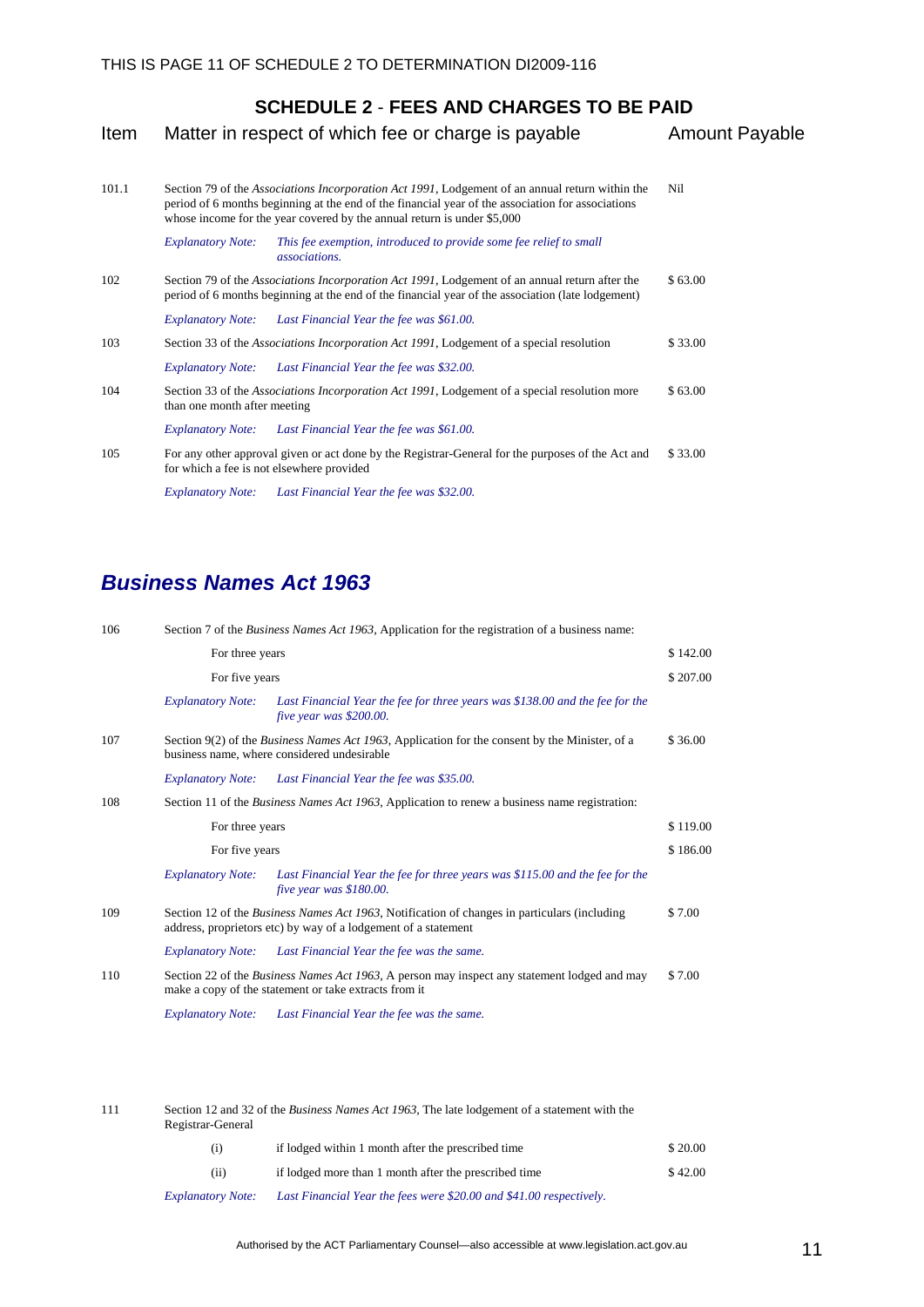<span id="page-15-0"></span>

| Matter in respect of which fee or charge is payable                                                                                                                   | <b>Amount Payable</b> |
|-----------------------------------------------------------------------------------------------------------------------------------------------------------------------|-----------------------|
| The production by the Register-General of the register, a statement or other document kept by or<br>in the custody of the Registrar-General                           | \$16.00               |
| Last Financial Year the fee was the same.<br><b>Explanatory Note:</b>                                                                                                 |                       |
| The production by the Registrar-General of a statement or other document or a copy or extract of<br>that statement or document                                        | \$15.00               |
| Last Financial Year the fee was the same<br><b>Explanatory Note:</b>                                                                                                  |                       |
| Any approval given, or other act done, by the Registrar-General for the purposes of the <i>Business</i><br>Names Act 1963 for which a fee is not otherwise determined | \$7.00                |
|                                                                                                                                                                       |                       |

*Explanatory Note: Last Financial Year the fee was the same.* 

# *Births, Deaths and Marriages Registration Act 1997*

| 115 | Section 18 of the Births, Deaths and Marriages Registration Act 1997, Application to Register a<br>Change of an Adult's Name          |              |
|-----|---------------------------------------------------------------------------------------------------------------------------------------|--------------|
|     | <b>Explanatory Note:</b><br>Last Financial Year the fee was \$89.00.                                                                  |              |
| 116 | Section 19 of the Births, Deaths and Marriages Registration Act 1997, Application to Register a<br>Change of a Child's Name           | \$92.00      |
|     | Last Financial Year the fee was \$89.00.<br><b>Explanatory Note:</b>                                                                  |              |
| 117 | Section 21 of the Births, Deaths and Marriages Registration Act 1997, Request for Change of<br>Name to be noted in Birth Record       | \$37.00      |
|     | <b>Explanatory Note:</b><br>Last Financial Year the fee was \$36.00.                                                                  |              |
| 118 | Section 24 of the Births, Deaths and Marriages Registration Act 1997, Application to alter<br>register to record Change of Sex        | \$37.00      |
|     | Last Financial Year the fee was \$36.00.<br><b>Explanatory Note:</b>                                                                  |              |
| 119 | Section 42 of the Births, Deaths and Marriages Registration Act 1997, Access to the Register                                          | \$37.00      |
|     | Last Financial Year the fee was \$36.00.<br><b>Explanatory Note:</b>                                                                  |              |
| 120 | Section 43 of the Births, Deaths and Marriages Registration Act 1997, Search of the Register,<br>including the issue of a Certificate | \$37.00      |
|     | <b>Explanatory Note:</b><br>Last Financial Year the fee was \$36.00.                                                                  |              |
| 121 | <b>BLANK</b>                                                                                                                          | <b>BLANK</b> |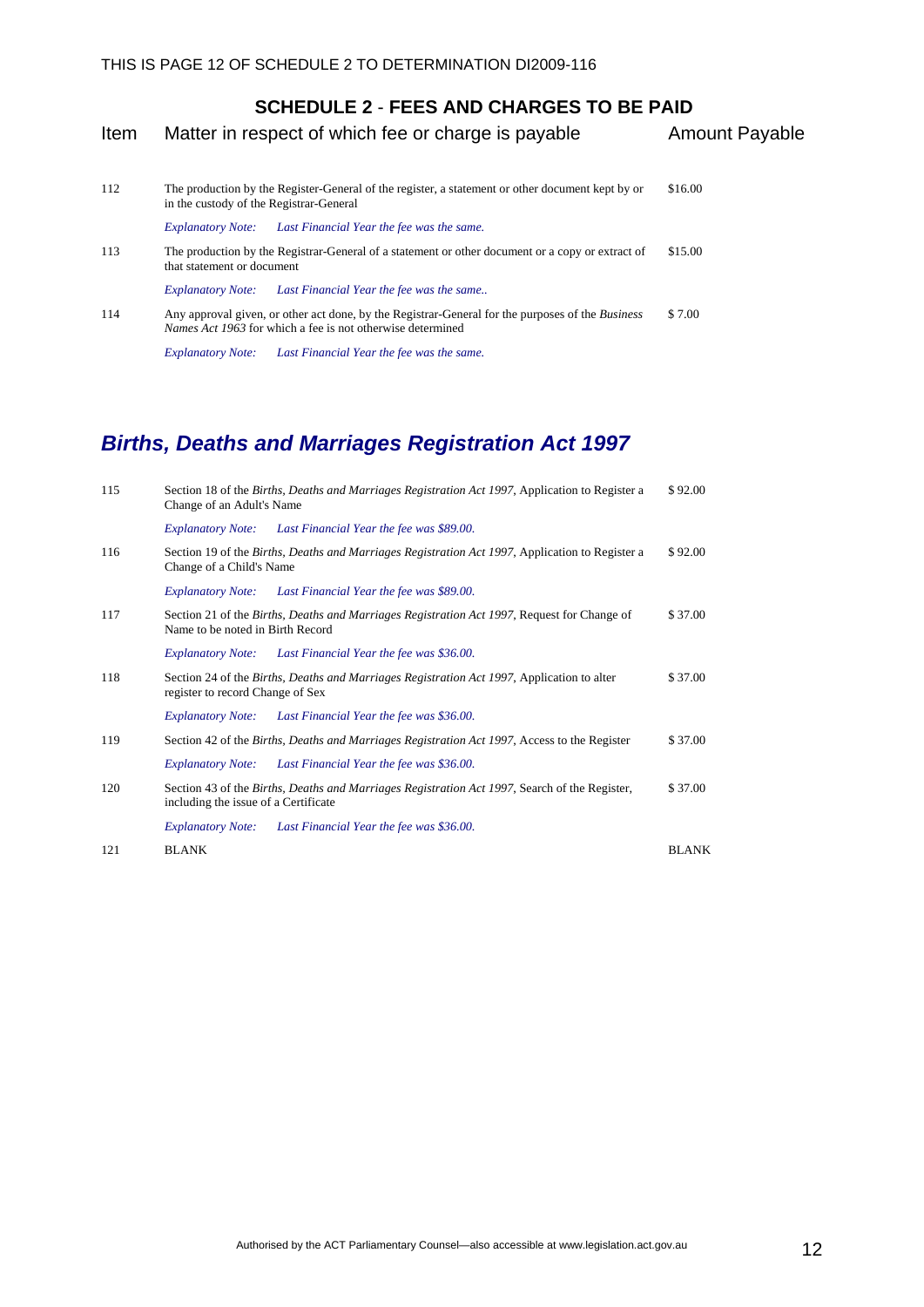<span id="page-16-0"></span>Item Matter in respect of which fee or charge is payable Amount Payable

## *Instruments Act 1933*

| 122 | Registration of:         |  |                                                                                                                                                        |         |
|-----|--------------------------|--|--------------------------------------------------------------------------------------------------------------------------------------------------------|---------|
|     |                          |  | Sections 9, 13 and 14 of the <i>Instruments Act 1933</i> , Application to register, transfer or<br>discharge a bill of sale                            | \$41.00 |
|     | ٠                        |  | Section 17, and 21 of the <i>Instruments Act 1933</i> , Application to register, transfer or<br>discharge a lien on crops                              | \$41.00 |
|     | $\bullet$                |  | Sections 25, 27 and 29 of the <i>Instruments Act 1933</i> , Application to register a<br>mortgage, transfer or discharge/satisfaction on wool or stock | \$41.00 |
|     | <b>Explanatory Note:</b> |  | Last Financial Year the fees were \$40.00, \$40.00 and \$40.00 respectively.                                                                           |         |
| 123 |                          |  | Subsection 36(1) of the <i>Instruments Act 1933</i> , Search any book, index or register to produce a<br>copy or extract of any instrument or document | \$13.00 |
|     | <b>Explanatory Note:</b> |  | Last Financial Year the fee was the same.                                                                                                              |         |
| 124 |                          |  | Office copy or extract of any instrument or document under subsection 36(2).                                                                           | \$20.00 |
|     | <b>Explanatory Note:</b> |  | Last Financial Year the fee was the same.                                                                                                              |         |

## *Land Titles Act 1925*

| 125 |                          | Section 17 of the Land Titles Act 1925, Application to register a crown lease.                                                                                | \$96.00                               |
|-----|--------------------------|---------------------------------------------------------------------------------------------------------------------------------------------------------------|---------------------------------------|
|     | <b>Explanatory Note:</b> | Last Financial Year the fee was \$93.00.                                                                                                                      |                                       |
| 126 |                          | Section 44 of the <i>Land Titles Act 1925</i> , Production of a certificate of title.                                                                         | \$96.00                               |
|     | <b>Explanatory Note:</b> | Last Financial Year the fee was \$93.00. This fee has been increased by a<br>small amount above WPI in order to bring it into alignment with similar<br>fees. |                                       |
| 127 |                          | Section 62A of the <i>Land Titles Act 1925</i> , Application to produce a new certificate of title.                                                           | \$96.00                               |
|     | <b>Explanatory Note:</b> | Last Financial Year the fee was \$93.00.                                                                                                                      |                                       |
| 128 |                          | Subsection 64(1) of the <i>Land Titles Act 1925</i> , Application to lodge a map or plan.                                                                     | \$378.00                              |
|     | <b>Explanatory Note:</b> | Last Financial Year the fee was \$366.00.                                                                                                                     |                                       |
| 129 | <b>BLANK</b>             |                                                                                                                                                               | <b>BLANK</b>                          |
| 130 |                          | Section 65 of the <i>Land Titles Act 1925</i> , Application for a certified copy of the register.                                                             | \$20.00 per page to a max of \$64.00. |
|     | <b>Explanatory Note:</b> | Last Financial Year the fee was \$20.00 with a \$62.00 maximum.                                                                                               |                                       |
| 131 |                          | Section 66 of the <i>Land Titles Act 1925</i> , Application to inspect the register.                                                                          | \$20.00                               |
|     | <b>Explanatory Note:</b> | Last Financial Year the fee was the same.                                                                                                                     |                                       |
| 132 | register.                | Section 67 of the <i>Land Titles Act 1925</i> , Application for a copy of information contained in the                                                        | \$15.00                               |
|     | <b>Explanatory Note:</b> | Last Financial Year the fee was the same.                                                                                                                     |                                       |
| 133 |                          | Section 73 of the <i>Land Titles Act 1925</i> , Application to register a memorandum of transfer.                                                             | \$189.00                              |
|     | <b>Explanatory Note:</b> | Last Financial Year the fee was \$183.00.                                                                                                                     |                                       |
| 134 |                          | Section 82 of the <i>Land Titles Act 1925</i> , Application to register a lease.                                                                              | \$96.00                               |
|     | <b>Explanatory Note:</b> | Last Financial Year the fee was \$93.00.                                                                                                                      |                                       |
| 135 |                          | Section 86 of the <i>Land Titles Act 1925</i> , Application to register a memorandum of surrender.                                                            | \$96.00                               |
|     | <b>Explanatory Note:</b> | Last Financial Year the fee was \$93.00.                                                                                                                      |                                       |
| 136 | a lease.                 | Section 87C of the <i>Land Titles Act 1925</i> , Application to register a memorandum to extend or vary                                                       | \$96.00                               |
|     | <b>Explanatory Note:</b> | Last Financial Year the fee was \$93.00.                                                                                                                      |                                       |
|     |                          | Authorised by the ACT Parliamentary Counsel—also accessible at www.legislation.act.gov.au                                                                     | 13                                    |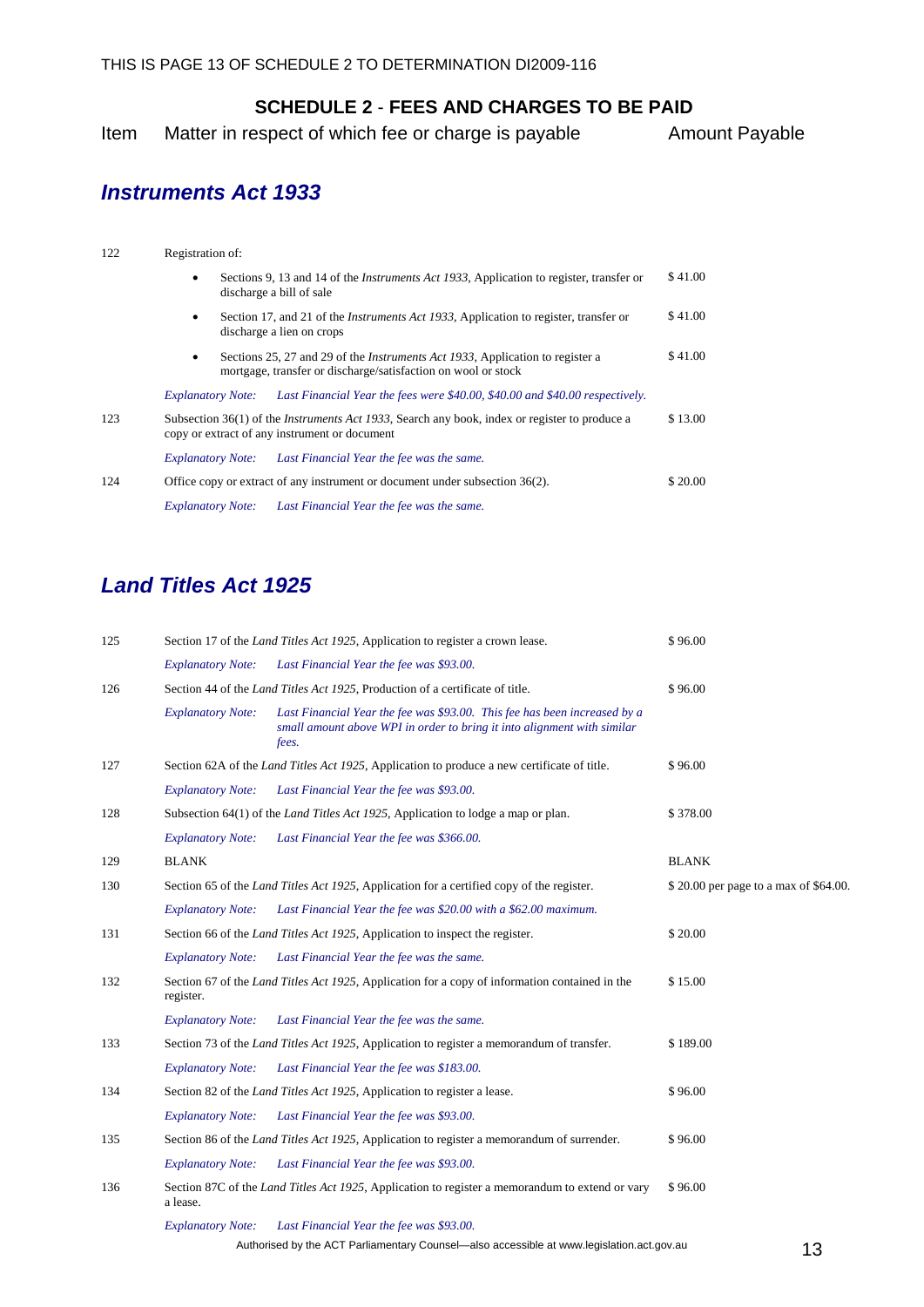| Item | Matter in respect of which fee or charge is payable                                                                                                   | <b>Amount Payable</b> |    |
|------|-------------------------------------------------------------------------------------------------------------------------------------------------------|-----------------------|----|
| 137  | Section 88 of the Land Titles Act 1925, Application to register a sublease.                                                                           | \$96.00               |    |
|      | <b>Explanatory Note:</b><br>Last Financial Year the fee was \$93.00.                                                                                  |                       |    |
| 138  | Section 92 of the <i>Land Titles Act 1925</i> , Application to register a mortgage or encumbrance.                                                    | \$96.00               |    |
|      | Last Financial Year the fee was \$93.00.<br><b>Explanatory Note:</b>                                                                                  |                       |    |
| 139  | <b>BLANK</b>                                                                                                                                          | <b>BLANK</b>          |    |
| 140  | Section 92A of the <i>Land Titles Act 1925</i> , Application to register a postponement of a mortgage or<br>encumbrance.                              | \$96.00               |    |
|      | <b>Explanatory Note:</b><br>Last Financial Year the fee was \$93.00.                                                                                  |                       |    |
| 141  | Section 101 of the <i>Land Titles Act 1925</i> , Application to register a discharge of mortgage or<br>encumbrance.                                   | \$96.00               |    |
|      | <b>Explanatory Note:</b><br>Last Financial Year the fee was \$93.00.                                                                                  |                       |    |
| 142  | Section 101A of the <i>Land Titles Act 1925</i> , Application to register a variation of mortgage.                                                    | \$96.00               |    |
|      | <b>Explanatory Note:</b><br>Last Financial Year the fee was \$93.00.                                                                                  |                       |    |
| 143  | Section 103 of the <i>Land Titles Act 1925</i> , Application to register a discharge of mortgage by way<br>of a court order.                          | \$96.00               |    |
|      | <b>Explanatory Note:</b><br>Last Financial Year the fee was \$93.00.                                                                                  |                       |    |
| 144  | Section 103A of the <i>Land Titles Act 1925</i> , Application to register a memorandum of provision                                                   | \$96.00               |    |
|      | <b>Explanatory Note:</b><br>Last Financial Year the fee was \$93.00.                                                                                  |                       |    |
| 145  | Section 103B of the <i>Land Titles Act 1925</i> , Application to register a memorandum of easement                                                    | \$96.00               |    |
|      | <b>Explanatory Note:</b><br>Last Financial Year the fee was \$93.00.                                                                                  |                       |    |
| 146  | Section 103C of the <i>Land Titles Act 1925</i> , Application to register an easement in gross, transfer<br>or extinguish an easement in gross.       | \$96.00               |    |
|      | <b>Explanatory Note:</b><br>Last Financial Year the fee was \$93.00.                                                                                  |                       |    |
| 147  | Section 103C of the <i>Land Titles Act 1925</i> , Application to register, transfer an easement in gross in<br>relation to a specific public utility. | \$96.00               |    |
|      | <b>Explanatory Note:</b><br>Last Financial Year the fee was \$93.00.                                                                                  |                       |    |
| 148  | Section 103E of the <i>Land Titles Act 1925</i> , Application to register a memorandum of<br>extinguishment of easement.                              | \$96.00               |    |
|      | Last Financial Year the fee was \$93.00.<br><b>Explanatory Note:</b>                                                                                  |                       |    |
| 149  | Section 103F of the <i>Land Titles Act 1925</i> , Application to register a memorandum of a variation of<br>easement.                                 | \$96.00               |    |
|      | <b>Explanatory Note:</b><br>Last Financial Year the fee was \$93.00.                                                                                  |                       |    |
| 150  | Section 103G of the <i>Land Titles Act 1925</i> , Application to register a memorandum of incorporeal<br>right.                                       | \$96.00               |    |
|      | <b>Explanatory Note:</b><br>Last Financial Year the fee was \$93.00.                                                                                  |                       |    |
| 151  | Section 103H of the <i>Land Titles Act 1925</i> , Application to register a memorandum of<br>extinguishment of incorporeal right.                     | \$96.00               |    |
|      | Last Financial Year the fee was \$93.00.<br><b>Explanatory Note:</b>                                                                                  |                       |    |
| 152  | Section 104A of the <i>Land Titles Act 1925</i> , Application to register a caveat.                                                                   | \$189.00              |    |
|      | <b>Explanatory Note:</b><br>Last Financial Year the fee was \$183.00.                                                                                 |                       |    |
| 153  | Section 107 of the <i>Land Titles Act 1925</i> , Application to register a removal of a caveat.                                                       | \$96.00               |    |
|      | <b>Explanatory Note:</b><br>Last Financial Year the fee was \$93.00.                                                                                  |                       |    |
| 154  | Application to register a revocation of a power of attorney.                                                                                          | \$96.00               |    |
|      | <b>Explanatory Note:</b><br>Last Financial Year the fee was \$93.00.                                                                                  |                       |    |
| 155  | Section 132 of the <i>Land Titles Act 1925</i> , Application to register a transmission on bankruptcy or<br>solvency.                                 | \$96.00               |    |
|      | Authorised by the ACT Parliamentary Counsel—also accessible at www.legislation.act.gov.au                                                             |                       | 14 |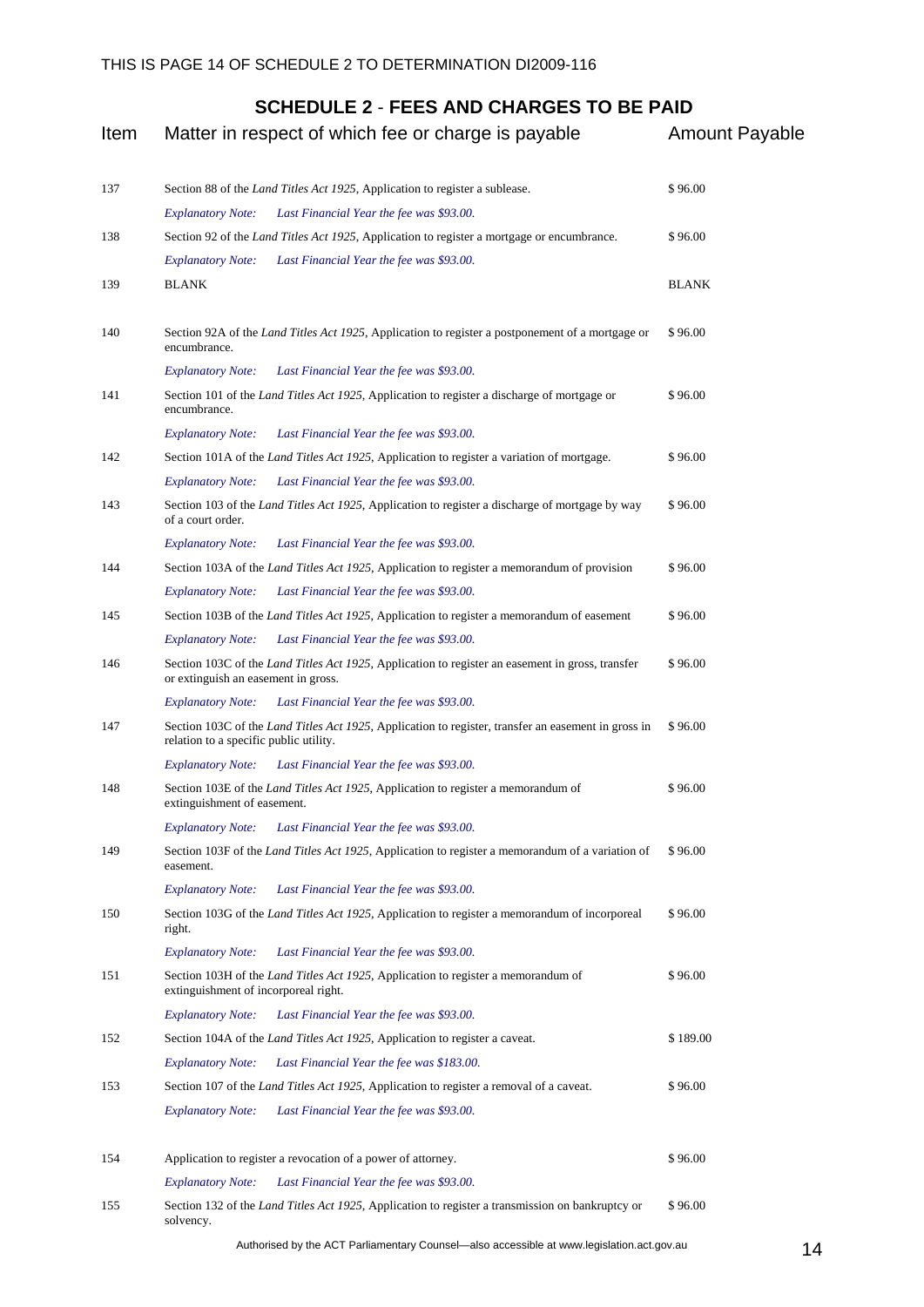| Item | Matter in respect of which fee or charge is payable                                                                                                                                                                 | <b>Amount Payable</b> |
|------|---------------------------------------------------------------------------------------------------------------------------------------------------------------------------------------------------------------------|-----------------------|
|      | <b>Explanatory Note:</b><br>Last Financial Year the fee was \$93.00.                                                                                                                                                |                       |
| 156  | Section 135 of the <i>Land Titles Act 1925</i> , Application to register a transmission on the death of a<br>proprietor.                                                                                            | \$96.00               |
|      | <b>Explanatory Note:</b><br>Last Financial Year the fee was \$93.00.                                                                                                                                                |                       |
| 157  | Section 138B of the <i>Land Titles Act 1925</i> , Application to register a declaration by an executor.                                                                                                             | \$96.00               |
|      | <b>Explanatory Note:</b><br>Last Financial Year the fee was \$93.00.                                                                                                                                                |                       |
| 158  | Section 164A of the <i>Land Titles Act 1925</i> , Application to hold a duplicate of a registered<br>instrument.                                                                                                    | \$17.00               |
|      | <b>Explanatory Note:</b><br>Last Financial Year the fee was \$17.00.                                                                                                                                                |                       |
| 159  | Section 139 of the Land Titles Act 1925, Application for an approval form with RG seal.                                                                                                                             | \$96.00               |
|      | <b>Explanatory Note:</b><br>Last Financial Year the fee was \$93.00.                                                                                                                                                |                       |
| 160  | Section 139 of the Land Titles Act 1925, Application for an approval form without the RG seal.                                                                                                                      | \$96.00               |
|      | <b>Explanatory Note:</b><br>Last Financial Year the fee was \$93.00.                                                                                                                                                |                       |
| 161  | Section 139 of the <i>Land Titles Act 1925</i> , Application to register any document affecting land, or<br>any other document, whether or not expressly provided for in any Act.                                   | \$96.00               |
|      | <b>Explanatory Note:</b><br>Last Financial Year the fee was \$93.00.                                                                                                                                                |                       |
| 162  | <b>BLANK</b>                                                                                                                                                                                                        | <b>BLANK</b>          |
| 163  | Section 139 of the <i>Land Titles Act 1925</i> , Lodgement of request to register a community title<br>scheme under subsection 16(1) of the Community Title Act 2001                                                | \$96.00               |
|      | <b>Explanatory Note:</b><br>Last Financial Year the fee was \$93.00.                                                                                                                                                |                       |
| 164  | Section 139 of the <i>Land Titles Act 1925</i> , Lodgement of Management Statement under subsections<br>$16(2)$ and $82(3)(b)$ of the <i>Community Title Act</i> 2001                                               | \$96.00               |
|      | <b>Explanatory Note:</b><br>Last Financial Year the fee was \$93.00.                                                                                                                                                |                       |
| 165  | Section 139 of the Land Titles Act 1925, Lodgement for registration of a Master Plan under<br>subsection 16(2) of the Community Title Act 2001                                                                      | \$378.00              |
|      | <b>Explanatory Note:</b><br>Last Financial Year the fee was \$366.00.                                                                                                                                               |                       |
| 166  | Section 139 of the <i>Land Titles Act 1925</i> , Lodgement of a request for registration of an<br>amendment of a community title scheme under section 25 of the Community Title Act 2001                            | \$96.00               |
|      | <b>Explanatory Note:</b><br>Last Financial Year the fee was \$93.00.                                                                                                                                                |                       |
| 167  | Section 139 of the Land Titles Act 1925, Lodgement for registration of an order of the Supreme<br>Court for amendment of a community plan under section 27(9) of the Community Title Act 2001                       | \$96.00               |
|      | <b>Explanatory Note:</b><br>Last Financial Year the fee was \$93.00.                                                                                                                                                |                       |
| 168  | Section 139 of the Land Titles Act 1925, Lodgement for registration of a by-law under subsection<br>50(1) of the Community Title Act 2001                                                                           | \$96.00               |
|      | Last Financial Year the fee was \$93.00.<br><b>Explanatory Note:</b>                                                                                                                                                |                       |
| 169  | Section 139 of the <i>Land Titles Act 1925</i> , Lodgement of an application for registration of a change<br>of address for service of the body corporate under subsection 59(2) of the Community Title Act<br>2001 | \$96.00               |
|      | <b>Explanatory Note:</b><br>Last Financial Year the fee was \$93.00.                                                                                                                                                |                       |
| 170  | Section 139 of the <i>Land Titles Act 1925</i> , Lodgement of notice of the appointment, removal or<br>replacement of an administrator under subsection 61(7) of the Community Title Act 2001                       | \$96.00               |
|      | <b>Explanatory Note:</b><br>Last Financial Year the fee was \$93.00.                                                                                                                                                |                       |
| 171  | Section 139 of the <i>Land Titles Act 1925</i> , Lodgement of a request to record the amalgamation of<br>community title schemes under subsection 82(1) of the Community Title Act 2001                             | \$96.00               |
|      | <b>Explanatory Note:</b><br>Last Financial Year the fee was \$93.00.                                                                                                                                                |                       |
| 172  | Section 139 of the Land Titles Act 1925, Lodgement of a request to record the termination of a<br>community title scheme under subsection $90(1)$ of the <i>Community Title Act</i> 2001                            | \$96.00               |
|      | <b>Explanatory Note:</b><br>Last Financial Year the fee was \$93.00.                                                                                                                                                |                       |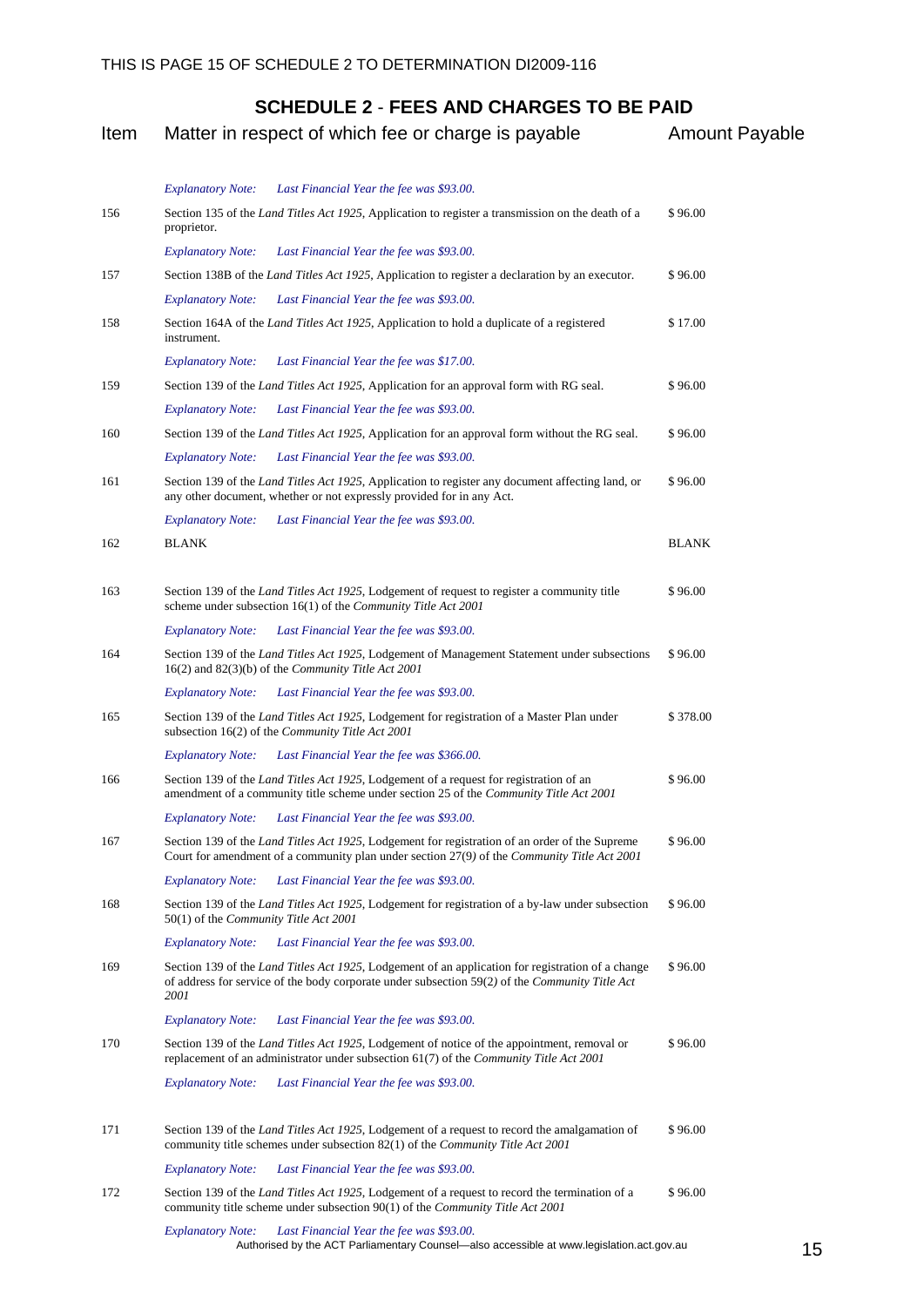<span id="page-19-0"></span>

| Item | Matter in respect of which fee or charge is payable | <b>Amount Payable</b> |
|------|-----------------------------------------------------|-----------------------|
|------|-----------------------------------------------------|-----------------------|

172.1 Section 68 of the *Land Titles Act 1925*, Application to register a proprietor by statute of law or defeasance of estate. \$ 96.00

*Explanatory Note: Last Financial Year the fee was \$93.00.*

## *Registration of Deeds Act 1957*

| 173 |                                                                                                                                                         | Subsection 4(1) of the <i>Registration of Deeds Act 1957</i> , Registration of a Deed |                                       |
|-----|---------------------------------------------------------------------------------------------------------------------------------------------------------|---------------------------------------------------------------------------------------|---------------------------------------|
|     | <i>Explanatory Note:</i>                                                                                                                                | Last Financial Year the fee was \$89.00.                                              |                                       |
| 174 | Section 7 of the <i>Registration of Deeds Act 1957</i> , Search any book, index or register to produce a<br>copy or extract of any deed in the register |                                                                                       | \$20.00 per page to a max of \$64.00. |
|     | <b>Explanatory Note:</b>                                                                                                                                | Last Financial Year the fee was \$20.00 per page with a \$62.00 maximum.              |                                       |

## *Court Procedures Act 2004*

### *PROCEEDINGS IN THE ACT CIVIL AND ADMINSITRATIVE TRIBUNAL PART A: Commencement*

#### 178.2 Civil Disputes On institution of civil proceedings: (i) where the amount in dispute is more than  $$10,000$ ;  $$406.00$  (ii) where the amount in dispute is \$10,000 or less or for a determination under the *Common Boundaries Act 1981*; \$ 115.00 (iii) where the amount in dispute is \$2,000 or less or where no amount is in dispute. \$ 44.00 *Explanatory Note: Last years fees were \$393.00, \$112.00 and \$43.00. Note that item (iii) deals with an application for directions.*  178.3 For a cross-claim or counter-claim to a civil claim: (i) where the amount is more than  $$10,000$ :  $$406,00$ (ii) where the amount is  $$10,000$  or less;  $$115.00$  (iii) where the amount in dispute is \$2,000 or less or where no amount is in dispute. \$ 44.00 *Explanatory Note: Last years fees were \$393.00, \$112.00 and \$43.00.*  178.4 On lodging of an application for relief under the *Consumer Credit (Administration) Act 1996.* \$ 255.00 *Explanatory Note: Last years fee was \$247.00.*  178.5 On lodging an application for relief under the *Residential Tenancies Act 1997*: (i) where the amount in dispute is more than \$1000 or for a termination and possession order pursuant to Part IV of the *Residential Tenancies Act 1997* where a bond has been deposited with the Territory in relation to the tenancy; \$ 115.00 (ii) for a termination and possession order pursuant to Part IV of the *Residential Tenancies Act 1997* where a bond has not been deposited with the Territory in relation to the tenancy; \$ 221.00 (iii) for endorsement of a tenancy agreement under section 10 of the *Residential Tenancies Act 1997*; Nil (iv) where the amount in dispute is \$1000 or less or in any other case. \$ 57.00

Authorised by the ACT Parliamentary Counsel—also accessible at www.legislation.act.gov.au 16 Where the application involves more than one of the above matters, the fee payable is the higher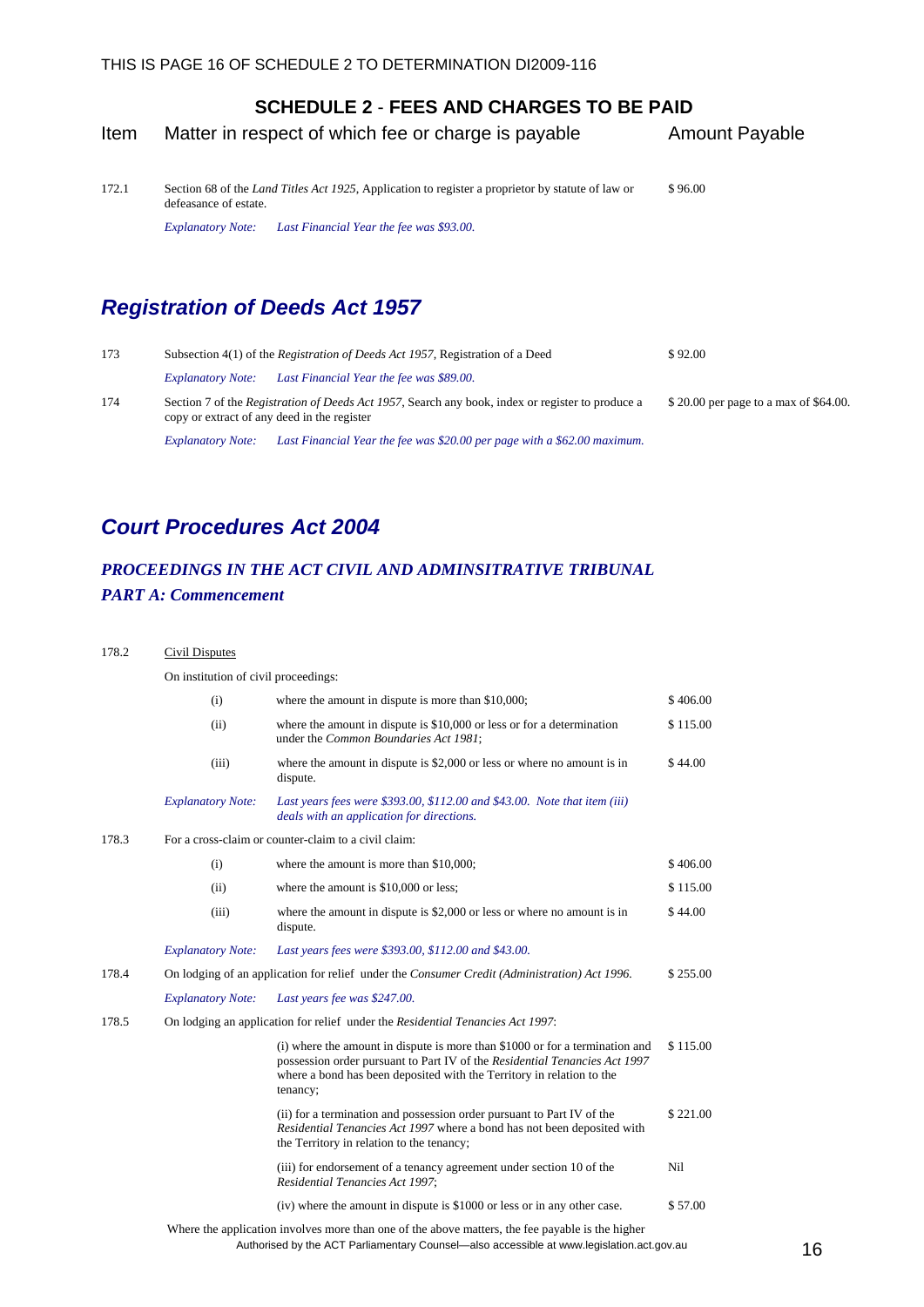Item Matter in respect of which fee or charge is payable Amount Payable

#### of the fees.

#### *Explanatory Note: Last years fees were \$112.00, \$214.00 and \$56.00.*

| 178.6  | Review of Administrative Decisions                                                                                                             |                                                                                                                                                                                                                                                                                                                                        |          |  |  |
|--------|------------------------------------------------------------------------------------------------------------------------------------------------|----------------------------------------------------------------------------------------------------------------------------------------------------------------------------------------------------------------------------------------------------------------------------------------------------------------------------------------|----------|--|--|
|        | party to such proceedings) under:                                                                                                              | On lodging an application for the review of an administrative decision (or applying to become a                                                                                                                                                                                                                                        |          |  |  |
|        |                                                                                                                                                | (i) section 26 of the <i>Housing Assistance Act 2007</i> ;                                                                                                                                                                                                                                                                             | Nil      |  |  |
|        |                                                                                                                                                | (ii) the Rates Act 2004;                                                                                                                                                                                                                                                                                                               | Nil      |  |  |
|        |                                                                                                                                                | (iii) section 60 of the Freedom of Information Act 1989, being a decision<br>made in relation to a document that relates to a decision specified in (i) or<br>(ii):                                                                                                                                                                    | Nil      |  |  |
|        |                                                                                                                                                | (iv) the Planning and Development Act 2007;                                                                                                                                                                                                                                                                                            | \$178.00 |  |  |
|        |                                                                                                                                                | (v) any other enactment other than the review of a decision.                                                                                                                                                                                                                                                                           | \$255.00 |  |  |
|        | <b>Explanatory Note:</b>                                                                                                                       | This is equivalent to the previous determined fee with the following<br>$exception: item(v) will now apply to review previously considered under$<br>the Consumer and Trader Tribunal Act 2003, which was subject to a<br>variable fee determined on a formula based on the licence fee. Last years<br>fees were \$172.00 and \$247.00 |          |  |  |
| 178.7  | <b>Occupational Discipline</b>                                                                                                                 |                                                                                                                                                                                                                                                                                                                                        | \$255.00 |  |  |
|        | On making an application for occupational discipline.                                                                                          |                                                                                                                                                                                                                                                                                                                                        |          |  |  |
|        | <b>Explanatory Note:</b>                                                                                                                       | Last years fee was \$247.00.                                                                                                                                                                                                                                                                                                           |          |  |  |
| 178.8  | Appeals                                                                                                                                        |                                                                                                                                                                                                                                                                                                                                        | \$406.00 |  |  |
|        | On an application for the referral of a question of law within the ACAT, a correction to an order<br>of the ACAT or an appeal within the ACAT. |                                                                                                                                                                                                                                                                                                                                        |          |  |  |
|        | <b>Explanatory Note:</b>                                                                                                                       | This new fee has been set at the same rate as a $$10,000+$ civil dispute, to<br>send an appropriate but not excessive cost signal to the applicant. Last<br>years fee was \$393.00.                                                                                                                                                    |          |  |  |
| 178.9  |                                                                                                                                                | On lodging of an appeal under s416 of the Legal Profession Act 2006.                                                                                                                                                                                                                                                                   | \$255.00 |  |  |
|        | <b>Explanatory Note:</b>                                                                                                                       | Last years fee was \$247.00.                                                                                                                                                                                                                                                                                                           |          |  |  |
| 178.10 |                                                                                                                                                | On lodging for enforcement a judgment obtained in another court or tribunal.                                                                                                                                                                                                                                                           | \$63.00  |  |  |
|        | <b>Explanatory Note:</b>                                                                                                                       | Last years fee was \$61.00.                                                                                                                                                                                                                                                                                                            |          |  |  |
|        |                                                                                                                                                |                                                                                                                                                                                                                                                                                                                                        |          |  |  |

#### *PART B: Certificates, copies, inspections and transcripts in civil matters*

| 178.11 |                          | \$34.00<br>Provision of a document or a copy of a document where the request for the document or copy<br>requires the preparation of the document.                                                                |                                                                                                                     |  |
|--------|--------------------------|-------------------------------------------------------------------------------------------------------------------------------------------------------------------------------------------------------------------|---------------------------------------------------------------------------------------------------------------------|--|
| 178.12 | photocopy:               | Provision of a copy of a document where a copy or a certified copy can be provided by<br>photocopying another document already in existence and, where necessary, certifying the                                  |                                                                                                                     |  |
|        | (i)                      | in respect of the application for a copy;                                                                                                                                                                         | \$2.20                                                                                                              |  |
|        | (ii)                     | for each page of copy provided.                                                                                                                                                                                   | \$1.10                                                                                                              |  |
|        | <b>Explanatory Note:</b> | Last years fee was \$34.00, \$2.20 and \$1.10.                                                                                                                                                                    |                                                                                                                     |  |
| 178.13 | For an inspection of:    |                                                                                                                                                                                                                   |                                                                                                                     |  |
|        | (i)                      | a civil record of the Tribunal that contains particulars of a<br>judgment that has been entered;                                                                                                                  | \$17.00 per item or \$132.00 per hour of<br>search time carried out by registry staff<br>on behalf of the applicant |  |
|        | (ii)                     | a civil record of the Tribunal that contains particulars of the<br>setting aside of such a judgment;                                                                                                              | \$17.00 per item or \$132.00 per hour of<br>search time carried out by registry staff<br>on behalf of the applicant |  |
|        | (iii)                    | a civil record of the Tribunal that contains particulars of a Default<br>Judgment (including a Judgement entered previously in the Small Claims<br>Court or a Restoration Order setting aside such a judgment) or | \$17.00 per item or \$132.00 per hour of<br>search time carried out by registry staff<br>on behalf of the applicant |  |
|        | (iv)                     | any other record of the Tribunal by a person, not being a<br>party to those proceedings, provided that the Registrar is satisfied that<br>the applicant has a good reason for carrying out such search.           | \$17.00 per item or \$132.00 per hour of<br>search time carried out by registry staff<br>on behalf of the applicant |  |
|        |                          | Authorised by the ACT Parliamentary Counsel-also accessible at www.legislation.act.gov.au                                                                                                                         | 17                                                                                                                  |  |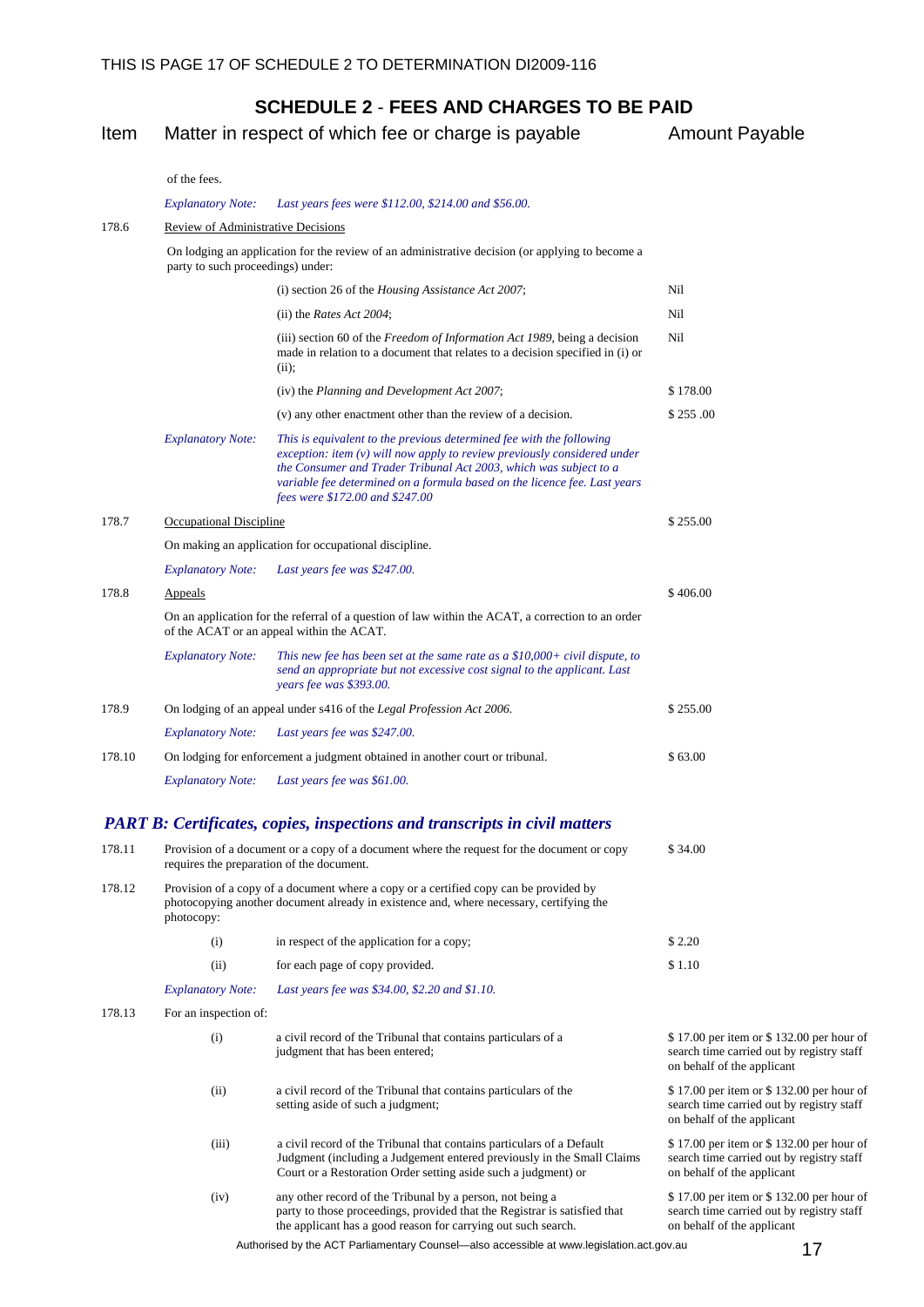| Item   |                                             | Matter in respect of which fee or charge is payable                                                                                                                                                                                                                                                                                                                                                                                                                                                                                                                                                        | <b>Amount Payable</b>       |
|--------|---------------------------------------------|------------------------------------------------------------------------------------------------------------------------------------------------------------------------------------------------------------------------------------------------------------------------------------------------------------------------------------------------------------------------------------------------------------------------------------------------------------------------------------------------------------------------------------------------------------------------------------------------------------|-----------------------------|
|        | <b>Explanatory Note:</b>                    | This is the same fee under the previous determination.                                                                                                                                                                                                                                                                                                                                                                                                                                                                                                                                                     |                             |
| 178.14 | or of a matter incidental to a proceeding.  | For the supply of a computer disk containing a record of a proceeding or of part of a proceeding                                                                                                                                                                                                                                                                                                                                                                                                                                                                                                           | \$35.00 (per DVD or CD-Rom) |
|        | <b>Explanatory Note:</b>                    | Last years fee was \$32.00.                                                                                                                                                                                                                                                                                                                                                                                                                                                                                                                                                                                |                             |
| 178.15 |                                             | For each page of copy of a document or documents copied by a person, other than an officer of<br>the Tribunal, using a Tribunal photocopier.                                                                                                                                                                                                                                                                                                                                                                                                                                                               | \$0.25                      |
|        | <b>Explanatory Note:</b>                    | Last years fee was \$0.20.                                                                                                                                                                                                                                                                                                                                                                                                                                                                                                                                                                                 |                             |
|        |                                             | <b>PART C: Service, execution and examinations in civil matters</b>                                                                                                                                                                                                                                                                                                                                                                                                                                                                                                                                        |                             |
| 178.16 | successful:                                 | For up to 3 attempts to execute process at the same address, whether or not the execution is                                                                                                                                                                                                                                                                                                                                                                                                                                                                                                               | \$79.00                     |
|        | <b>Explanatory Note:</b>                    | Last years fee was \$77.00.                                                                                                                                                                                                                                                                                                                                                                                                                                                                                                                                                                                |                             |
| 178.17 | to an administrative review:                | Subject to the paragraph below, for the issue of a subpoena in any civil proceedings or in relation                                                                                                                                                                                                                                                                                                                                                                                                                                                                                                        |                             |
|        | (i)                                         | to give evidence;                                                                                                                                                                                                                                                                                                                                                                                                                                                                                                                                                                                          | \$17.00                     |
|        | (ii)                                        | for production and to give evidence;                                                                                                                                                                                                                                                                                                                                                                                                                                                                                                                                                                       | \$34.00                     |
|        | (iii)                                       | for production.                                                                                                                                                                                                                                                                                                                                                                                                                                                                                                                                                                                            | \$34.00                     |
|        | is payable.                                 | No fee is payable under this item if no fee for filing a document in the proceeding                                                                                                                                                                                                                                                                                                                                                                                                                                                                                                                        |                             |
|        | <b>Explanatory Note:</b>                    | Last years fees were \$17.00, \$33.00 and \$33.00.                                                                                                                                                                                                                                                                                                                                                                                                                                                                                                                                                         |                             |
| 178.18 |                                             | For the tribunal undertaking the oral examination of a debtor.                                                                                                                                                                                                                                                                                                                                                                                                                                                                                                                                             | \$63.00                     |
|        | <b>Explanatory Note:</b>                    | Last years fee was \$61.00.                                                                                                                                                                                                                                                                                                                                                                                                                                                                                                                                                                                |                             |
| 178.19 |                                             | A Registrar of the tribunal may defer liability for the payment of a fee or charge for the<br>performance of a function or the provision of a facility or service, in whole or in part, for a period<br>not in excess of 14 days (or any longer period as necessary or appropriate in the interests of<br>justice) if, in the Registrar's opinion, payment cannot be made at the time of the request for the<br>function, facility or service, but payment could be made within 14 days (or any longer period as<br>necessary or appropriate in the interests of justice) after the making of the request. | Nil                         |
|        | <b>Explanatory Note:</b>                    | This power remains similar to that in previous determinations.                                                                                                                                                                                                                                                                                                                                                                                                                                                                                                                                             |                             |
| 178.20 | it is in the interests of justice to do so. | A Registrar of the tribunal may remit or refund a fee or charge for the performance of a function<br>or the provision of a facility or service, in whole or in part, where the circumstances warrant and                                                                                                                                                                                                                                                                                                                                                                                                   | Nil                         |
|        | <b>Explanatory Note:</b>                    | This power remains similar to that in previous determinations.                                                                                                                                                                                                                                                                                                                                                                                                                                                                                                                                             |                             |
| 178.21 |                                             | In relation to an application made to the Tribunal, a single application fee is payable in respect of<br>2 or more applications which relate to the same applicant (or where one of the applicants is the<br>same) and which, in the opinion of a Registrar, may be conveniently heard together by the<br>Tribunal. Where an application fee in respect of each or some of those applications has been<br>paid, the Registrar may refund all but the first of those application fees.                                                                                                                      | Nil                         |
|        | <b>Explanatory Note:</b>                    | This power remains similar to that in previous determinations                                                                                                                                                                                                                                                                                                                                                                                                                                                                                                                                              |                             |
| 179    | On laying an information for an offence.    | PROCEEDINGS IN THE MAGISTRATES COURT<br><b>PART A: Commencement of proceedings in a lower court</b>                                                                                                                                                                                                                                                                                                                                                                                                                                                                                                        | \$63.00                     |
|        | <b>Explanatory Note:</b>                    | An information may be laid before a Magistrate where a person has<br>committed, or is suspected of having committed, certain offences. Last<br>Financial Year the fee was \$61.00                                                                                                                                                                                                                                                                                                                                                                                                                          |                             |
| 180    |                                             | On institution of proceedings under the <i>Magistrates Court Act 1930</i> :                                                                                                                                                                                                                                                                                                                                                                                                                                                                                                                                |                             |
|        | (i)                                         | where an amount is in dispute;                                                                                                                                                                                                                                                                                                                                                                                                                                                                                                                                                                             | \$406.00                    |
|        | (ii)                                        | where no amount is in dispute.                                                                                                                                                                                                                                                                                                                                                                                                                                                                                                                                                                             | \$115.00                    |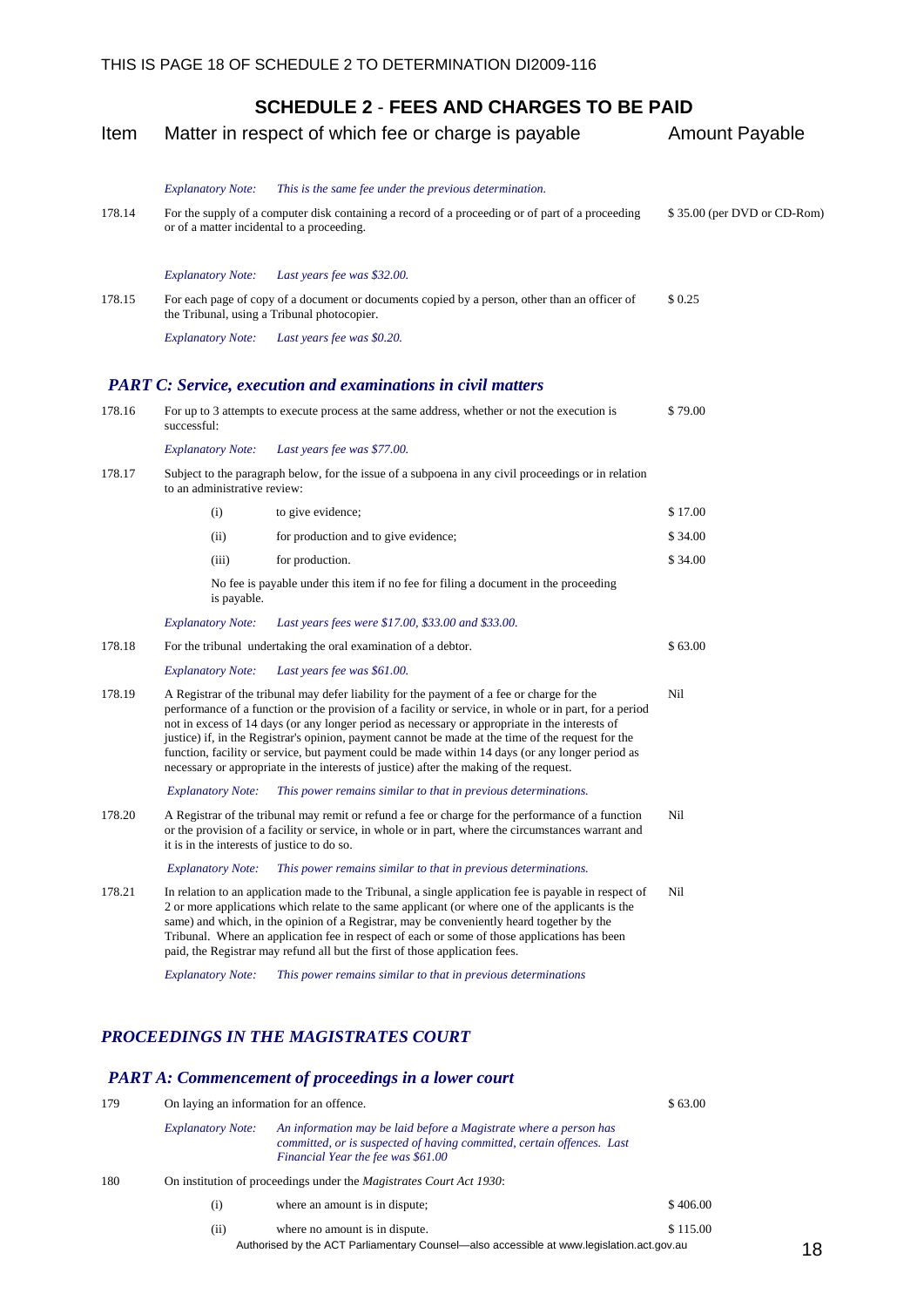| Item |                                                                                      | Matter in respect of which fee or charge is payable                                                                                                                                                                           | <b>Amount Payable</b> |
|------|--------------------------------------------------------------------------------------|-------------------------------------------------------------------------------------------------------------------------------------------------------------------------------------------------------------------------------|-----------------------|
|      | <b>Explanatory Note:</b>                                                             | Last years fee was \$393.00 and \$112.00. This fee does not apply to<br>enforcement of an order made by ACAT, however a fee may be payable<br>under 178.16 as part of the process of obtaining a search and seizure<br>order. |                       |
| 181  |                                                                                      | On lodging for enforcement a judgment obtained in another court.                                                                                                                                                              | \$63.00               |
|      | <b>Explanatory Note:</b>                                                             | Last Financial Year the fee was \$61.00.                                                                                                                                                                                      |                       |
| 182  | Magistrates Court.                                                                   | On an application for the review of an order, direction or other act of the Registrar of the                                                                                                                                  | \$115.00              |
|      | <b>Explanatory Note:</b>                                                             | Last years fee was \$112.00.                                                                                                                                                                                                  |                       |
| 183  |                                                                                      | On filing for assessment a bill of costs as between party and party that, as filed, exceeds \$2,000.                                                                                                                          | \$306.00              |
|      | <b>Explanatory Note:</b>                                                             | Last years fees was \$296.00.                                                                                                                                                                                                 |                       |
| 184  |                                                                                      | For a cross-claim or counter-claim under the <i>Magistrates Court Act 1930</i> :                                                                                                                                              |                       |
|      | (i)                                                                                  | where the amount is more than \$10,000;                                                                                                                                                                                       | \$406.00              |
|      | (ii)                                                                                 | where the amount is \$10,000 or less;                                                                                                                                                                                         | \$115.00              |
|      | (iii)                                                                                | where the amount in dispute is $$2,000$ or less or where no amount is in<br>dispute.                                                                                                                                          | \$44.00               |
|      | <b>Explanatory Note:</b>                                                             | This item sets the fees for instituting a proceeding before the Magistrates<br>Court (including small claims proceedings). Last Financial Year the fees<br>were \$393.00, \$112.00 and \$43.00 respectively                   |                       |
| 185  | For the purposes of paragraph $150(1)(a)$ of the <i>Magistrates Court Act 1930</i> . |                                                                                                                                                                                                                               | \$79.00               |
|      | <b>Explanatory Note:</b>                                                             | Last Financial Year the fee was \$77.00.                                                                                                                                                                                      |                       |

### *PART B: Certificates, copies, inspections and transcripts*

| 186 |                          | Provision of a document or a copy of a document under subsection 143(1) of the <i>Magistrates</i><br>Court Act 1930 or paragraphs 144(1)(a), (c) or (d) of the Magistrates Court Act 1930 where the<br>request for the document or copy requires the preparation of the document. | \$34.00 |  |  |
|-----|--------------------------|-----------------------------------------------------------------------------------------------------------------------------------------------------------------------------------------------------------------------------------------------------------------------------------|---------|--|--|
|     | <b>Explanatory Note:</b> | Last Financial Year the fee was \$33.00.                                                                                                                                                                                                                                          |         |  |  |
| 187 | <b>BLANK</b>             |                                                                                                                                                                                                                                                                                   |         |  |  |
|     | <b>Explanatory Note:</b> | This item has been removed as from 1 July 2008 Court transcripts will not<br>be provided through the Courts and instead will be available directly from<br>the transcription service provider.                                                                                    |         |  |  |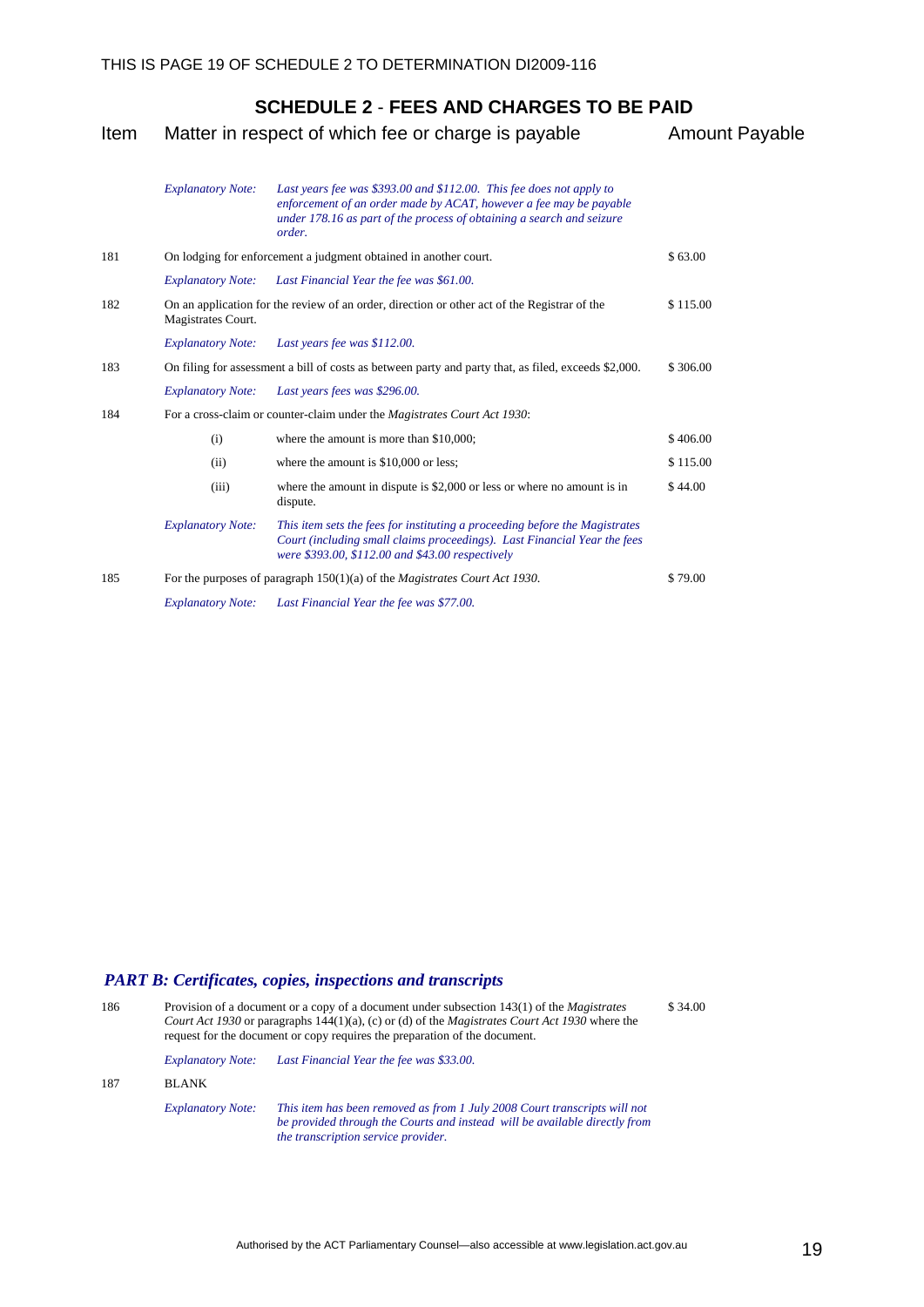Item Matter in respect of which fee or charge is payable Amount Payable

#### 188 Provision of a copy of a document where a copy or a certified copy can be provided by photocopying another document already in existence and, where necessary, certifying the photocopy: (i) in respect of the application for a copy;  $$2.20$ (ii) for each page of copy provided.  $$1.10$ *Explanatory Note: This item determines the fees payable for the provision of a copy of a document, where all that is required in order to provide the copy is to photocopy an existing document (eg, such as a transcript, certificate or a certified copy of a judgment or order or a document filed in proceedings). Last Financial Year the fees were the same.*  189 For an inspection of: (i) a record of the Magistrates Court that contains particulars of a judgment that has been entered; \$ 17.00 per item or \$ 132.00 per hour of search time carried out by registry staff on behalf of the applicant (ii) a record of the Magistrates Court that contains particulars of the setting aside of such a judgment; \$ 17.00 per item or \$ 132.00 per hour of search time carried out by registry staff on behalf of the applicant (iii) a record of the Magistrates Court that contains particulars of a Default Judgment entered in the Small Claims Court or a Restoration Order setting aside such a judgment; or \$ 17.00 per item or \$ 132.00 per hour of search time carried out by registry staff on behalf of the applicant (iv) any other record of the Magistrates Court by a person, not being a party to those proceedings, provided that the Registrar is satisfied that the applicant has a good reason for carrying out such search. \$ 17.00 per item or \$ 132.00 per hour of search time carried out by registry staff on behalf of the applicant *Explanatory Note: Any person may inspect a record of the Magistrates Court, including in relation to small claims proceedings, containing particulars of judgments entered in default or special claims or where such judgment has been set aside. This item sets the fee for inspection on a per item or hourly basis. Last Financial Year the fees were the samey.*  190 BLANK BLANK BLANK BLANK BLANK 191 BLANK BLANK BLANK BLANK BLANK 192 For the supply of a computer disk containing a record of a proceeding or of part of a proceeding or of a matter incidental to a proceeding. \$ 35.00 (per DVD or CD-Rom) *Explanatory Note: Last Financial Year the fee was \$32.00.* 193 For each page of copy of a document or documents copied by a person, other than an officer of the Magistrates Court, using a Court photocopier.  $$0.25$ *Explanatory Note: Last Financial Year the fee was \$0.20.*

#### *PART C: Service, execution and examinations*

| 194 | <b>BLANK</b>             |                                                                                              |          |  |
|-----|--------------------------|----------------------------------------------------------------------------------------------|----------|--|
|     | <b>Explanatory Note:</b> | This item has been removed as the Court no longer serves originating<br>processes.           |          |  |
| 195 | <b>BLANK</b>             |                                                                                              |          |  |
|     | <b>Explanatory Note:</b> | This item has been removed as the Court no longer serves originating<br>processes.           |          |  |
| 196 | successful:              | For up to 3 attempts to execute process at the same address, whether or not the execution is | \$261.00 |  |
|     | <b>Explanatory Note:</b> | Last years fee was \$253.00. See 178.16 for fees in relation to the                          |          |  |

Authorised by the ACT Parliamentary Counsel—also accessible at www.legislation.act.gov.au 20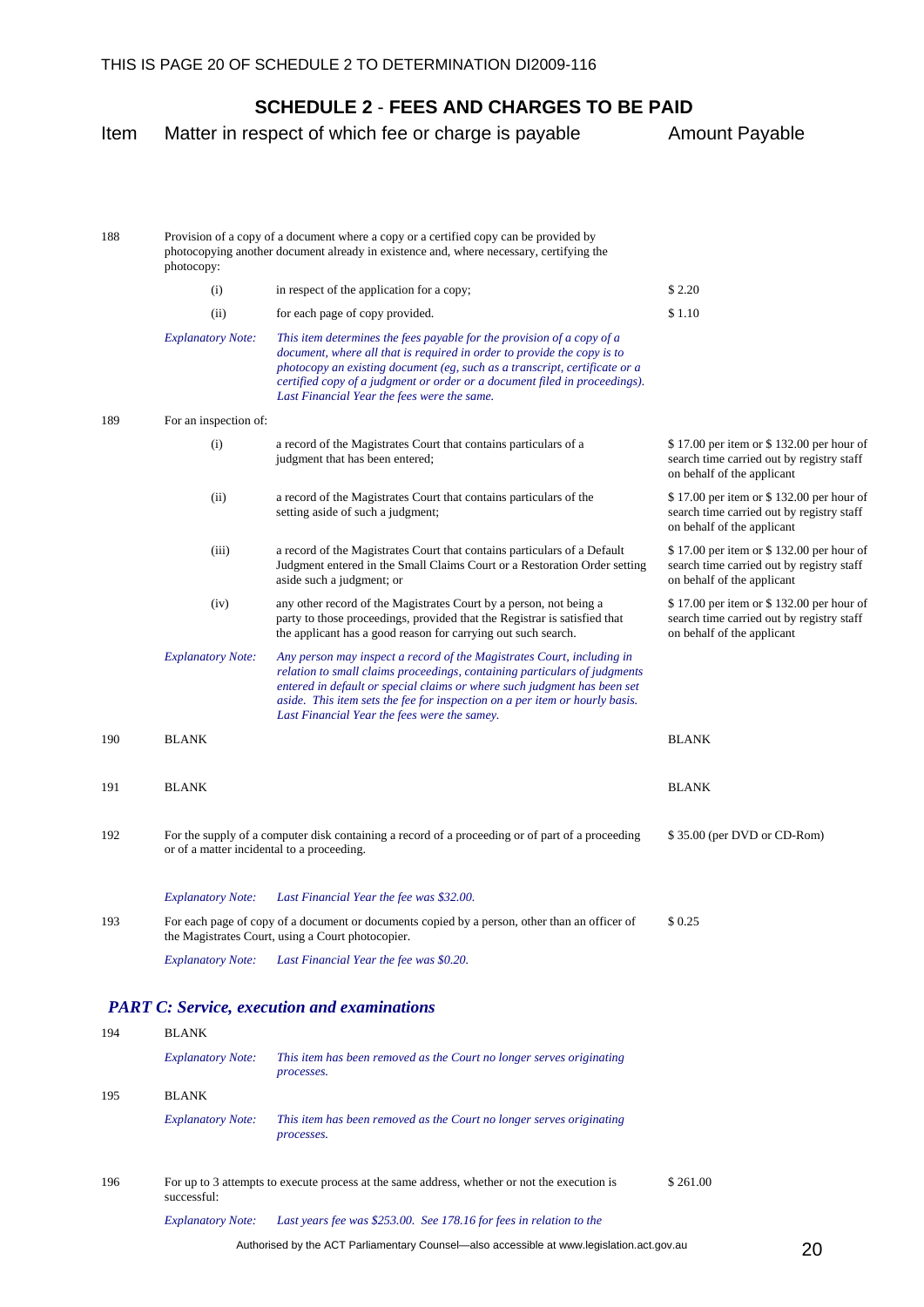| Item  |                                       | Matter in respect of which fee or charge is payable                                                                                                                                                                                                                                                                                                                                                                                                                                                                                                                                                     | <b>Amount Payable</b> |
|-------|---------------------------------------|---------------------------------------------------------------------------------------------------------------------------------------------------------------------------------------------------------------------------------------------------------------------------------------------------------------------------------------------------------------------------------------------------------------------------------------------------------------------------------------------------------------------------------------------------------------------------------------------------------|-----------------------|
|       |                                       | enforcement of ACAT orders.                                                                                                                                                                                                                                                                                                                                                                                                                                                                                                                                                                             |                       |
| 197   |                                       | Subject to the paragraph below, for the issue of a subpoena in any civil proceedings:                                                                                                                                                                                                                                                                                                                                                                                                                                                                                                                   |                       |
|       | (i)                                   | to give evidence;                                                                                                                                                                                                                                                                                                                                                                                                                                                                                                                                                                                       | \$17.00               |
|       | (ii)                                  | for production and to give evidence;                                                                                                                                                                                                                                                                                                                                                                                                                                                                                                                                                                    | \$34.00               |
|       | (iii)                                 | for production.                                                                                                                                                                                                                                                                                                                                                                                                                                                                                                                                                                                         | \$34.00               |
|       | is payable.                           | No fee is payable under this item if no fee for filing a document in the proceeding                                                                                                                                                                                                                                                                                                                                                                                                                                                                                                                     |                       |
|       | <b>Explanatory Note:</b>              | Last years fees were \$17.00, \$34.00 and \$34.00.                                                                                                                                                                                                                                                                                                                                                                                                                                                                                                                                                      |                       |
|       |                                       |                                                                                                                                                                                                                                                                                                                                                                                                                                                                                                                                                                                                         |                       |
| 198   |                                       | For the court undertaking the oral examination of a debtor.                                                                                                                                                                                                                                                                                                                                                                                                                                                                                                                                             | \$63.00               |
|       | <b>Explanatory Note:</b>              | Last Financial Year the fee was \$61.00.                                                                                                                                                                                                                                                                                                                                                                                                                                                                                                                                                                |                       |
|       | <b>PART D: Miscellaneous</b>          |                                                                                                                                                                                                                                                                                                                                                                                                                                                                                                                                                                                                         |                       |
| 199   |                                       | No fee for filing a document or fee for the service or execution of process is payable by any<br>person in relation to proceedings under the <i>Parentage Act 2004</i> .                                                                                                                                                                                                                                                                                                                                                                                                                                | Nil                   |
|       | <b>Explanatory Note:</b>              | Last Financial Year this exemption was the same.                                                                                                                                                                                                                                                                                                                                                                                                                                                                                                                                                        |                       |
| 200   |                                       | The Registrar of a court may defer liability for the payment of a fee or charge for the performance<br>of a function or the provision of a facility or service, in whole or in part, for a period not in excess<br>of 14 days (or any longer period as necessary or appropriate in the interests of justice) if, in the<br>Registrar's opinion, payment cannot be made at the time of the request for the function, facility or<br>service, but payment could be made within 14 days (or any longer period as necessary or<br>appropriate in the interests of justice) after the making of the request. | Nil                   |
|       | <b>Explanatory Note:</b>              | This is the same as previous determinations (other than the omission of<br>tribunal matters).                                                                                                                                                                                                                                                                                                                                                                                                                                                                                                           |                       |
| 200.1 | in the interests of justice to do so. | The Registrar of a court may remit or refund a fee or charge for the performance of a function or<br>the provision of a facility or service, in whole or in part, where the circumstances warrant and it is                                                                                                                                                                                                                                                                                                                                                                                             | Nil                   |
|       | <b>Explanatory Note:</b>              | This is the same as previous determinations (other than the omission of<br>tribunal matters).                                                                                                                                                                                                                                                                                                                                                                                                                                                                                                           |                       |
| 201   | <b>BLANK</b>                          |                                                                                                                                                                                                                                                                                                                                                                                                                                                                                                                                                                                                         | <b>BLANK</b>          |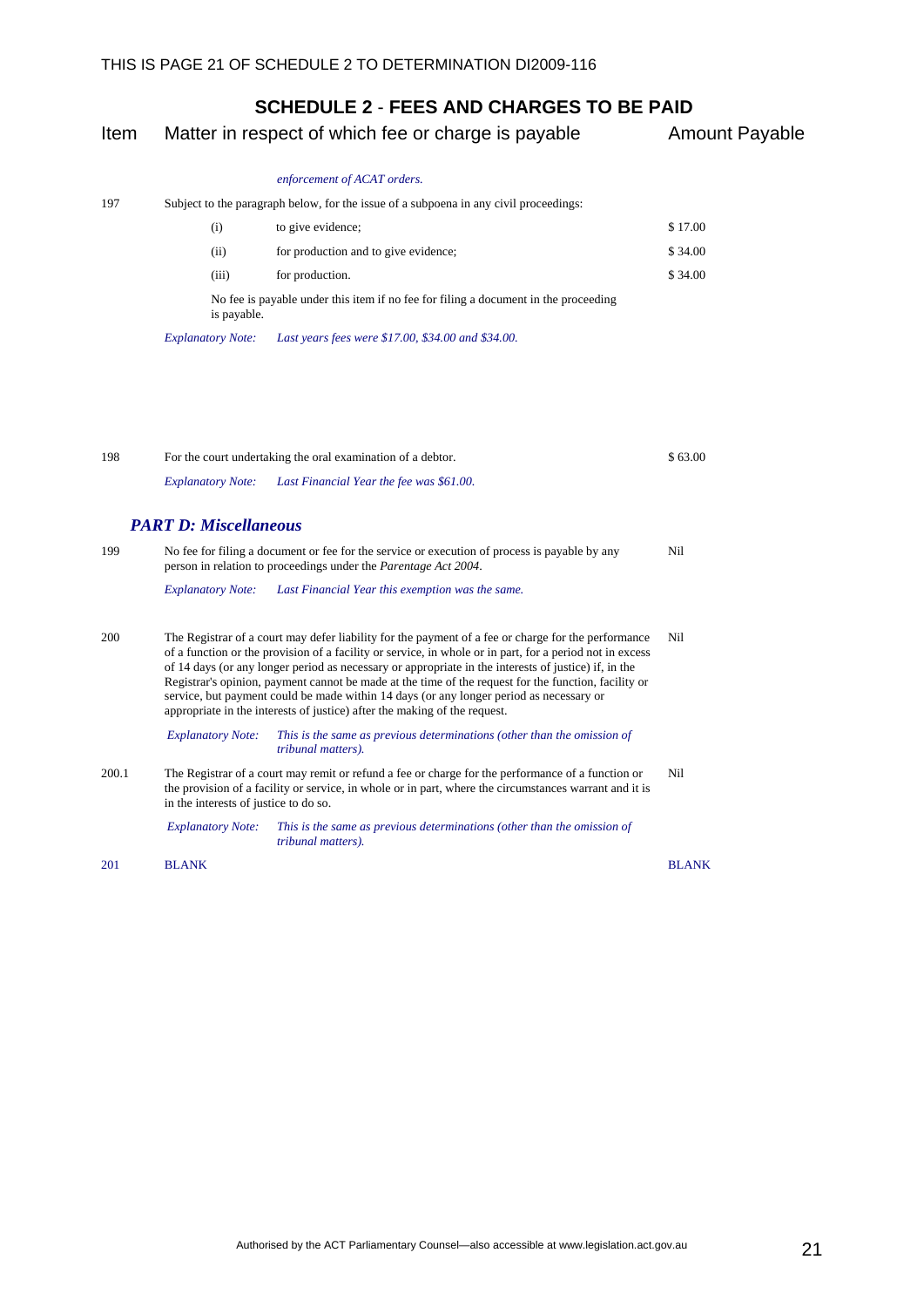|      | SUNEDULE Z - FEES AND UNANGES TO BE FAID            |                       |  |
|------|-----------------------------------------------------|-----------------------|--|
| Item | Matter in respect of which fee or charge is payable | <b>Amount Payable</b> |  |

### *PROCEEDINGS IN THE SUPREME COURT*

#### *PART A: Proceedings*

| 202   | On lodging for filing a document to commence a proceeding in the Court, including an<br>application for probate, other than: |                                                                                                                                                                                                                                                                                                                                                                                                                                                                                                                                       |          |  |
|-------|------------------------------------------------------------------------------------------------------------------------------|---------------------------------------------------------------------------------------------------------------------------------------------------------------------------------------------------------------------------------------------------------------------------------------------------------------------------------------------------------------------------------------------------------------------------------------------------------------------------------------------------------------------------------------|----------|--|
|       | (a)                                                                                                                          | In respect of a matter referred to in item 202, 203, 204, 205, 206, 207<br>$208$ ; or                                                                                                                                                                                                                                                                                                                                                                                                                                                 |          |  |
|       | (b)                                                                                                                          | an interlocutory or incidental proceeding in the course of, or in<br>connection with, a proceeding.                                                                                                                                                                                                                                                                                                                                                                                                                                   |          |  |
|       | <b>Explanatory Note:</b>                                                                                                     | Last Financial Year the fee was \$678.00.                                                                                                                                                                                                                                                                                                                                                                                                                                                                                             |          |  |
| 203   | proceeding):                                                                                                                 | On the fixing of a date for the hearing of a proceeding (other than an interlocutory or incidental                                                                                                                                                                                                                                                                                                                                                                                                                                    |          |  |
|       | (a)                                                                                                                          | in a proceeding under the Victims of Crimes (Financial Assistance) Act<br>1983;                                                                                                                                                                                                                                                                                                                                                                                                                                                       | \$115.00 |  |
|       | (b)                                                                                                                          | in any other proceeding.                                                                                                                                                                                                                                                                                                                                                                                                                                                                                                              | \$742.00 |  |
|       |                                                                                                                              | The person liable to pay the fee is the plaintiff, the appellant or such other party to<br>the application as is ordered by the Court (which for the purposes of this determination<br>includes the Registrar and the Deputy Registrar) in such proportion ordered. Where the<br>filing fee in respect of the proceedings has been waived or the person commencing the<br>proceedings is exempt from payments of a filing fee (other than in respect of a<br>proceeding under the Victims of Crimes (Financial Assistance) Act 1983). |          |  |
|       | <b>Explanatory Note:</b>                                                                                                     | Last Financial Year the fees were \$112.00 and \$717.00 respectively.                                                                                                                                                                                                                                                                                                                                                                                                                                                                 |          |  |
| 204   |                                                                                                                              | On filing a cross claim, counter claim or cross appeal in any proceeding.                                                                                                                                                                                                                                                                                                                                                                                                                                                             | \$701.00 |  |
|       | <b>Explanatory Note:</b>                                                                                                     | Last Financial Year the fee was \$678.00.                                                                                                                                                                                                                                                                                                                                                                                                                                                                                             |          |  |
| 205   | interlocutory proceeding.                                                                                                    | On lodging for filing a document to commence an appeal from the Master or the Registrar in an                                                                                                                                                                                                                                                                                                                                                                                                                                         | \$156.00 |  |
|       | <b>Explanatory Note:</b>                                                                                                     | Last Financial Year the fee was \$151.00.                                                                                                                                                                                                                                                                                                                                                                                                                                                                                             |          |  |
| 206   | than an interlocutory proceeding.                                                                                            | On lodging for filing a document to commence an appeal from the Registrar in a proceeding other                                                                                                                                                                                                                                                                                                                                                                                                                                       | \$701.00 |  |
|       | <b>Explanatory Note:</b>                                                                                                     | Last Financial Year the fee was \$678.00.                                                                                                                                                                                                                                                                                                                                                                                                                                                                                             |          |  |
| 207   | \$2,000.                                                                                                                     | On lodging for assessment a bill of costs as between party and party that, as lodged, exceeds                                                                                                                                                                                                                                                                                                                                                                                                                                         | \$306.00 |  |
|       | <b>Explanatory Note:</b>                                                                                                     | Last Financial Year the fee was \$296.00.                                                                                                                                                                                                                                                                                                                                                                                                                                                                                             |          |  |
| 208.1 | On lodging:                                                                                                                  |                                                                                                                                                                                                                                                                                                                                                                                                                                                                                                                                       | \$313.00 |  |
|       | (a)                                                                                                                          | an application for admission to practice or for enrolment under the<br>Legal Profession Act 2006; or                                                                                                                                                                                                                                                                                                                                                                                                                                  |          |  |
|       | (b)                                                                                                                          | a notice seeking registration in an occupation under the Mutual<br>Recognition Scheme.                                                                                                                                                                                                                                                                                                                                                                                                                                                |          |  |
|       | <b>Explanatory Note:</b>                                                                                                     | Note that registration in an occupation under the Mutual Recognition<br>Scheme would include registration as a notary public under that scheme.<br>Last Financial Year the fees were \$303.00.                                                                                                                                                                                                                                                                                                                                        |          |  |
| 208.2 |                                                                                                                              | On lodging an application or notice under 208.1.                                                                                                                                                                                                                                                                                                                                                                                                                                                                                      |          |  |
|       | <b>Explanatory Note:</b>                                                                                                     | This is a charge for a co-contribution scheme towards the costs of the<br>Supreme Court Library. Last Financial Year the fee was \$138.00.                                                                                                                                                                                                                                                                                                                                                                                            | \$142.00 |  |
| 209.1 | <b>Rules 2006.</b>                                                                                                           | On lodging for the entry of judgment or consent order under part 2.16 of the Court Procedures                                                                                                                                                                                                                                                                                                                                                                                                                                         | \$63.00  |  |
|       | <b>Explanatory Note:</b>                                                                                                     | Last Financial Year the fee was \$61.00.                                                                                                                                                                                                                                                                                                                                                                                                                                                                                              |          |  |
| 209.2 |                                                                                                                              | On making an application for the removal or transfer to the Supreme Court of proceedings<br>commenced in the Magistrates Court. No fee is payable in the Supreme Court where no filing fee<br>was payable for the commencement of the proceedings in the Magistrates Court.                                                                                                                                                                                                                                                           | \$340.00 |  |
|       |                                                                                                                              |                                                                                                                                                                                                                                                                                                                                                                                                                                                                                                                                       |          |  |

*Explanatory Note: Last Financial Year the fee was \$329.00.*

#### *PART B: Certificates, copies, searches and transcripts*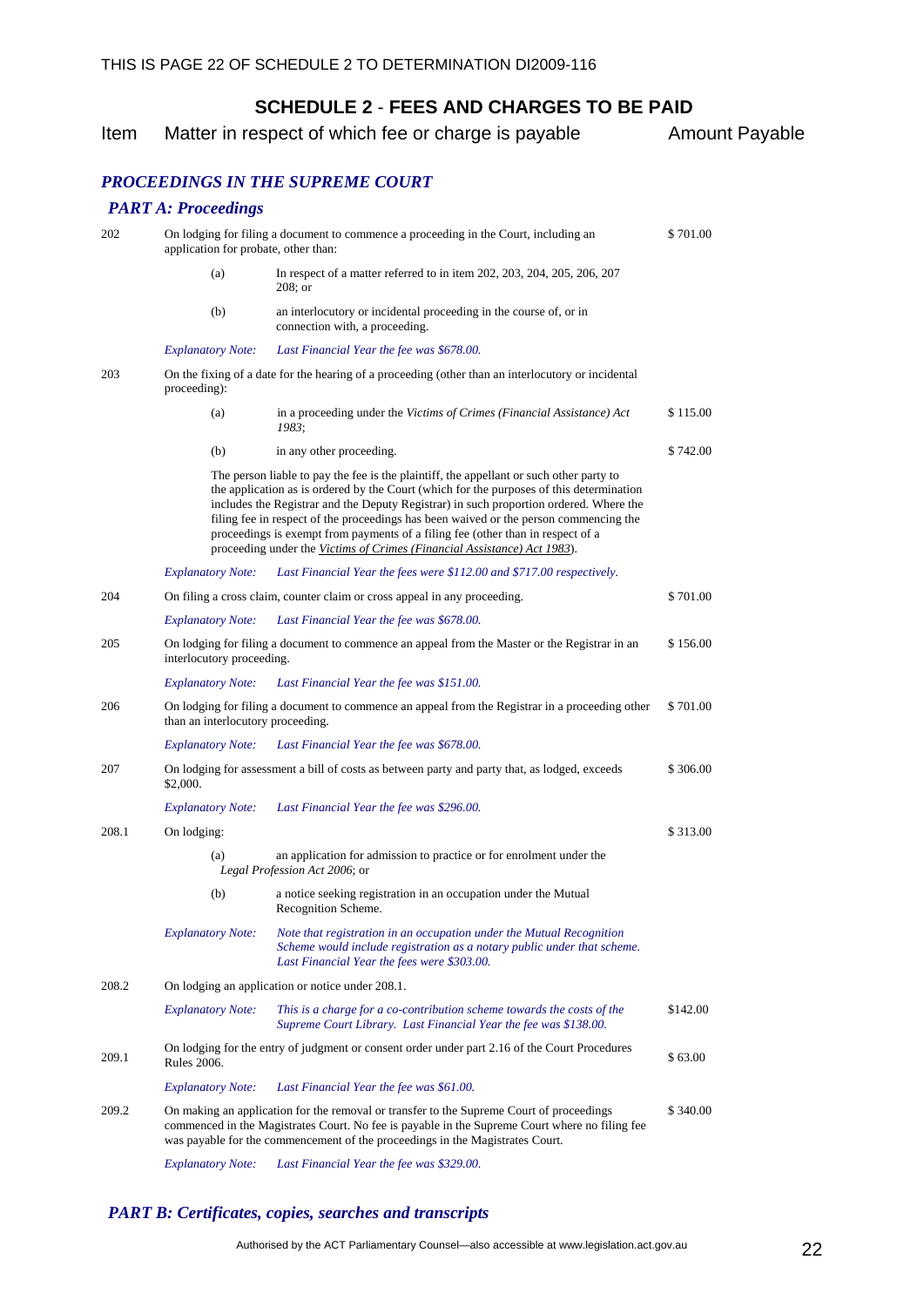| Item | Matter in respect of which fee or charge is payable | <b>Amount Payable</b>                                                                                                                                                                          |                             |
|------|-----------------------------------------------------|------------------------------------------------------------------------------------------------------------------------------------------------------------------------------------------------|-----------------------------|
| 210  |                                                     | For the certification of (or the provision of certified copy of):                                                                                                                              |                             |
|      | (a)                                                 | a judgment, certificate of enrolment or registration; or                                                                                                                                       | \$51.00                     |
|      | (b)                                                 | other documents.                                                                                                                                                                               | \$27.00                     |
|      | <b>Explanatory Note:</b>                            | Last Financial Year the fees were \$50.00 and \$27.00, respectively.                                                                                                                           |                             |
| 211  | documents to which the request relates).            | For each request for a copy or copies of a document or documents (regardless of the number of                                                                                                  | \$2.20                      |
|      | <b>Explanatory Note:</b>                            | Last Financial Year the fee was the same.                                                                                                                                                      |                             |
| 212  |                                                     | For a copy provided in accordance with a request referred to in the previous item.                                                                                                             | \$1.10 (per page)           |
|      | <b>Explanatory Note:</b>                            | Last Financial Year the fee was the same.                                                                                                                                                      |                             |
| 213  | relates).                                           | For undertaking a registry search (other than by a party to the proceedings to which the search                                                                                                | \$27.00                     |
|      | <b>Explanatory Note:</b>                            | Last Financial Year the fee was the same.                                                                                                                                                      |                             |
| 214  | <b>BLANK</b>                                        |                                                                                                                                                                                                | <b>BLANK</b>                |
|      | <b>Explanatory Note:</b>                            | This item has been removed as from 1 July 2008 Court transcripts will not<br>be provided through the Courts and instead will be available directly from<br>the transcription service provider. |                             |
| 215  | <b>BLANK</b>                                        |                                                                                                                                                                                                | <b>BLANK</b>                |
| 216  | <b>BLANK</b>                                        |                                                                                                                                                                                                | <b>BLANK</b>                |
| 217  |                                                     | For the supply of a computer disk containing a record of a proceeding or of part of a proceeding<br>or of a matter incidental to a proceeding.                                                 |                             |
|      | on CD Rom                                           |                                                                                                                                                                                                | \$35.00 (per DVD or CD-Rom) |
|      | <b>Explanatory Note:</b>                            | Last Financial Year the fee was \$33.00.                                                                                                                                                       |                             |
| 218  |                                                     | For each page of copy of a document or documents copied by a person, other than an officer of<br>the Supreme Court, using a Court photocopier.                                                 | \$0.25                      |
|      | <b>Explanatory Note:</b>                            | Last Financial Year the fee was \$0.20.                                                                                                                                                        |                             |

### *PART C: Subpoenas, service, and execution*

| 219 |                          | For the issue under Rules of a subpoena in a civil proceeding:                                                                                                     |                             |  |  |  |
|-----|--------------------------|--------------------------------------------------------------------------------------------------------------------------------------------------------------------|-----------------------------|--|--|--|
|     | (a)                      | to give evidence;                                                                                                                                                  | \$34.00                     |  |  |  |
|     | (b)                      | for production and to give evidence;                                                                                                                               | \$63.00                     |  |  |  |
|     | (c)                      | for production.                                                                                                                                                    | \$63.00                     |  |  |  |
|     | proceeding is payable.   | No fee is payable under this item if no fee for filing a document in relation to the                                                                               |                             |  |  |  |
|     | <b>Explanatory Note:</b> | Last Financial Year the fees were \$33.00, \$61.00 and \$61.00, respectively.                                                                                      |                             |  |  |  |
| 220 |                          | For up to 3 attempts to serve process at the same address, whether or not the service is successful.                                                               | \$79.00                     |  |  |  |
|     | <b>Explanatory Note:</b> | Last Financial Year the fee was \$77.00.                                                                                                                           |                             |  |  |  |
| 221 | successful.              | For up to 3 attempts to execute process at the same address, whether or not the execution is                                                                       | \$261.00                    |  |  |  |
|     | <b>Explanatory Note:</b> | Last Financial Year the fee was \$253.00.                                                                                                                          |                             |  |  |  |
| 222 |                          | For expenses reasonably incurred by the Court in the execution of process or attempted execution<br>of process for which a fee is payable under the previous item. | The amount of the expenses. |  |  |  |
|     | <b>Explanatory Note:</b> | Last Financial Year the fee was the same.                                                                                                                          |                             |  |  |  |
| 223 |                          | For non-party production the Rules.                                                                                                                                |                             |  |  |  |
|     | <b>Explanatory Note:</b> | Last Financial Year the fee was \$34.00.                                                                                                                           |                             |  |  |  |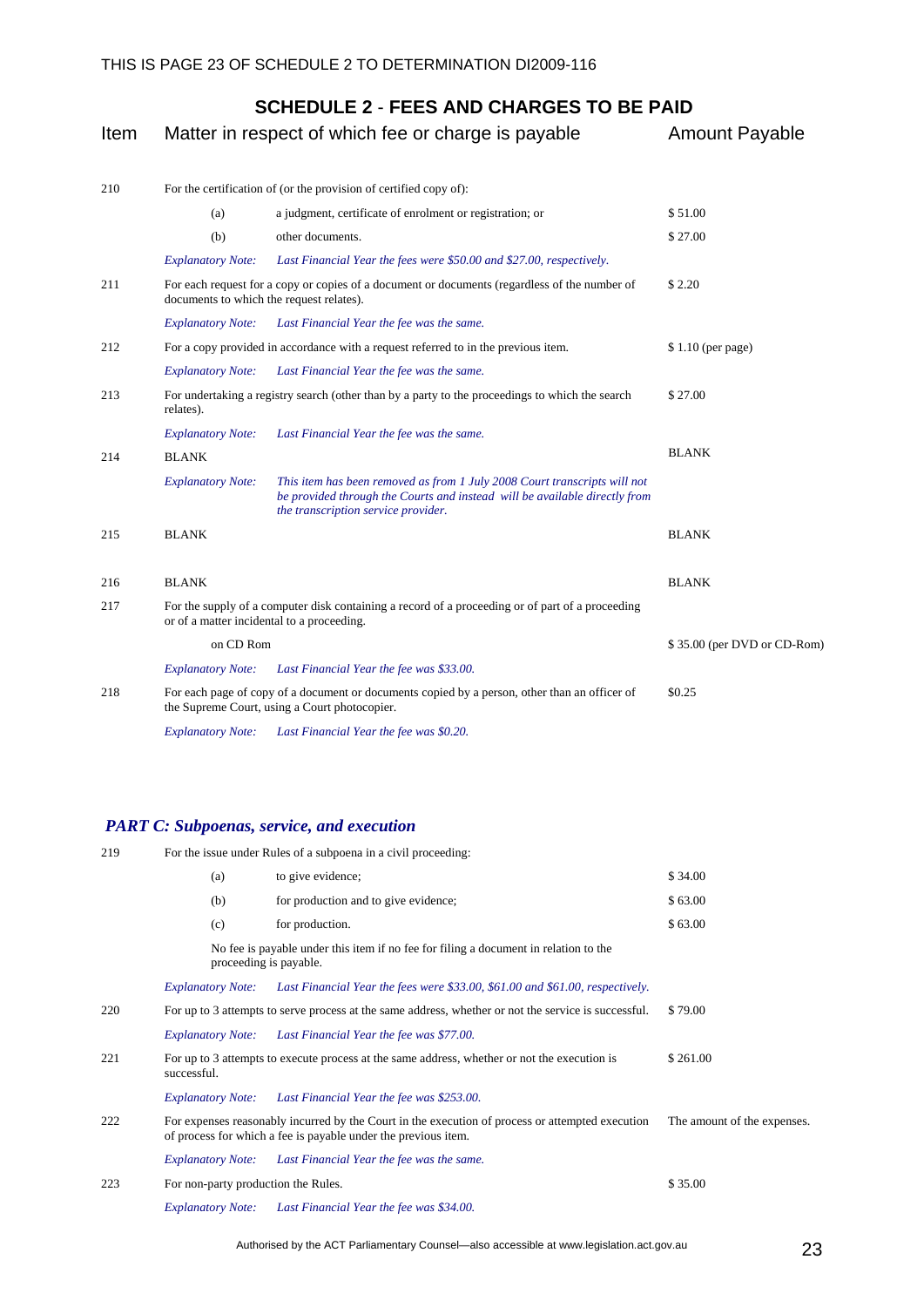Item Matter in respect of which fee or charge is payable Amount Payable

#### *PART D: Exemption and deferrals*

224 No fee for lodging for filing a document or fee for the service or execution of process is payable by any person in relation to proceedings under the *Birth (Equality of Status) Act 1988*.

> *Explanatory Note: See section 15 of the Court Procedures Act 2004 in relation to waivers and exemptions. This exemption is the same as previously provided.*

225 The Registrar of the Supreme Court may defer liability for the payment of a fee or charge for the performance of a function or the provision of a facility or service, in whole or in part, for a period not in excess of 14 days if, in the Registrar's opinion, payment cannot be made at the time of the request for the function, facility or service but payment could be made within 14 days after the making of the request.

> *Explanatory Note: See section 15 of the Court Procedures Act 2004 in relation to waivers and exemptions. This deferral is the same as previously provided.*

#### *PART E: Opening the Court*

226 For opening the offices of the Court -

| (a) |               | between 9.00 am and 9.15 am or between 4.15 pm and 5.00 pm on a<br>day other than a Saturday, Sunday or public holiday;                                             | \$79.00  |
|-----|---------------|---------------------------------------------------------------------------------------------------------------------------------------------------------------------|----------|
| (b) | at any time - |                                                                                                                                                                     | \$161.00 |
|     | (i)           | on a Saturday, Sunday or public holiday; or                                                                                                                         |          |
|     | (i)           | outside the hours of 9.00 am to 5.00 pm on a day of the<br>week other than a day referred to in subparagraph $(b)(i)$ .                                             |          |
|     |               | $F_{\text{max}}(1,\ldots,1,\ldots,1)$ and $F_{\text{max}}(1,\ldots,1)$ is the set of $\sigma$ and $\sigma$ and $\sigma$ and $\sigma$ $\sigma$ and $\sigma$ $\sigma$ |          |

*Explanatory Note: Last Financial Year the fees were \$77.00 and \$156.00 respectively.*

#### *PART F: Proceedings - Court of Appeal (all incidental fees and charges are the same as those in Part A)*

| 227 |                          | On lodging for filing a document to commence a proceeding in the Court of Appeal (this includes<br>a cross appeal - fees are not payable in criminal proceedings) |            |  |  |
|-----|--------------------------|-------------------------------------------------------------------------------------------------------------------------------------------------------------------|------------|--|--|
|     | for a natural person     |                                                                                                                                                                   | \$1,252.00 |  |  |
|     | for a corporation        |                                                                                                                                                                   | \$1,879.00 |  |  |
|     | <i>Explanatory Note:</i> | Last Financial Year the fees were \$1210.00 and \$1816.00 respectively.                                                                                           |            |  |  |
| 228 |                          | On the fixing of a date for a hearing in the Court of Appeal (other than interlocutory hearings) -<br>Note: This fee is payable by the appellant                  |            |  |  |
|     | for a natural person     |                                                                                                                                                                   | \$1,001.00 |  |  |
|     | for a corporation        |                                                                                                                                                                   | \$1,252.00 |  |  |
|     |                          | Explanatory Note: Last Financial Year the fees were \$968.00 and \$1,210.00 respectively.                                                                         |            |  |  |
| 229 |                          | On lodging for assessment a bill of costs as between party and party (any amount)                                                                                 | \$939.00   |  |  |
|     | <i>Explanatory Note:</i> | Last Financial Year the fee was \$908.00.                                                                                                                         |            |  |  |

| 229.1 | For the issue of a subpoena in a Court of Appeal civil proceeding: |         |  |  |
|-------|--------------------------------------------------------------------|---------|--|--|
|       | to give evidence                                                   | \$34.00 |  |  |
|       | for production and to give evidence                                | \$63.00 |  |  |
|       | for production                                                     | \$63.00 |  |  |

Authorised by the ACT Parliamentary Counsel—also accessible at www.legislation.act.gov.au 24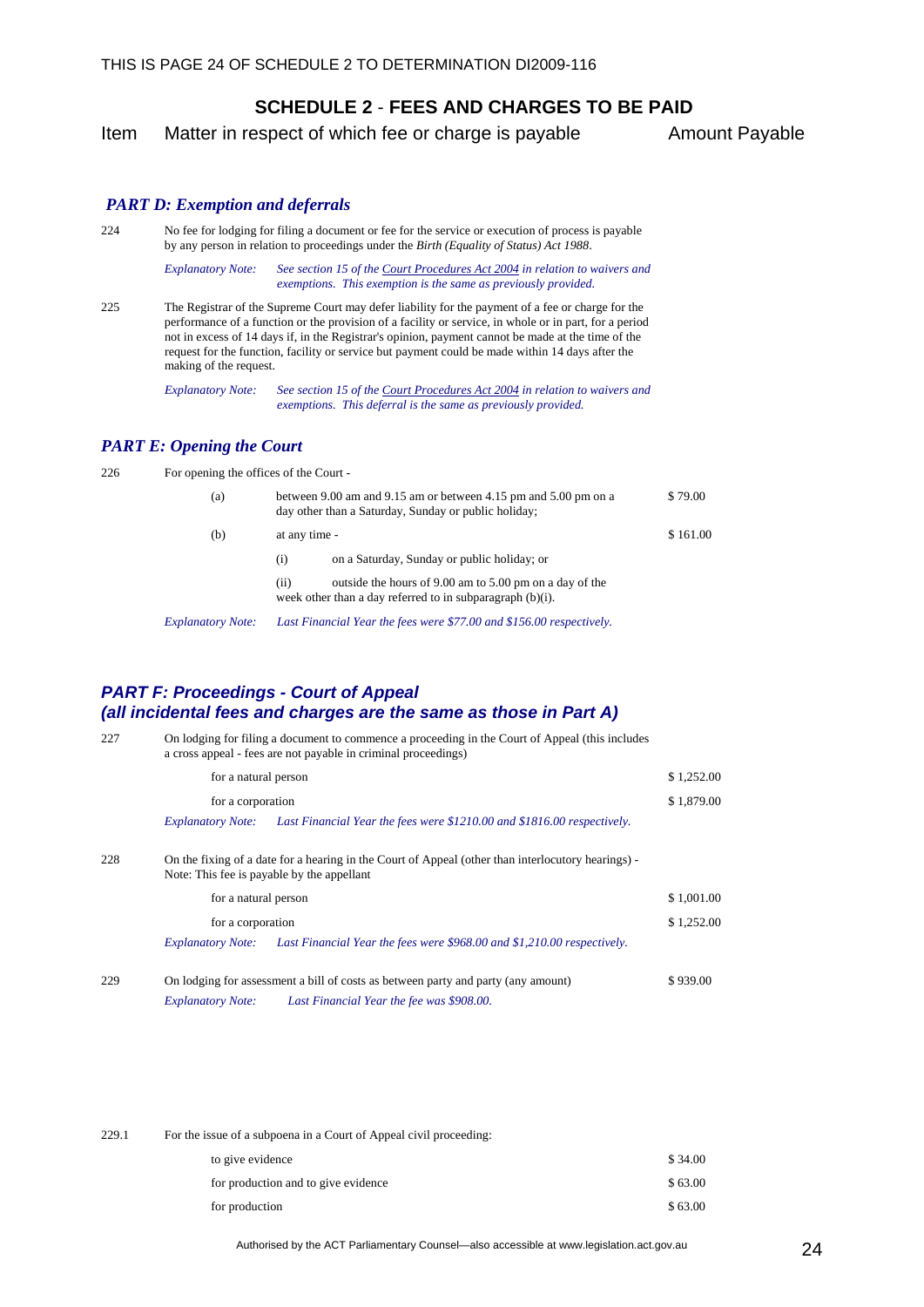<span id="page-28-0"></span>Item Matter in respect of which fee or charge is payable Amount Payable

*Explanatory Note: Last Financial Year the fees were \$33.00, \$61.00 and \$61.00 respectively.*

# *Security Industry Act 2003*

| 230.1 | For the application for issue of a Master Licence (Section 12 and 25 of the Security Industry Act<br>\$596.00<br>2003) to a person other than a liquor licensee, for a period of up to 12 months. |                                                                                                                                                                             |              |  |
|-------|---------------------------------------------------------------------------------------------------------------------------------------------------------------------------------------------------|-----------------------------------------------------------------------------------------------------------------------------------------------------------------------------|--------------|--|
|       | <b>Explanatory Note:</b>                                                                                                                                                                          | Last Financial Year the fee was \$576.00.                                                                                                                                   |              |  |
| 230.2 |                                                                                                                                                                                                   | For the application for issue of a Master Licence (section 12 and 25 of the Security Industry Act<br>2003) to a holder of a liquor licence for a period of up to 12 months. | \$179.00     |  |
|       | <b>Explanatory Note:</b>                                                                                                                                                                          | Last Financial Year the fee was \$173.00.                                                                                                                                   |              |  |
| 231   |                                                                                                                                                                                                   | For the application for issue of an Employee Licence (sections 13 and 25 of the Security Industry<br>Act 2003) for one sub-licence type for a period of up to 12 months.    | \$94.00      |  |
|       | <b>Explanatory Note:</b>                                                                                                                                                                          | Last Financial Year the fee was \$91.00.                                                                                                                                    |              |  |
| 232   |                                                                                                                                                                                                   | For the application for each additional sub-licence type for an Employee Licence.                                                                                           | \$11.00      |  |
|       | <b>Explanatory Note:</b>                                                                                                                                                                          | Last Financial Year the fee was the same.                                                                                                                                   |              |  |
| 233   | 2003) for a period of up to 12 months.                                                                                                                                                            | For the application for issue of a Trainer Licence (sections 14 and 25 of the Security Industry Act                                                                         | \$179.00     |  |
|       | <b>Explanatory Note:</b>                                                                                                                                                                          | Last Financial Year the fee was \$173.00.                                                                                                                                   |              |  |
| 234   |                                                                                                                                                                                                   | For the application for issue of a Temporary Licence (sections 15 and 26 of the Security Industry<br>Act 2003) for a period of up to 12 months.                             | \$94.00      |  |
|       | <b>Explanatory Note:</b>                                                                                                                                                                          | Last Financial Year the fee was \$91.00.                                                                                                                                    |              |  |
| 235   |                                                                                                                                                                                                   | For the application for each additional sub-licence type for a Temporary Licence (sections 15 and<br>26 of the Security Industry Act 2003) for a period of up to 12 months. | \$11.00      |  |
|       | <b>Explanatory Note:</b>                                                                                                                                                                          | Last Financial Year the fee was the same.                                                                                                                                   |              |  |
| 236   |                                                                                                                                                                                                   | For the issue of a duplicate Employee Licence, Trainer Licence or Temporary Licence.                                                                                        | \$17.00      |  |
|       | <b>Explanatory Note:</b>                                                                                                                                                                          | Last Financial Year the fee was the same.                                                                                                                                   |              |  |
| 237   |                                                                                                                                                                                                   | For the issue of an Employee Licence, Trainer Licence or Temporary Licence to replace a licence<br>of that type which was issued subject to conditions.                     | \$17.00      |  |
|       | <b>Explanatory Note:</b>                                                                                                                                                                          | Last Financial Year the fee was the same.                                                                                                                                   |              |  |
| 238   |                                                                                                                                                                                                   | For the issue of an Employee Licence, Trainer Licence or Temporary Licence to replace a licence<br>of that type where sub-licence types have been altered or varied.        | \$17.00      |  |
|       | <b>Explanatory Note:</b>                                                                                                                                                                          | Last Financial Year the fee was the same.                                                                                                                                   |              |  |
| 239   | <b>BLANK</b>                                                                                                                                                                                      |                                                                                                                                                                             | <b>BLANK</b> |  |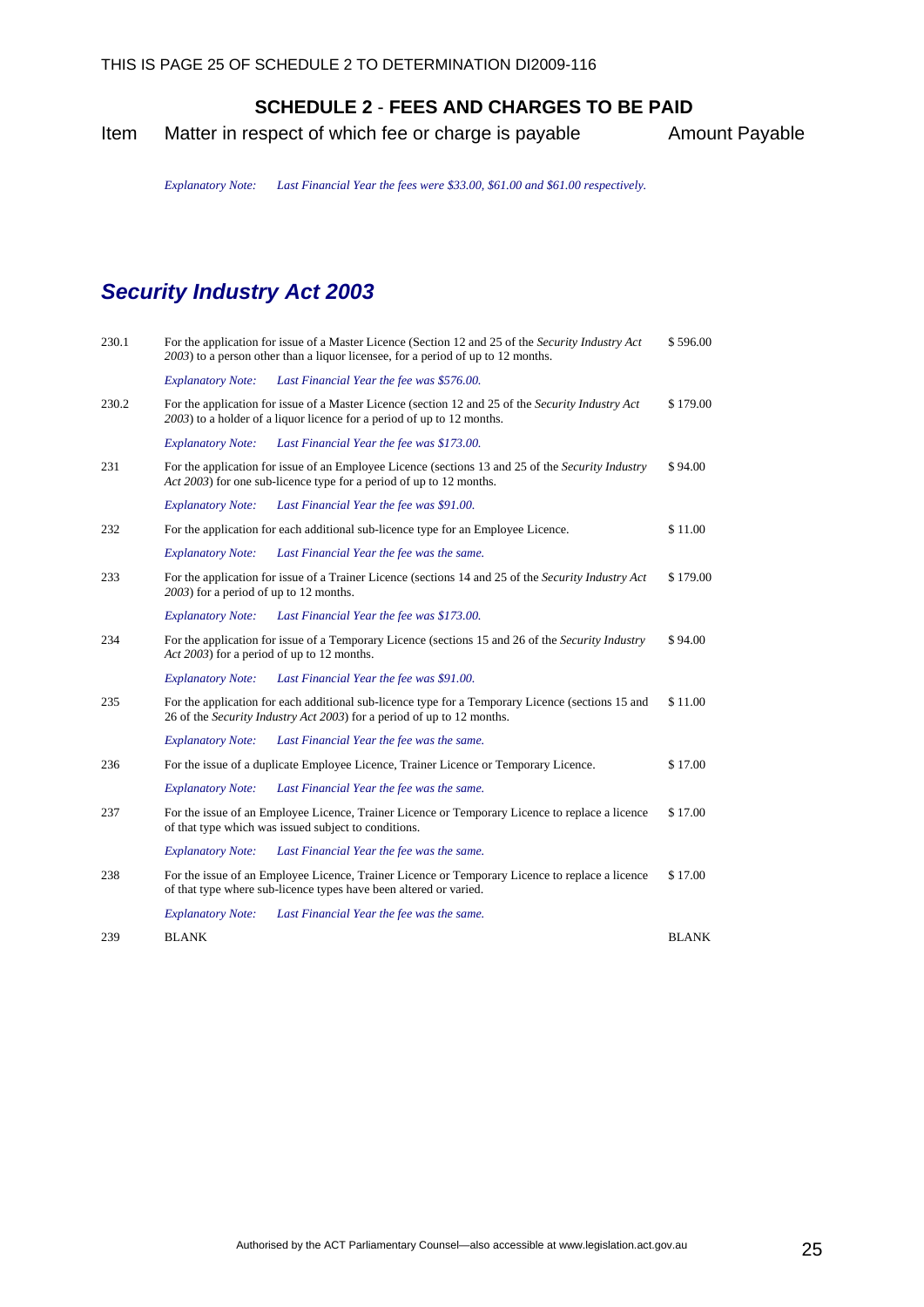<span id="page-29-0"></span>Item Matter in respect of which fee or charge is payable Amount Payable

### *Cooperatives Act 2002*

| 240 |                                                                                                                   | For the application for registration of a Cooperative under sections 22, 27, 369 and 370 of the<br>Cooperatives Act 2002. |              |  |
|-----|-------------------------------------------------------------------------------------------------------------------|---------------------------------------------------------------------------------------------------------------------------|--------------|--|
|     | <b>Explanatory Note:</b>                                                                                          | Last Financial Year the fee was \$128.00.                                                                                 |              |  |
| 241 | For the issue of a duplicate certificate of registration under section 35 of the <i>Cooperatives Act</i><br>2002. |                                                                                                                           |              |  |
|     | <b>Explanatory Note:</b>                                                                                          | Last Financial Year the fee was \$32.00.                                                                                  |              |  |
| 242 |                                                                                                                   | For filing a special resolution under section 195 of the Cooperatives Act 2002.                                           | \$33.00      |  |
|     | <i>Explanatory Note:</i>                                                                                          | Last Financial Year the fee was \$32.00.                                                                                  |              |  |
| 243 | <b>BLANK</b>                                                                                                      |                                                                                                                           | <b>BLANK</b> |  |
| 244 | For the inspection of Cooperatives register under section 435 of the Cooperatives Act 2002.                       |                                                                                                                           |              |  |
|     | <i>Explanatory Note:</i>                                                                                          | Last Financial Year the fee was the same.                                                                                 |              |  |
| 245 | 2002.                                                                                                             | For documents filed sixty days after they become due under section 437 of the Cooperatives Act                            | \$63.00      |  |
|     | <b>Explanatory Note:</b>                                                                                          | Last Financial Year the fee was \$61.00.                                                                                  |              |  |
| 246 | For an application to become an exempt body under section 451 of the Cooperatives Act 2002.                       |                                                                                                                           |              |  |
|     | <b>Explanatory Note:</b>                                                                                          | Last Financial Year the fee was \$61.00.                                                                                  |              |  |

### *Agents Act 2003*

| 247 | For the application for issue of a licence certificate, or of annual renewal of a licence certificate,<br>under section 38 of the <i>Agents Act 2003</i> , for a real estate agent, business agent and/or stock and<br>station agent for a period of up to 12 months. |                                                                                                                                                                 | $\$$ 5<br>par<br>mo<br>\$5 |
|-----|-----------------------------------------------------------------------------------------------------------------------------------------------------------------------------------------------------------------------------------------------------------------------|-----------------------------------------------------------------------------------------------------------------------------------------------------------------|----------------------------|
|     | <b>Explanatory Note:</b>                                                                                                                                                                                                                                              | The fee is an all inclusive licence fee, whether the applicant seeks only one<br>or all three licence categories. There is no limit to the number of offices or |                            |

*or all three licence categories. There is no limit to the number of offices or branches that can be operated under one licence. There is no distinction between a licence held by a person and a licence held by a corporation. Last Financial Year the fee was \$576.00 with a minimum charge of \$55.00.*

248 For the application for issue of a licence certificate, or of annual renewal of a licence certificate, under section 38 of the *Agents Act 2003*, for a travel agent, for a period of up to 12 months. A licensed director of a travel agency applying for or holding a corporate licence only, is exempt from paying this fee.

> *Explanatory Note: There is no distinction between a licence held by a person and a licence held by a corporation. There is no limit to the number of offices or branches that can operate under the one licence. Last Financial Year the fee was \$576.00 with a minimum charge of \$55.00.*

249 For the application for issue of a licence certificate, or of annual renewal of a licence certificate, under section 38 of the *Agents Act 2003*, for an employment agent, for a period of up to 12 months. A licensed director of an employment agency applying for or holding a corporate licence only, is exempt from paying this fee.

> *Explanatory Note: There is no distinction between a licence held by a person and a licence held by a corporation. There is no limit to the number of offices or branches that can operate under the one licence. Last Financial Year the fee was \$576.00 with a minimum charge of \$55.00.*

250 For the application for issue of a conditional licence certificate, or of annual renewal of a conditional licence certificate, under section 38 of the *Agents Act 2003*, for a real estate agent whose only business is selling land by auction or being a body corporate manager, for a period of up to 12 months.

\$ 596.00 apportioned on a monthly or thereof basis if less than twelve nths, with a minimum charge of 6.00

\$ 596.00 apportioned on a monthly or part thereof basis if less than twelve months, with a minimum charge of \$ 56.00.

\$ 596.00 apportioned on a monthly or part thereof basis if less than twelve months, with a minimum charge of \$ 56.00.

\$ 179.00 apportioned on a monthly or part thereof basis if less than twelve months, with a minimum charge of \$ 56.00.

Authorised by the ACT Parliamentary Counsel—also accessible at www.legislation.act.gov.au 26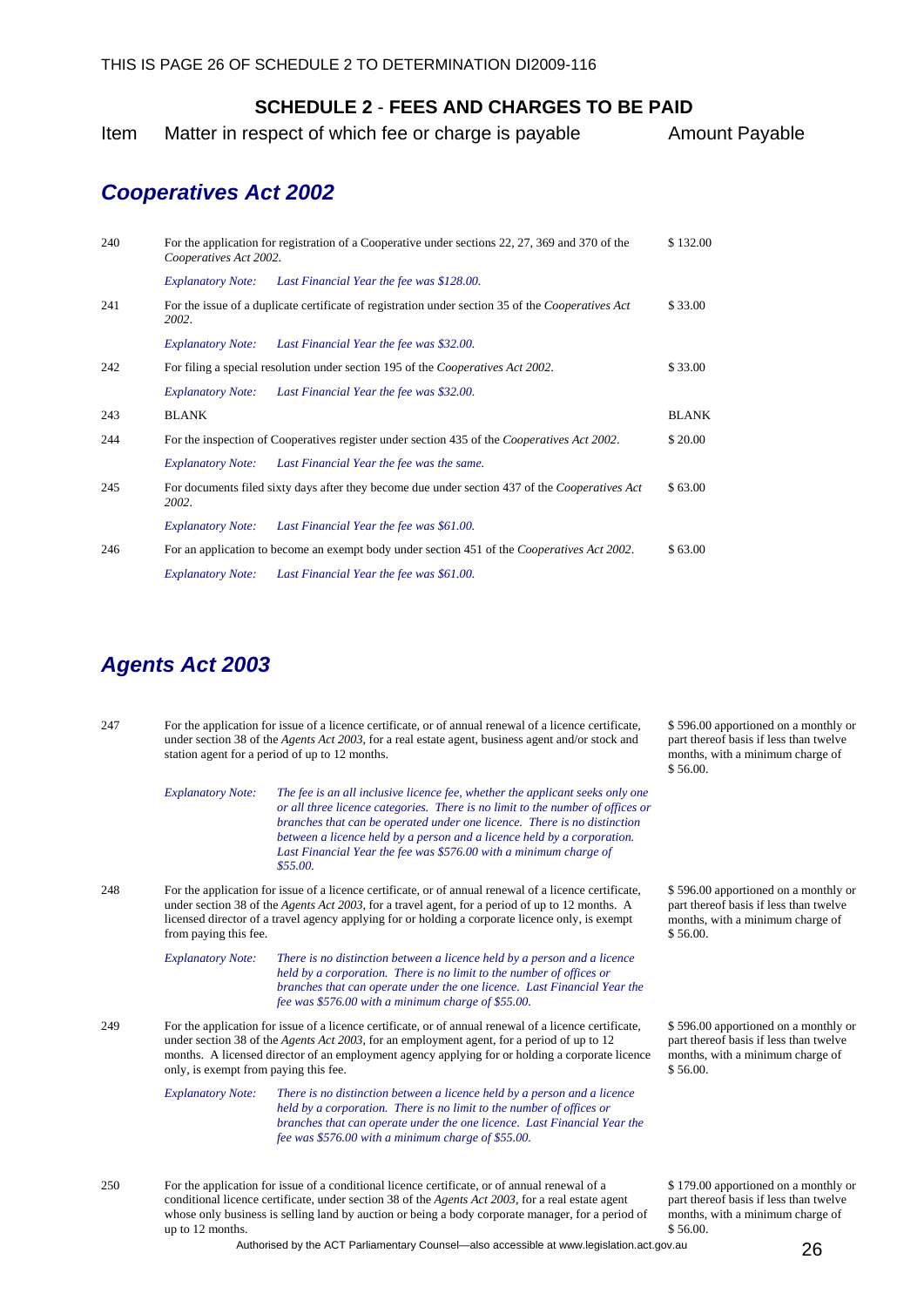<span id="page-30-0"></span>Item Matter in respect of which fee or charge is payable Amount Payable

|     | <b>Explanatory Note:</b>                                                                                                                                                                                                                                                                                                  | Last Financial Year the fee was \$173.00 with a minimum charge of<br>\$55.00.                                                                                                                                                        |                                              |
|-----|---------------------------------------------------------------------------------------------------------------------------------------------------------------------------------------------------------------------------------------------------------------------------------------------------------------------------|--------------------------------------------------------------------------------------------------------------------------------------------------------------------------------------------------------------------------------------|----------------------------------------------|
| 251 | For the application for issue of a certificate of registration, or of annual renewal of registration,<br>under section 62 of the <i>Agents Act 2003</i> , for a real estate salesperson (including a property<br>manager), business salesperson and/or stock and station salesperson, for a period of up to 12<br>months. |                                                                                                                                                                                                                                      | \$179.00<br>part ther<br>months,<br>\$56.00. |
|     | <b>Explanatory Note:</b>                                                                                                                                                                                                                                                                                                  | This fee is an all inclusive registration fee, whether the applicant seeks<br>only one or all three registration categories. Last Financial Year the fee<br>was \$173.00 for twelve months with a minimum charge of \$55.00.         |                                              |
| 252 | For the issue of a duplicate certificate of registration or a duplicate licence certificate, if the<br>\$17.00<br>licence certificate is issued in photo ID card format.                                                                                                                                                  |                                                                                                                                                                                                                                      |                                              |
|     | <b>Explanatory Note:</b>                                                                                                                                                                                                                                                                                                  | Certificates are to be double-sided plastic Photo ID cards. Fee intended<br>only to recover replacement costs. There is no fee for the issue of a paper<br>certificate (A4 size document). Last Financial Year the fee was the same. |                                              |

## *Partnership Act 1963*

253 For application for registration as an incorporated limited partnership under subsection 58(1) of the *Partnership Act 1963* where the partnership is not registered under a like scheme in another Australian jurisdiction. \$ 596.00

> *Explanatory Note: Last Financial Year the fee was \$576.00. No fee is payable where a venture partnership has already been registered in another Australian jurisdiction.*

## *Guardianship and Management of Property Act 1991*

254 For examination by the Public Trustee of the accounts and other documents in relation to the management of property by the manager, under subsection 27(4) of the *Guardianship and Management of Property Act 1991.* 

*Explanatory Note: Last Financial Year the fee was \$112.00.* 

0 apportioned on a monthly or reof basis if less than twelve with a minimum charge of

The fee shall be the hourly rate charged by the Public Trustee as determined by the Attorney-General under the *Public* 

*Trustee Act 1925*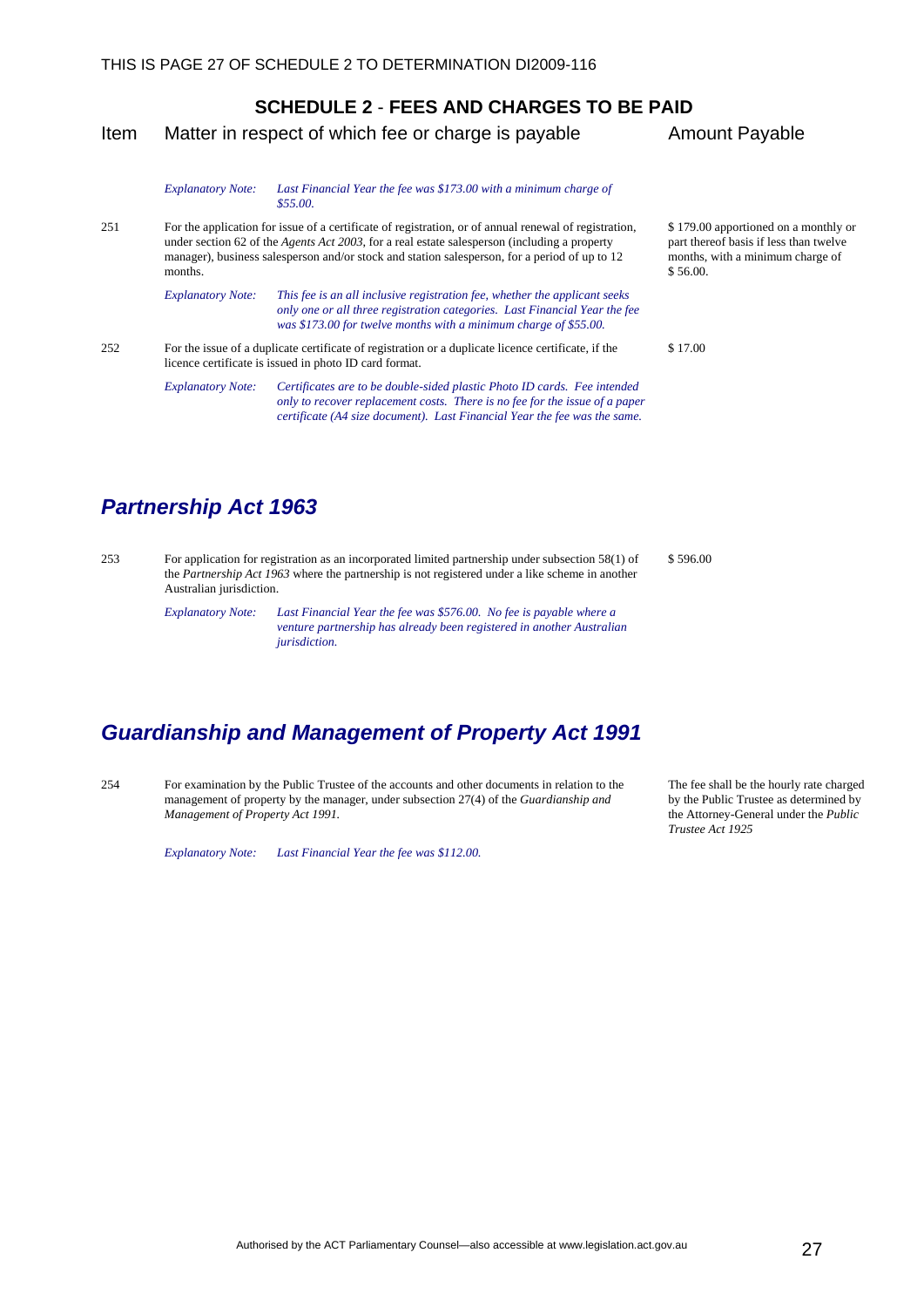Item Matter in respect of which fee or charge is payable Amount Payable

# *Emergencies Act 2004*

| 255   | Where personnel are made available to crew fire appliances at the request of a person or<br>organisation conducting a sporting event or other public function or emergency activity,<br>personnel as follows: |                                                                                                                                                                                           |          |  |  |  |
|-------|---------------------------------------------------------------------------------------------------------------------------------------------------------------------------------------------------------------|-------------------------------------------------------------------------------------------------------------------------------------------------------------------------------------------|----------|--|--|--|
|       | (a)                                                                                                                                                                                                           | Each Superintendent and above (per hour or part thereof) *                                                                                                                                | \$114.00 |  |  |  |
|       | (b)                                                                                                                                                                                                           | Each District Officer (per hour or part thereof)*                                                                                                                                         | \$97.00  |  |  |  |
|       | (c)                                                                                                                                                                                                           | Each Station Officer (per hour or part thereof)*                                                                                                                                          | \$85.00  |  |  |  |
|       | (d)                                                                                                                                                                                                           | Each Fire Fighter (per hour or part thereof)*                                                                                                                                             | \$71.00  |  |  |  |
|       | <b>Explanatory Note:</b>                                                                                                                                                                                      | Last Financial Year the fees were \$111.00, \$94.00, \$83.00 and \$69.00<br><i>respectively.</i>                                                                                          |          |  |  |  |
| 256   |                                                                                                                                                                                                               | Where a fire appliance is made available at the request of a person or organisation conducting a<br>sporting event or other public function or emergency activity, appliances as follows: |          |  |  |  |
|       | (a)                                                                                                                                                                                                           | Fire Pumper with crew (per hour or part thereof)*                                                                                                                                         | \$457.00 |  |  |  |
|       | (b)                                                                                                                                                                                                           | Hazmat Vehicle with crew (per hour or part thereof)*                                                                                                                                      | \$457.00 |  |  |  |
|       | (c)                                                                                                                                                                                                           | Water Tanker (per hour or part thereof)*                                                                                                                                                  | \$411.00 |  |  |  |
|       | (d)                                                                                                                                                                                                           | Water Tanker (Minimum crew) per hour or part thereof*                                                                                                                                     | \$246.00 |  |  |  |
|       | (e)                                                                                                                                                                                                           | Hydraulic Platform (per hour or part thereof)*                                                                                                                                            | \$406.00 |  |  |  |
|       | (f)                                                                                                                                                                                                           | Specialist Vehicle (per hour or part thereof)*                                                                                                                                            | \$239.00 |  |  |  |
|       | <b>Explanatory Note:</b>                                                                                                                                                                                      | Last Financial Year the fees were \$442.00, \$442.00, \$398.00, \$238.00,<br>\$393.00 and \$231.00 respectively.                                                                          |          |  |  |  |
| 257   | <b>Technical Rescue Course fees:</b>                                                                                                                                                                          |                                                                                                                                                                                           |          |  |  |  |
|       | (a)                                                                                                                                                                                                           | Trench Rescue per hour or part thereof per instructor*                                                                                                                                    | \$225.00 |  |  |  |
|       | (b)                                                                                                                                                                                                           | Confined Space Rescue per hour or part thereof per instructor*                                                                                                                            | \$225.00 |  |  |  |
|       | (c)                                                                                                                                                                                                           | Vertical Rescue per hour or part thereof per instructor*                                                                                                                                  | \$225.00 |  |  |  |
|       | (d)                                                                                                                                                                                                           | Structural Collapse Rescue per hour or part thereof per instructor*                                                                                                                       | \$225.00 |  |  |  |
|       | (e)                                                                                                                                                                                                           | Road Accident Rescue per hour or part thereof per instructor*                                                                                                                             | \$225.00 |  |  |  |
|       | <b>Explanatory Note:</b>                                                                                                                                                                                      | Last Financial Year the fees were \$218.00, \$218.00, \$218.00, \$218.00 and<br>\$218.00 respectively.                                                                                    |          |  |  |  |
| 258   | Oxygen Cylinder refill*                                                                                                                                                                                       |                                                                                                                                                                                           | \$23.00  |  |  |  |
|       | <b>Explanatory Note:</b>                                                                                                                                                                                      | Last Financial Year the fee was the same.                                                                                                                                                 |          |  |  |  |
| 259   | Air Cylinder refill*                                                                                                                                                                                          |                                                                                                                                                                                           | \$8.00   |  |  |  |
|       | <b>Explanatory Note:</b>                                                                                                                                                                                      | Last Financial Year the fee was the same.                                                                                                                                                 |          |  |  |  |
| 260   |                                                                                                                                                                                                               | Hydrostatic testing of Cylinder - first cylinder*                                                                                                                                         | \$41.00  |  |  |  |
|       | <b>Explanatory Note:</b>                                                                                                                                                                                      | Last Financial Year the fee was \$40.00.                                                                                                                                                  |          |  |  |  |
| 261   |                                                                                                                                                                                                               | Hydrostatic testing of Cylinder - subsequent cylinders*                                                                                                                                   | \$23.00  |  |  |  |
|       | <b>Explanatory Note:</b>                                                                                                                                                                                      | Last Financial Year the fee was the same.                                                                                                                                                 |          |  |  |  |
| 261.1 |                                                                                                                                                                                                               | Hydrostatic testing of Cylinder including nitrous wash*                                                                                                                                   | \$31.00  |  |  |  |
|       | <b>Explanatory Note:</b>                                                                                                                                                                                      | Last years fee was \$30.00.                                                                                                                                                               |          |  |  |  |
| 262   | Testing of LPG cylinders*                                                                                                                                                                                     |                                                                                                                                                                                           | \$28.00  |  |  |  |
|       | <b>Explanatory Note:</b>                                                                                                                                                                                      | Last Financial Year the fee was \$28.00.                                                                                                                                                  |          |  |  |  |
| 263   |                                                                                                                                                                                                               | Cylinder valve service per hr plus parts. Minimum charge 1 hr*                                                                                                                            | \$74.00  |  |  |  |
|       | <b>Explanatory Note:</b>                                                                                                                                                                                      | Last Financial Year the fee was \$72.00.                                                                                                                                                  |          |  |  |  |
| 264   | Hire of Full air cylinder*                                                                                                                                                                                    |                                                                                                                                                                                           | \$17.00  |  |  |  |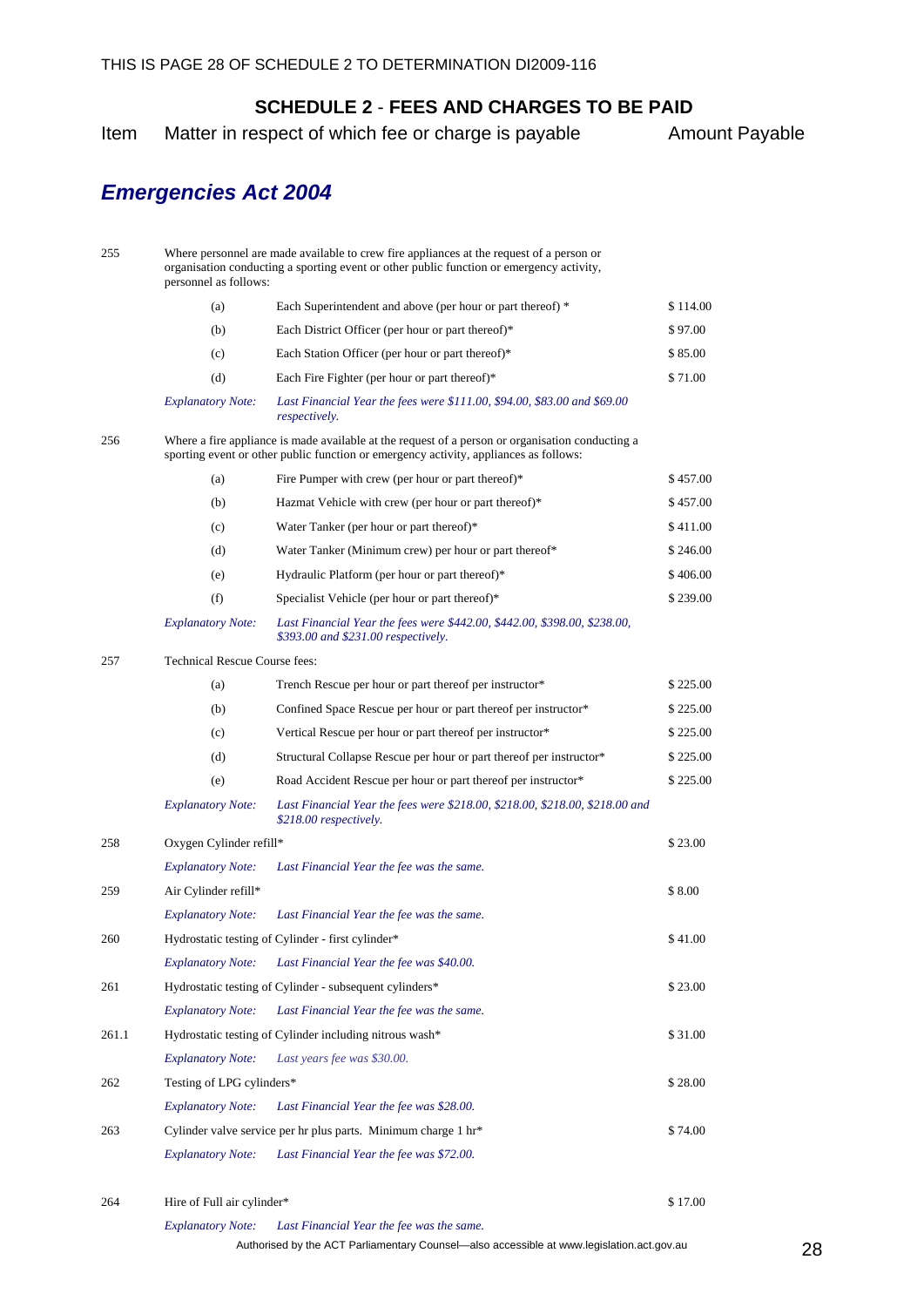| Item |                               | Matter in respect of which fee or charge is payable                                                                                                                                                                                                    | <b>Amount Payable</b> |  |
|------|-------------------------------|--------------------------------------------------------------------------------------------------------------------------------------------------------------------------------------------------------------------------------------------------------|-----------------------|--|
| 265  | Hire of full oxygen cylinder* |                                                                                                                                                                                                                                                        | \$31.00               |  |
|      | <b>Explanatory Note:</b>      | Last Financial Year the fee was \$30.00.                                                                                                                                                                                                               |                       |  |
| 266  |                               | Service & testing of SCBA per hr plus parts. Minimum charge 1 hr*                                                                                                                                                                                      | \$74.00               |  |
|      | <b>Explanatory Note:</b>      | Last Financial Year the fee was \$72.00.                                                                                                                                                                                                               |                       |  |
| 267  |                               | Service & testing of Drager Acute Pack 2000 per hr plus parts. Minimum charge 1 hr <sup>*</sup>                                                                                                                                                        | \$74.00               |  |
|      | <b>Explanatory Note:</b>      | Last Financial Year the fee was \$72.00.                                                                                                                                                                                                               |                       |  |
| 268  |                               | Service & testing of Chemical Suits per hr plus parts. Minimum charge 1 hr*                                                                                                                                                                            | \$74.00               |  |
|      | <b>Explanatory Note:</b>      | Last Financial Year the fee was \$72.00.                                                                                                                                                                                                               |                       |  |
| 269  |                               | Breathing Apparatus 1 day training course*                                                                                                                                                                                                             | \$3,907.00            |  |
|      |                               | Breathing Apparatus refresher training course*                                                                                                                                                                                                         | \$1,961.00            |  |
|      |                               | Breathing Apparatus & Chemical Suit training*                                                                                                                                                                                                          | \$4,191.00            |  |
|      | <b>Explanatory Note:</b>      | Last Financial Year the fees were \$3,775.00, \$1895.00 and \$4,050.00<br><i>respectively.</i>                                                                                                                                                         |                       |  |
| 270  |                               | Hire of Breathing Apparatus Set per day or part thereof*                                                                                                                                                                                               | \$69.00               |  |
|      | <b>Explanatory Note:</b>      | Last Financial Year the fee was \$67.00.                                                                                                                                                                                                               |                       |  |
| 271  |                               | Breathing Apparatus Training /Consultancy per hour or part thereof*                                                                                                                                                                                    | \$175.00              |  |
|      | <b>Explanatory Note:</b>      | Last Financial Year the fee was \$170.00.                                                                                                                                                                                                              |                       |  |
|      | Building certification fee:   |                                                                                                                                                                                                                                                        |                       |  |
|      | (a)                           | Issue of Fire Brigade clearance to private certifiers per hour or part thereof,<br>which will include initial consultation, any required report preparation,<br>site inspections, testing of fire systems and preparation of clearance<br>inspections. | \$182.00              |  |
| 272  | (b)                           | Post Occupancy Building Fire Safety Inspections per hour or part thereof<br>general fire safety inspection of occupied premises including preparation<br>of a fire report.                                                                             | \$182.00              |  |
|      | <b>Explanatory Note:</b>      | Last Financial Year the fees were \$176.00 and \$176.00 respectively.                                                                                                                                                                                  |                       |  |
| 273  |                               | Fire Incident Reports, and Fire Safety policies, search, duplication and dispatch of 1 x Fire Report<br>on request each Fire Incident Report or part thereof                                                                                           | \$40.00               |  |
|      | <b>Explanatory Note:</b>      | Last Financial Year the fee was \$39.00.                                                                                                                                                                                                               |                       |  |
| 274  | Fire Investigation Report     |                                                                                                                                                                                                                                                        | \$377.00              |  |
|      | <b>Explanatory Note:</b>      | Last Financial Year the fee was \$365.00.                                                                                                                                                                                                              |                       |  |
|      |                               | Fire Warden Training Course (4 hours) per course attendee*                                                                                                                                                                                             | \$71.00               |  |
| 275  | persons*                      | Fire Warden Training for a large group of students within the same precinct or part thereof to 8                                                                                                                                                       | \$1,242.00            |  |
|      | <b>Explanatory Note:</b>      | Last Financial Year the fees were \$69.00 and \$1200.00 respectively.                                                                                                                                                                                  |                       |  |
| 276  | persons*                      | Fire Safety and Extinguisher Training Course (1 hour 45 mins) per session or part thereof to 8                                                                                                                                                         | \$755.00              |  |
|      | <b>Explanatory Note:</b>      | Last Financial Year the fee was \$730.00.                                                                                                                                                                                                              |                       |  |
| 277  | persons*                      | Fire Safety Training (No Extinguishers) - 45 mins - 1 hour per session or part thereof to 8                                                                                                                                                            | \$512.00              |  |
|      | <b>Explanatory Note:</b>      | Last Financial Year the fee was \$495.00.                                                                                                                                                                                                              |                       |  |
| 278  |                               | Fire Extinguisher Training Only (30 mins - 40 mins) per session or part thereof to 8 persons*                                                                                                                                                          | \$512.00              |  |
|      | <b>Explanatory Note:</b>      | Last Financial Year the fee was \$495.00.                                                                                                                                                                                                              |                       |  |
| 279  |                               | Registration fee for Automatic Fire Alarm System                                                                                                                                                                                                       | \$350.00              |  |
|      | <b>Explanatory Note:</b>      | Last Financial Year the fee was \$339.00.                                                                                                                                                                                                              |                       |  |
| 280  |                               | Registration fee for second & Subsequent Alarm Installation at the same protected premises                                                                                                                                                             | \$141.00              |  |
|      | <b>Explanatory Note:</b>      | Last Financial Year the fee was \$137.00.                                                                                                                                                                                                              |                       |  |
| 281  |                               | Monitoring fee for Automatic Fire Alarm System per month                                                                                                                                                                                               | \$28.00               |  |
|      |                               | Authorised by the ACT Parliamentary Counsel—also accessible at www.legislation.act.gov.au                                                                                                                                                              | 29                    |  |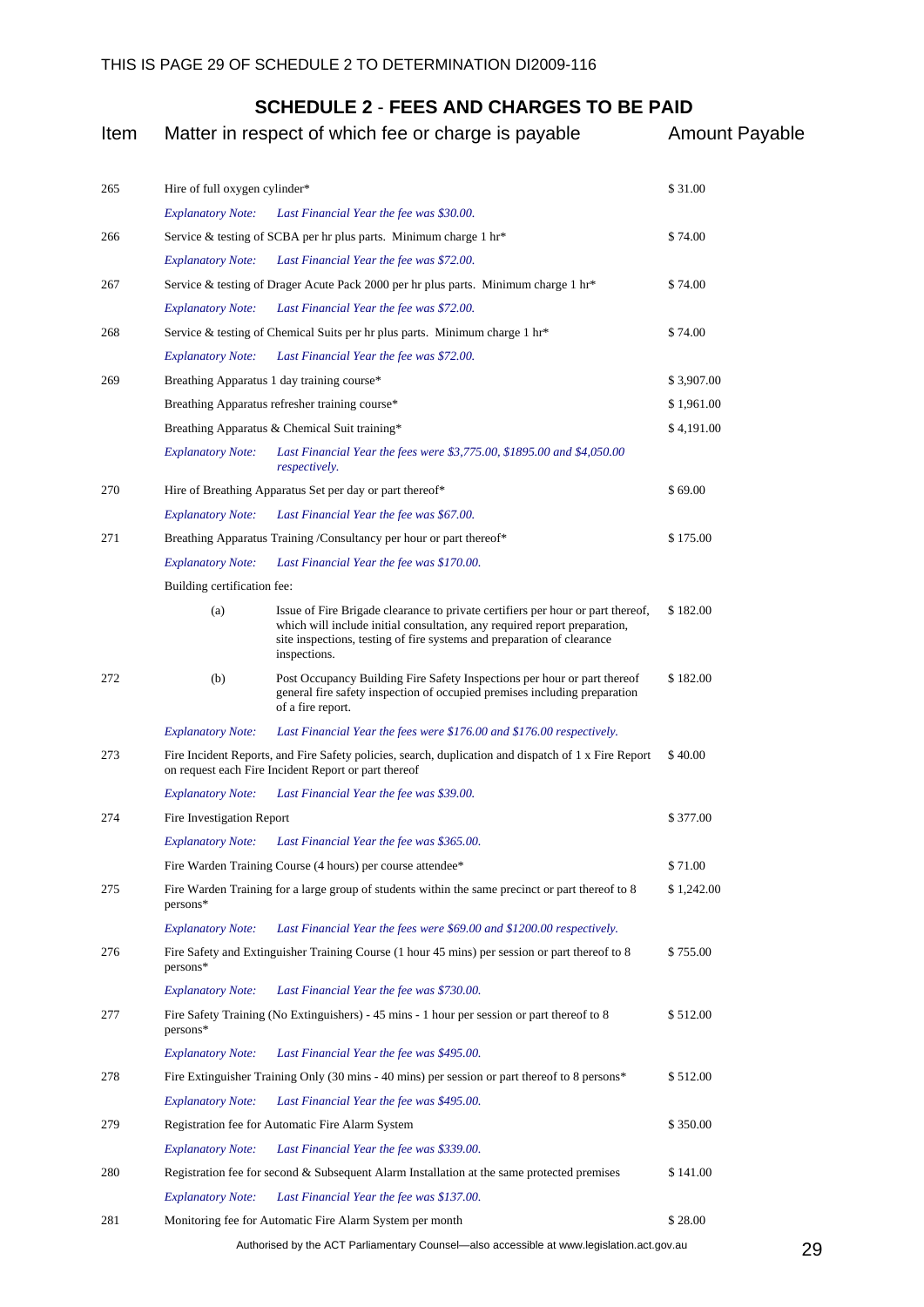| Item |                                                 | Matter in respect of which fee or charge is payable                                                                                                                                                                                                                                                                                                               | <b>Amount Payable</b> |
|------|-------------------------------------------------|-------------------------------------------------------------------------------------------------------------------------------------------------------------------------------------------------------------------------------------------------------------------------------------------------------------------------------------------------------------------|-----------------------|
|      | <b>Explanatory Note:</b>                        | Last Financial Year the fee was the same.                                                                                                                                                                                                                                                                                                                         |                       |
| 282  | month                                           | Monitoring fee for second & Subsequent Alarm Installation at the same protected premises per                                                                                                                                                                                                                                                                      | \$11.00               |
|      | <b>Explanatory Note:</b>                        | Last Financial Year the fee was the same.                                                                                                                                                                                                                                                                                                                         |                       |
| 283  | <b>AFANP</b> Connection Fee                     |                                                                                                                                                                                                                                                                                                                                                                   | \$35,329.00           |
|      | <b>Explanatory Note:</b>                        | Last Financial Year the fee was \$34,135.00.                                                                                                                                                                                                                                                                                                                      |                       |
| 284  |                                                 | AFANP Maintenance Fee for the first year, and                                                                                                                                                                                                                                                                                                                     | \$28,369.00           |
|      | per quarter                                     |                                                                                                                                                                                                                                                                                                                                                                   | \$7,094.00            |
|      | <i><b>Explanatory Note:</b></i>                 | Last Financial Year the fees were \$27,410.00 and \$6,855.00 respectively.                                                                                                                                                                                                                                                                                        |                       |
| 285  | Retesting fee (per series of tests)             |                                                                                                                                                                                                                                                                                                                                                                   | \$1,697.00            |
|      | <b>Explanatory Note:</b>                        | Last Financial Year the fee was \$1,640.00.                                                                                                                                                                                                                                                                                                                       |                       |
| 286  |                                                 | Transfer Fee for first Alarm Installation at each protected premises                                                                                                                                                                                                                                                                                              | \$141.00              |
|      | <b>Explanatory Note:</b>                        | Last Financial Year the fee was \$137.00.                                                                                                                                                                                                                                                                                                                         |                       |
| 287  |                                                 | Transfer fee for the second and subsequent Alarm Installation at a protected premise when the<br>transfer request contains a single alarm transfer request*                                                                                                                                                                                                       | \$141.00              |
|      | <b>Explanatory Note:</b>                        | Last Financial Year the fee was \$150.00.                                                                                                                                                                                                                                                                                                                         |                       |
| 288  |                                                 | Transfer fee for the second and subsequent Alarm Installation at a protected premise when the<br>transfer request is received in the same application*                                                                                                                                                                                                            | \$74.00               |
|      | <b>Explanatory Note:</b>                        | Last Financial Year the fee was \$72.00.                                                                                                                                                                                                                                                                                                                          |                       |
| 289  | Residential False Alarm fee                     |                                                                                                                                                                                                                                                                                                                                                                   | \$223.00              |
|      | <b>Explanatory Note:</b>                        | Last Financial Year the fee was \$216.00.                                                                                                                                                                                                                                                                                                                         |                       |
| 290  | Incorrect Alarm Type fee                        |                                                                                                                                                                                                                                                                                                                                                                   | \$703.00              |
|      | <b>Explanatory Note:</b>                        | Last Financial Year the fee was \$680.00.                                                                                                                                                                                                                                                                                                                         |                       |
| 291  | Commercial False Alarm fee                      |                                                                                                                                                                                                                                                                                                                                                                   | \$558.00              |
|      | <b>Explanatory Note:</b>                        | Last Financial Year the fee was \$540.00.                                                                                                                                                                                                                                                                                                                         |                       |
| 292  | Third party IVU false alarm fees                |                                                                                                                                                                                                                                                                                                                                                                   | \$279.00              |
|      | <b>Explanatory Note:</b>                        | Last Financial Year the fee was \$270.00.                                                                                                                                                                                                                                                                                                                         |                       |
| 293  | <b>ACT Pensioners &amp; Health Card Holders</b> |                                                                                                                                                                                                                                                                                                                                                                   |                       |
|      |                                                 | ACT Pensioners & Health Card Holders will continue to be entitled to free emergency and non-<br>emergency ambulance services within the ACT. ACT Pensioners & Health Card Holders are<br>entitled to free emergency ambulance services from an approved ambulance provider interstate<br>only if that state participates in reciprocal arrangements with the ACT. |                       |
|      | and ambulance transport:                        | Where an emergency ambulance service is provided to a person that includes medical treatment                                                                                                                                                                                                                                                                      |                       |
|      | (a)                                             | Within the ACT                                                                                                                                                                                                                                                                                                                                                    | \$750.00              |
|      | (b)                                             | An additional charge for each kilometre travelled outside of the ACT                                                                                                                                                                                                                                                                                              | \$10.00               |
|      | (c)                                             | Where 3 or more persons are transported together in an ambulance, the<br>amount payable by each person is equal to three quarters of the amount<br>that would otherwise be payable under this determination                                                                                                                                                       |                       |
|      | <b>Explanatory Note:</b>                        | Last Financial Year the fees were \$725.00 and the same respectively.                                                                                                                                                                                                                                                                                             |                       |
| 294  | not including ambulance transport.              | Where an emergency ambulance service is provided to a person that includes medical treatment                                                                                                                                                                                                                                                                      | \$522.00              |
|      | <b>Explanatory Note:</b>                        | Last Financial Year the fee was \$505.00.                                                                                                                                                                                                                                                                                                                         |                       |
| 295  |                                                 | Where a non-emergency ambulance service is provided to a person that includes medical<br>treatment and ambulance transport by an Intensive Care Paramedic Ambulance:                                                                                                                                                                                              |                       |
|      | (a)                                             | Within the ACT                                                                                                                                                                                                                                                                                                                                                    | \$537.00              |
|      | (b)                                             | An additional charge for each kilometre travelled outside of the ACT.                                                                                                                                                                                                                                                                                             | \$10.50               |
|      | (c)                                             | Where 3 or more persons are transported together in an ambulance, the<br>amount payable by each person is equal to three quarters of the amount                                                                                                                                                                                                                   |                       |

Authorised by the ACT Parliamentary Counsel—also accessible at www.legislation.act.gov.au 30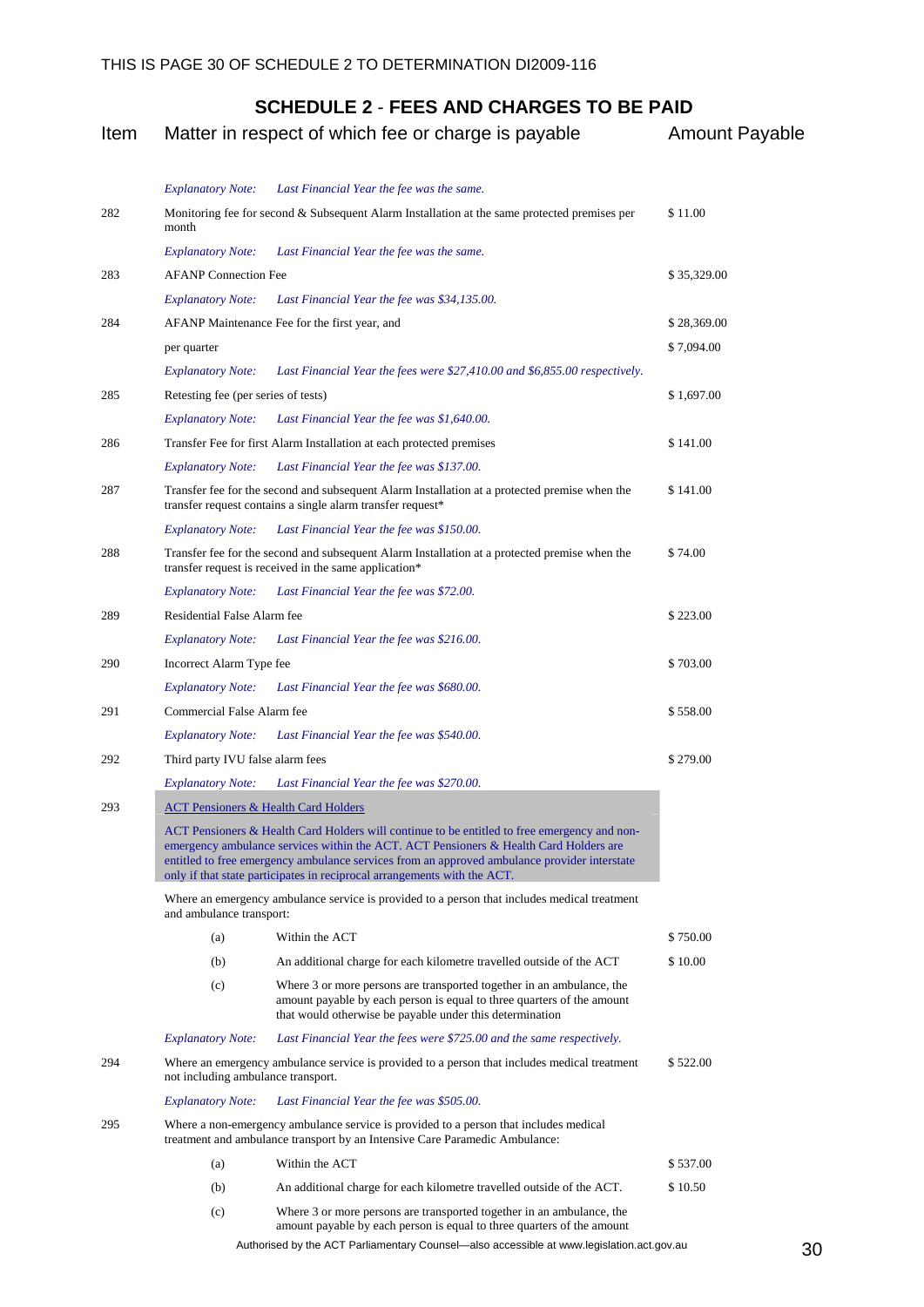| Item  |                            | Matter in respect of which fee or charge is payable                                                                                                                                                                                       | <b>Amount Payable</b> |
|-------|----------------------------|-------------------------------------------------------------------------------------------------------------------------------------------------------------------------------------------------------------------------------------------|-----------------------|
|       |                            | that would otherwise be payable under this determination                                                                                                                                                                                  |                       |
|       | <b>Explanatory Note:</b>   | Last Financial Year the fees were \$519.00 and the same respectively.                                                                                                                                                                     |                       |
| 296   | other public function and: | Where an ambulance stretcher vehicle or operational ambulance vehicle staffed by an ambulance<br>crew is made available at the request of a person or organisation conducting a sporting event or                                         |                       |
|       | (a)                        | The vehicle is made available for 4 hours or less. Includes 10% GST. *                                                                                                                                                                    | \$639.00              |
|       | (b)                        | Where the vehicle is made available for more than 4 hours, an additional<br>charge for each extra hour (or part thereof) in excess of four hours.<br>Includes 10% GST. *                                                                  | \$168.00              |
|       | <b>Explanatory Note:</b>   | Last Financial Year the fees were \$618.00 for less than four hours and<br>\$163.00 per hour or part thereof in excess of four hours.                                                                                                     |                       |
| 296.1 | public function and:       | Where an operational ambulance vehicle staffed by a single Intensive Care Ambulance Paramedic<br>is made available at the request of a person or organisation conducting a sporting event or other                                        |                       |
|       | (a)                        | The vehicle is made available for 4 hours or less. Includes 10% GST. *                                                                                                                                                                    | \$388.00              |
|       | (b)                        | Where the vehicle is made available for more than 4 hours, an additional<br>charge for each extra hour (or part thereof) in excess of four hours.<br>Includes 10% GST. *                                                                  | \$97.00               |
|       | <b>Explanatory Note:</b>   | Last years fees were \$375 and \$93.75.                                                                                                                                                                                                   |                       |
| 296.2 | and:                       | Where an operational ambulance vehicle staffed by an Ambulance Supervisor is made available<br>at the request of a person or organisation conducting a sporting event or other public function                                            |                       |
|       | (a)                        | The vehicle is made available for 4 hours or less. Includes 10% GST. *                                                                                                                                                                    | \$465.00              |
|       | (b)                        | Where the vehicle is made available for more than 4 hours, an additional<br>charge for each extra hour (or part thereof) in excess of four hours.<br>Includes 10% GST. *                                                                  | \$116.00              |
|       | <b>Explanatory Note:</b>   | Last years fees were \$450.00 and \$113.00.                                                                                                                                                                                               |                       |
| 297   |                            | Where a non-emergency ambulance service that includes ambulance transport of patients not<br>requiring emergency care by the Patient Transport Service is provided to a person:                                                           |                       |
|       | (a)                        | Within the ACT                                                                                                                                                                                                                            | \$196.00              |
|       | (b)                        | An additional charge for each kilometre travelled outside of the ACT.                                                                                                                                                                     | \$4.10                |
|       | (c)                        | Where 3 or more persons are transported together in an ambulance, the<br>amount payable by each person is equal to three quarters of the amount<br>that would otherwise be payable under this determination                               |                       |
|       | <b>Explanatory Note:</b>   | Last Financial Year the fees were \$190.00 and the same respectively.                                                                                                                                                                     |                       |
| 298   |                            | Aero-medical fees in relation to medical retrievals on the provision of the Southcare Helicopter<br>Service, or its substitute for the first 30 minutes or part thereof*                                                                  | \$2,379.00            |
|       |                            | Plus an amount per additional 6 minutes or part thereof*                                                                                                                                                                                  | \$156.00              |
|       | <b>Explanatory Note:</b>   | Last Financial Year the fees were \$2,299.00 and \$151.00 respectively.                                                                                                                                                                   |                       |
| 298.1 |                            | Application under section 61 of the <i>Emergencies Act 2004</i> for approval to provide ambulance,<br>emergency, firefighting or rescue services                                                                                          | \$320.00              |
|       | <b>Explanatory Note:</b>   | Last financial year the fee was \$310.00.                                                                                                                                                                                                 |                       |
| 298.2 |                            | ACT school students who are injured or suddenly become ill at school or during approved school<br>excursions within the ACT are entitled to free emergency ambulance services that includes<br>medical treatment and ambulance transport: |                       |
|       | 1997)                      | Explanatory Note: Based against agreement with the ACT Department of Education & Training<br>and Childrens, Youth & Family Services Bureau - Bulletin No 664(Review date 28 November                                                      |                       |

Note:

\* Fees and Charges so marked are GST applicable under Section 4 (Fees and charges in return for supplies)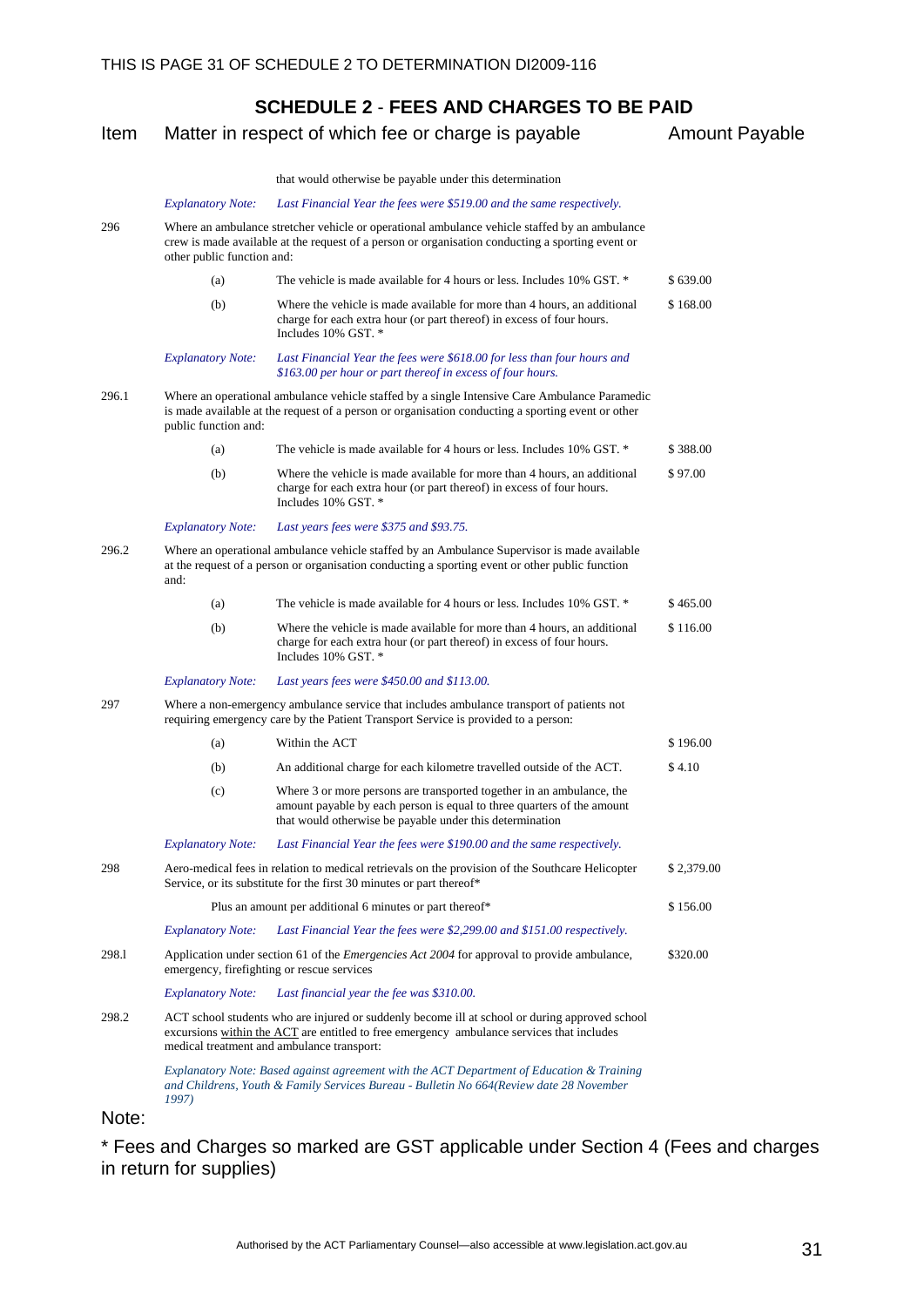<span id="page-35-0"></span>Item Matter in respect of which fee or charge is payable Amount Payable

## *Dangerous Substances Act 2004*

| 299 | Dangerous Substances (Explosives) Regulations 2004, Division 2.4.2 – Manufacturing licences*                                                       |          |
|-----|----------------------------------------------------------------------------------------------------------------------------------------------------|----------|
|     | Manufacturing licence: factory manufacture $-$ a licence authorising the manufacture of<br>explosives at a factory                                 | \$826.00 |
|     | Last Financial Year the fee was \$799.00.<br><b>Explanatory Note:</b>                                                                              |          |
| 300 | Dangerous Substances (Explosives) Regulations 2004, Division 2.4.2 – Manufacturing licences*                                                       |          |
|     | Manufacturing licence $-$ a licence authorising the manufacture of explosives other than<br>at a factory                                           | \$259.00 |
|     | <b>Explanatory Note:</b><br>Last Financial Year the fee was \$251.00.                                                                              |          |
| 301 | Dangerous Substances (Explosives) Regulations 2004, Division 2.5.2 – Import licences*                                                              |          |
|     | Import licence – a licence authorising the import of explosives                                                                                    | \$98.00  |
|     | <b>Explanatory Note:</b><br>Last Financial Year the fee was \$95.00.                                                                               |          |
| 302 | Dangerous Substances (Explosives) Regulations 2004, Division 2.6.2 – Carrying licences*                                                            |          |
|     | Carrying licence – a licence authorising the carrying of explosives by road or rail<br>(single vehicle)                                            | \$138.00 |
|     | fee per each additional vehicle                                                                                                                    | \$39.00  |
|     | Last Financial Year the fees were \$134.00 and \$38.00 respectively.<br><b>Explanatory Note:</b>                                                   |          |
| 303 | Dangerous Substances (Explosives) Regulations 2004, Division 2.6.3 – Explosives driving<br>licences*                                               |          |
|     | Explosives driving licence $-$ a licence authorising the driving of vehicles to carry<br>explosives                                                | \$98.00  |
|     | <b>Explanatory Note:</b><br>Last Financial Year the fee was \$95.00.                                                                               |          |
| 304 | Dangerous Substances (Explosives) Regulations 2004, Division 2.7.2 – Storage licences*                                                             |          |
|     | Storage licence $-$ a licence authorising the storage of explosives (single magazine)                                                              | \$259.00 |
|     | fee per each additional magazine                                                                                                                   | \$80.00  |
|     | Last Financial Year the fees were \$251.00 and \$78.00 respectively.<br><b>Explanatory Note:</b>                                                   |          |
| 305 | Dangerous Substances (Explosives) Regulations 2004, Division 2.8.2 – Supply licences*                                                              |          |
|     | Supply licence $-$ a licence authorising the supply of explosives                                                                                  | \$98.00  |
|     | <b>Explanatory Note:</b><br>Last Financial Year the fee was \$95.00.                                                                               |          |
| 306 | Dangerous Substances (Explosives) Regulations 2004, Division 2.9.3 – Shotfirers' licences*                                                         |          |
|     | Shot firer's licence $-$ a licence authorising the use of an explosive under part 2.9 of the<br>Dangerous Substances (Explosives) Regulations 2004 | \$117.00 |
|     | Explanatory Note: Last Financial Year the fee was \$114.00.                                                                                        |          |
| 307 | Dangerous Substances (Explosives) Regulations 2004, Division 2.9.4 – Blasting permits                                                              |          |
|     | Blasting permit $-$ a permit authorising the operation at a premises stated in the blast<br>plan                                                   | \$421.00 |
|     | Last Financial Year the fee was \$407.00.<br><b>Explanatory Note:</b>                                                                              |          |
| 308 | Dangerous Substances (Explosives) Regulations 2004, Division 3.3.3 – Consumer fireworks<br>licences**                                              |          |
|     | Consumer fireworks licence $-$ a licence authorising the supply of fireworks (single<br>premises)                                                  | \$358.00 |
|     | fee per each additional premises                                                                                                                   | \$80.00  |
|     | Last Financial Year the fees were \$346.00 and \$78.00 respectively.<br><b>Explanatory Note:</b>                                                   |          |

<sup>309</sup> Dangerous Substances (Explosives) Regulations 2004, Division 3.4.3 – Display operators' licences\*

Authorised by the ACT Parliamentary Counsel—also accessible at www.legislation.act.gov.au 32 Display operator's licence – a licence authorising the use of fireworks for fireworks \$ 259.00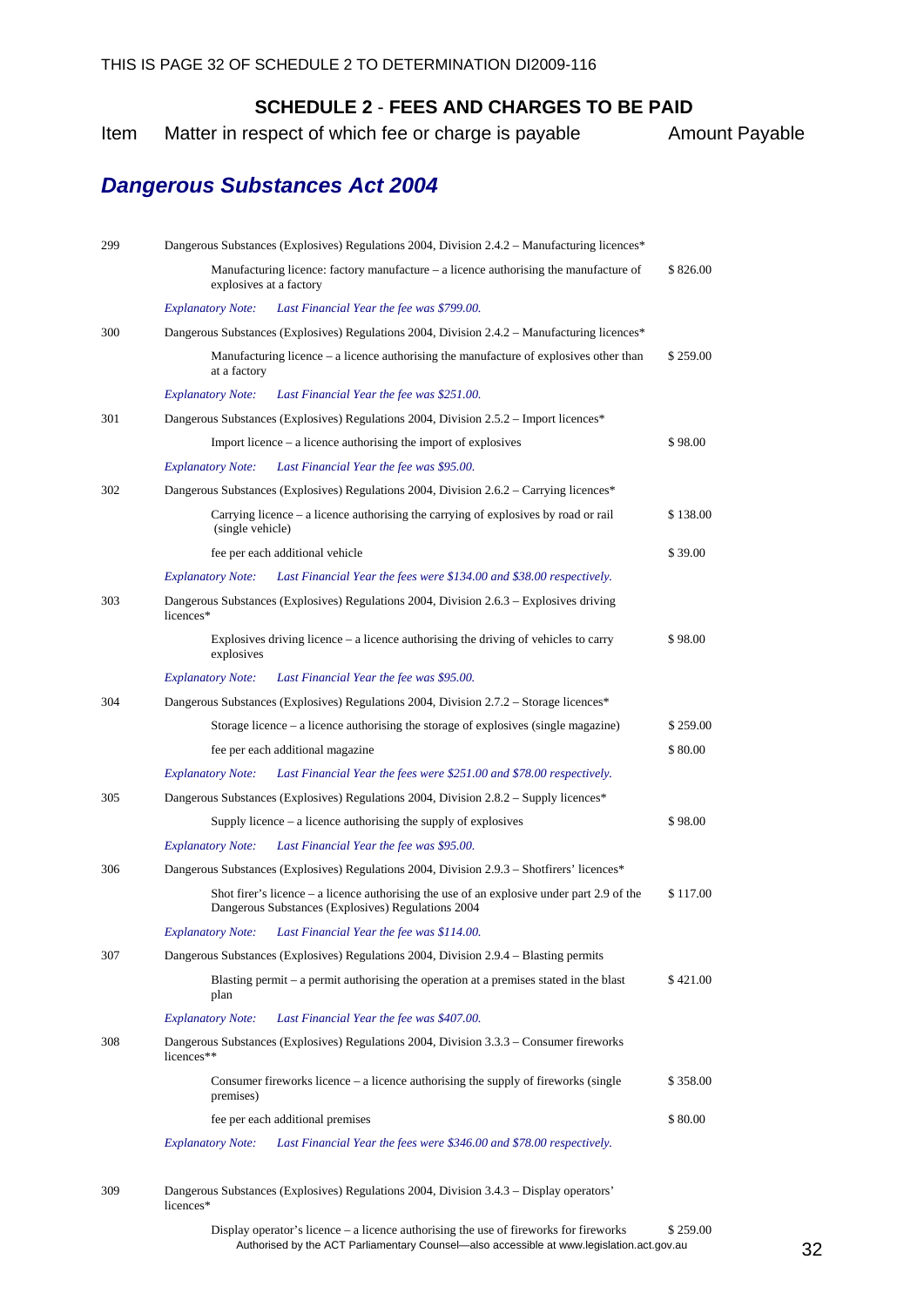| Item |                          | Matter in respect of which fee or charge is payable                                                                                                                                     | <b>Amount Payable</b> |
|------|--------------------------|-----------------------------------------------------------------------------------------------------------------------------------------------------------------------------------------|-----------------------|
|      | displays                 |                                                                                                                                                                                         |                       |
|      | <b>Explanatory Note:</b> | Last Financial Year the fee was \$251.00.                                                                                                                                               |                       |
| 310  |                          | Dangerous Substances (Explosives) Regulations 2004, Division 3.4.4 - Fireworks display permits                                                                                          |                       |
|      | operator's licence)      | Fireworks display permit $-$ a permit authorising the use of fireworks for a fireworks<br>display or displays as stated in the permit (where the applicant holds a display              | \$17.00               |
|      | <b>Explanatory Note:</b> | Last Financial Year the fee was \$16.50.                                                                                                                                                |                       |
| 311  |                          | Dangerous Substances (Explosives) Regulations 2004, Division 3.4.4 – Fireworks display permits                                                                                          |                       |
|      | operator's licence)      | Fireworks display permit – a permit authorising the use of fireworks for a fireworks<br>display or displays as stated in the permit (where the applicant does not hold a display        | \$179.00              |
|      | <b>Explanatory Note:</b> | Last Financial Year the fee was \$173.00.                                                                                                                                               |                       |
| 312  |                          | Dangerous Substances (General) Regulations 2004, Part 2.6 (Registrable premises – registration)                                                                                         |                       |
|      |                          | Two-year registration fee for registrable premises                                                                                                                                      | \$115.00              |
|      | <b>Explanatory Note:</b> | Last Financial Year the fee was \$112.00.                                                                                                                                               |                       |
| 313  | substances*              | Dangerous Substances (General) Regulations 2004, Part 4.4 – Manufacturing security sensitive                                                                                            |                       |
|      |                          | Security sensitive substances manufacturing licence $-$ a licence authorising the<br>manufacture of a security sensitive substance                                                      | \$826.00              |
|      | <b>Explanatory Note:</b> | Last Financial Year the fee was \$799.00.                                                                                                                                               |                       |
| 314  | substances               | Dangerous Substances (General) Regulations 2004, Part 4.5 – Importing security sensitive                                                                                                |                       |
|      |                          | Security sensitive substances import licence $-$ a licence authorising the import of a<br>security sensitive substance (fee per year – licence may be issued for up to three years)     | \$98.00               |
|      |                          | Fee per year if this security sensitive substances activity is the second or subsequent<br>activity authorised under the licence***                                                     | \$48.00               |
|      | <b>Explanatory Note:</b> | Last Financial Year the fees were \$95.00 and \$47.00 respectively.                                                                                                                     |                       |
| 315  | substances               | Dangerous Substances (General) Regulations 2004, Part 4.6 – Carrying security sensitive                                                                                                 |                       |
|      | to three years)          | Security sensitive substances carrying licence $-$ a licence authorising the carrying of a<br>security sensitive substance by road or rail (fee per year – licence may be issued for up | \$98.00               |
|      |                          | Fee per year if this security sensitive substances activity is the second or subsequent<br>activity authorised under the licence***                                                     | \$48.00               |
|      | <b>Explanatory Note:</b> | Last Financial Year the fees were \$95.00 and \$47.00 respectively.                                                                                                                     |                       |
| 316  | substances               | Dangerous Substances (General) Regulations 2004, Part 4.7 – Storing security sensitive                                                                                                  |                       |
|      | three years)             | Security sensitive substances storage licence $-$ a licence authorising the storage of a<br>security sensitive substance (fee per premises per year – licence may be issued for up to   | \$98.00               |
|      |                          | Fee per year if this security sensitive substances activity is the second or subsequent<br>activity authorised under the licence***                                                     | \$48.00               |
|      | <b>Explanatory Note:</b> | Last Financial Year the fees were \$95.00 and \$47.00 respectively.                                                                                                                     |                       |

317 Dangerous Substances (General) Regulations 2004, Part 4.8 – Supplying security sensitive substances Security sensitive substances supply licence – a licence authorising the supply of a security sensitive substance (fee per year – licence may be issued for up to three years) \$ 98.00

Fee per year if this security sensitive substances activity is the second or subsequent \$ 48.00

Authorised by the ACT Parliamentary Counsel—also accessible at www.legislation.act.gov.au 33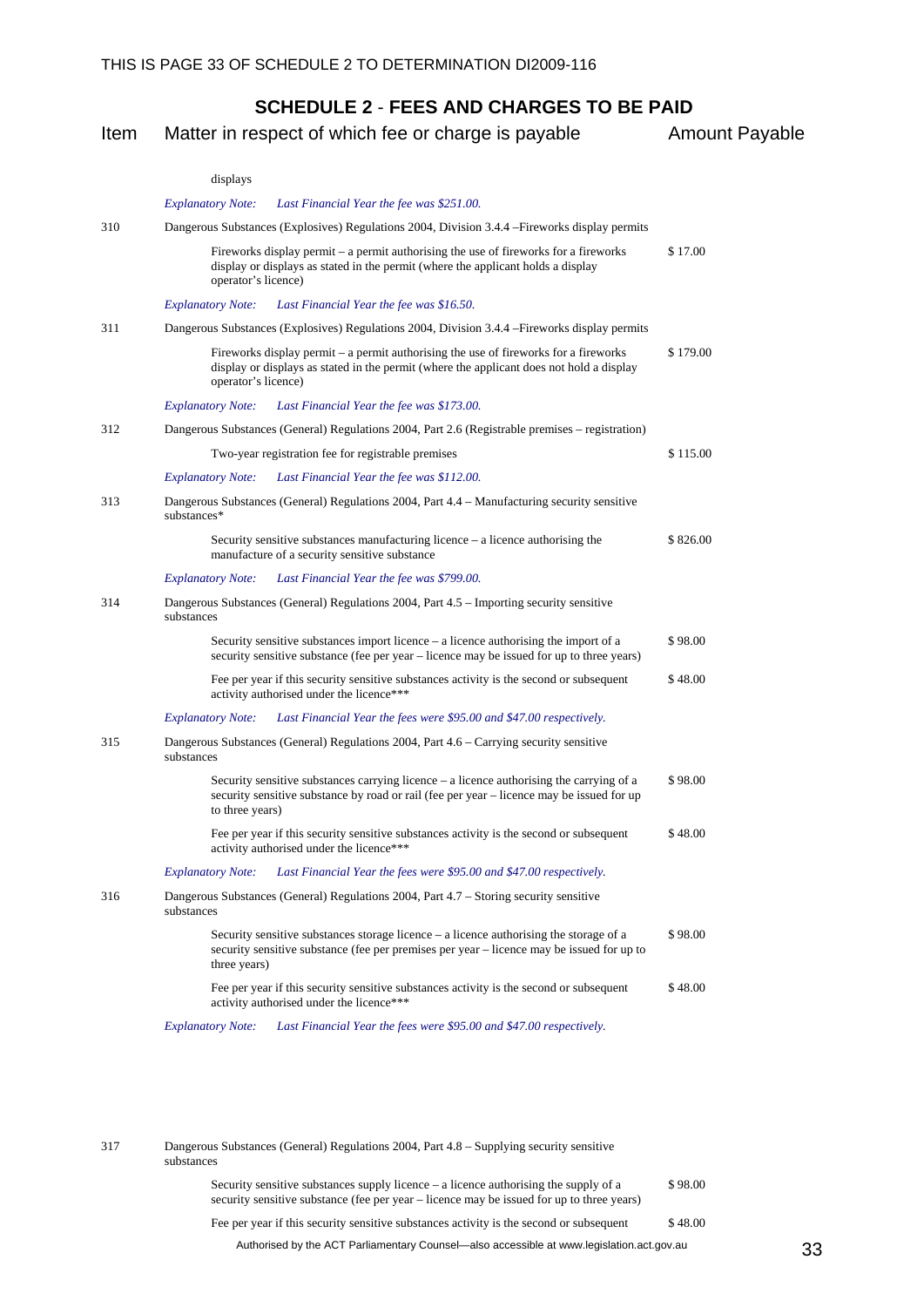#### <span id="page-37-0"></span>Item Matter in respect of which fee or charge is payable Amount Payable

activity authorised under the licence\*\*\*

#### *Explanatory Note: Last Financial Year the fees were \$95.00 and \$47.00 respectively.*

318 Dangerous Substances (General) Regulations 2004, Part 4.9 – Using security sensitive substances

|                          | Security sensitive substances user licence $-$ a licence authorising the use of a security<br>sensitive substance (fee per year – licence may be issued for up to three years) | \$98.00 |
|--------------------------|--------------------------------------------------------------------------------------------------------------------------------------------------------------------------------|---------|
|                          | Fee per year if this security sensitive substances activity is the second or subsequent<br>activity authorised under the licence***                                            | \$48.00 |
| <b>Explanatory Note:</b> | Last Financial Year the fees were \$95.00 and \$47.00 respectively.                                                                                                            |         |

318.1 For undertaking a search of records in relation to the storage of dangerous substances, dangerous goods, underground storage tanks and licence history. \$ 38.00

*Explanatory Note: Last years fee was \$37.00.* 

#### *Notes:*

*\* For licences issued authorising the handling of explosives under the Dangerous Substances (Explosives) Regulation 2004, the fee is a fee per year or part thereof for the period of the licence.* 

*\*\* Consumer fireworks licenses are issued for one year only.* 

*\*\*\* The fee for a security sensitive substances licence for a single activity (excluding manufacture) is set at \$95.00. Where a licence is issued for multiple security sensitive licence activities (via the same application and transaction), the fee for the second and subsequent activities is set at \$47.00.* 

*Examples:* 

- *1. A person applies for and is issued with a 'security sensitive substances supply licence'. Cost of the licence is \$98.00 per year.*
- *2. A person applies for and is issued with a 'security sensitive substances supply licence' and a 'security sensitive substances storage licence'. Cost of the licence is \$146.00 per year (\$98.00 + \$48.00).*
- *3. A person applies for and is issued with a 'security sensitive substances supply licence', a 'security sensitive substances storage licence' and a 'security sensitive substances carrying licence'. Cost of the licence is \$194.00 per year (\$98.00 + \$48.00 + \$48.00).*

*A person applies for and is issued with a 'security sensitive substances supply licence'. The cost of the licence is \$95.00 per year. Later, the person applies for a 'security sensitive substances storage licence'. The cost of that licence is also \$95.00 per year.* 

### *Machinery Act 1949*

| 319 | Inspection of Boiler – locomotive, traction engine or road roller boilers, having a heating surface<br>not exceeding 7.50 square metres – fee per inspection                                                                                           | \$114.00 |
|-----|--------------------------------------------------------------------------------------------------------------------------------------------------------------------------------------------------------------------------------------------------------|----------|
|     | Last Financial Year the fee was \$111.00.<br><b>Explanatory Note:</b>                                                                                                                                                                                  |          |
| 320 | Inspection of Boiler – locomotive, traction engine or road roller boilers, having a heating surface<br>exceeding $7.50$ square metres – fee per inspection                                                                                             | \$162.00 |
|     | Last Financial Year the fee was \$157.00.<br><b>Explanatory Note:</b>                                                                                                                                                                                  |          |
| 321 | Inspection of Boiler – other than locomotive, traction engine or road roller boilers having a<br>heating surface, not exceeding 2 square metres – including economiser and superheater (if any) –<br>fee per inspection*                               | \$44.00  |
|     | Explanatory Note: Last Financial Year the fee was \$43.00.                                                                                                                                                                                             |          |
| 322 | Inspection of Boiler – other than locomotive, traction engine or road roller boilers having a<br>heating surface, exceeding 2 square metres but not exceeding 5 square metres – including<br>economiser and superheater (if any) – fee per inspection  | \$71.00  |
|     | Explanatory Note: Last Financial Year the fee was \$69.00.                                                                                                                                                                                             |          |
| 323 | Inspection of Boiler – other than locomotive, traction engine or road roller boilers having a<br>heating surface, exceeding 5 square metres but not exceeding 15 square metres - including<br>economiser and superheater (if any) – fee per inspection | \$114.00 |
|     | Last Financial Year the fee was \$111.00.<br><b>Explanatory Note:</b>                                                                                                                                                                                  |          |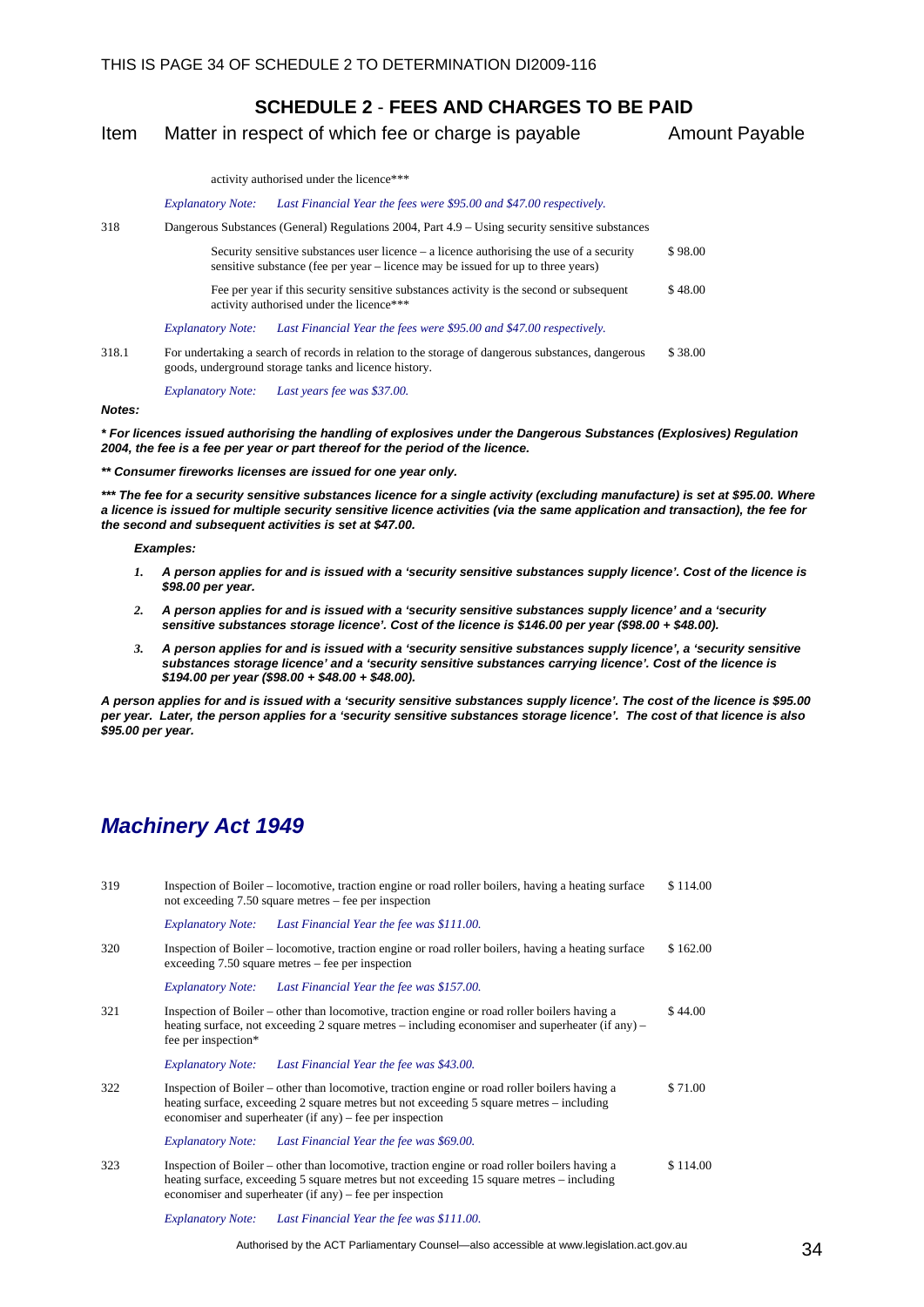<span id="page-38-0"></span>

| Item   | Matter in respect of which fee or charge is payable                                                                                                                                                                                                       | <b>Amount Payable</b> |
|--------|-----------------------------------------------------------------------------------------------------------------------------------------------------------------------------------------------------------------------------------------------------------|-----------------------|
| 324    | Inspection of Boiler – other than locomotive, traction engine or road roller boilers having a<br>heating surface, exceeding 15 square metres but not exceeding 70 square metres – including<br>economiser and superheater (if any) – fee per inspection   | \$162.00              |
|        | <b>Explanatory Note:</b><br>Last Financial Year the fee was \$157.00.                                                                                                                                                                                     |                       |
| 325    | Inspection of Boiler – other than locomotive, traction engine or road roller boilers having a<br>heating surface, exceeding 70 square metres but not exceeding 200 square metres – including<br>economiser and superheater (if any) – fee per inspection  | \$209.00              |
|        | Last Financial Year the fee was \$202.00.<br><b>Explanatory Note:</b>                                                                                                                                                                                     |                       |
| 326    | Inspection of Boiler – other than locomotive, traction engine or road roller boilers having a<br>heating surface, exceeding 200 square metres but not exceeding 400 square metres – including<br>economiser and superheater (if any) – fee per inspection | \$220.00              |
|        | <b>Explanatory Note:</b><br>Last Financial Year the fee was \$220.00.                                                                                                                                                                                     |                       |
| 327    | Inspection of Boiler – other than locomotive, traction engine or road roller boilers having a<br>heating surface, exceeding 400 square metres -including economiser and superheater (if any)                                                              | \$267.00              |
|        | plus per 100 metres or part thereof by which the heating surface exceeds 400 square<br>metres                                                                                                                                                             | \$7.50                |
|        | Last Financial Year the fees were \$258.00 and \$7.50 respectively.<br><b>Explanatory Note:</b>                                                                                                                                                           |                       |
| 328    | Inspection of Pressure Vessel – steam jacketed pan having internal diameter not exceeding 1<br>metre – fee per inspection*                                                                                                                                | \$38.00               |
|        | <b>Explanatory Note:</b><br>Last Financial Year the fee was \$37.00.                                                                                                                                                                                      |                       |
| 329    | Inspection of Pressure Vessel – steam jacketed pan having internal diameter exceeding 1 metre –<br>fee per inspection*                                                                                                                                    | \$44.00               |
|        | <b>Explanatory Note:</b><br>Last Financial Year the fee was \$43.00.                                                                                                                                                                                      |                       |
| 330    | Inspection of Pressure Vessel – other pressure vessels having an internal capacity not exceeding<br>150 litres – fee per inspection*                                                                                                                      | \$38.00               |
|        | <b>Explanatory Note:</b><br>Last Financial Year the fee was \$37.00.                                                                                                                                                                                      |                       |
| 331    | Inspection of Pressure Vessel - other pressure vessels having an internal capacity exceeding 150<br>litres but not exceeding 1,500 litres - fee per inspection*                                                                                           | \$44.00               |
|        | <b>Explanatory Note:</b><br>Last Financial Year the fee was \$43.00.                                                                                                                                                                                      |                       |
| 332    | Inspection of Pressure Vessel – other pressure vessels having an internal capacity exceeding<br>1,500 litres but not exceeding 3,000 litres – fee per inspection                                                                                          | \$71.00               |
|        | <b>Explanatory Note:</b><br>Last Financial Year the fee was \$69.00.                                                                                                                                                                                      |                       |
| 333    | Inspection of Pressure Vessel – other pressure vessels having an internal capacity exceeding<br>3,000 litres – fee per inspection                                                                                                                         | \$103.00              |
|        | Last Financial Year the fee was \$100.00.<br><b>Explanatory Note:</b>                                                                                                                                                                                     |                       |
| 334    | Other Inspections exempted vessel – fee per inspection                                                                                                                                                                                                    | \$267.00              |
| Notes: | <b>Explanatory Note:</b><br>Last Financial Year the fee was \$258.00.                                                                                                                                                                                     |                       |

*\* Single Inspections: Where description of matter for which fee is payable in column 2 is marked \* and on any one day in any one premises, an inspection is made of only one boiler or one pressure vessel, the fee to be charged for the inspection shall be 50 percent in excess of the fee otherwise payable.* 

*\* Multiple Inspections: Where on any one day in any one premises, five or more boilers or five or more pressure vessels are inspected, the fee to be charged for the inspection shall 30 percent less than the fees otherwise payable.*

## *Occupational Health and Safety Act 1989*

| 335 | Certificate of Competency – Application for conversion of an existing certificate to a new<br>Certificate of Competency |         |
|-----|-------------------------------------------------------------------------------------------------------------------------|---------|
|     | Last Financial Year the fee was \$37.00.<br><b>Explanatory Note:</b>                                                    |         |
| 336 | Certificate of Competency – Application for a new Certificate of Competency                                             | \$51.00 |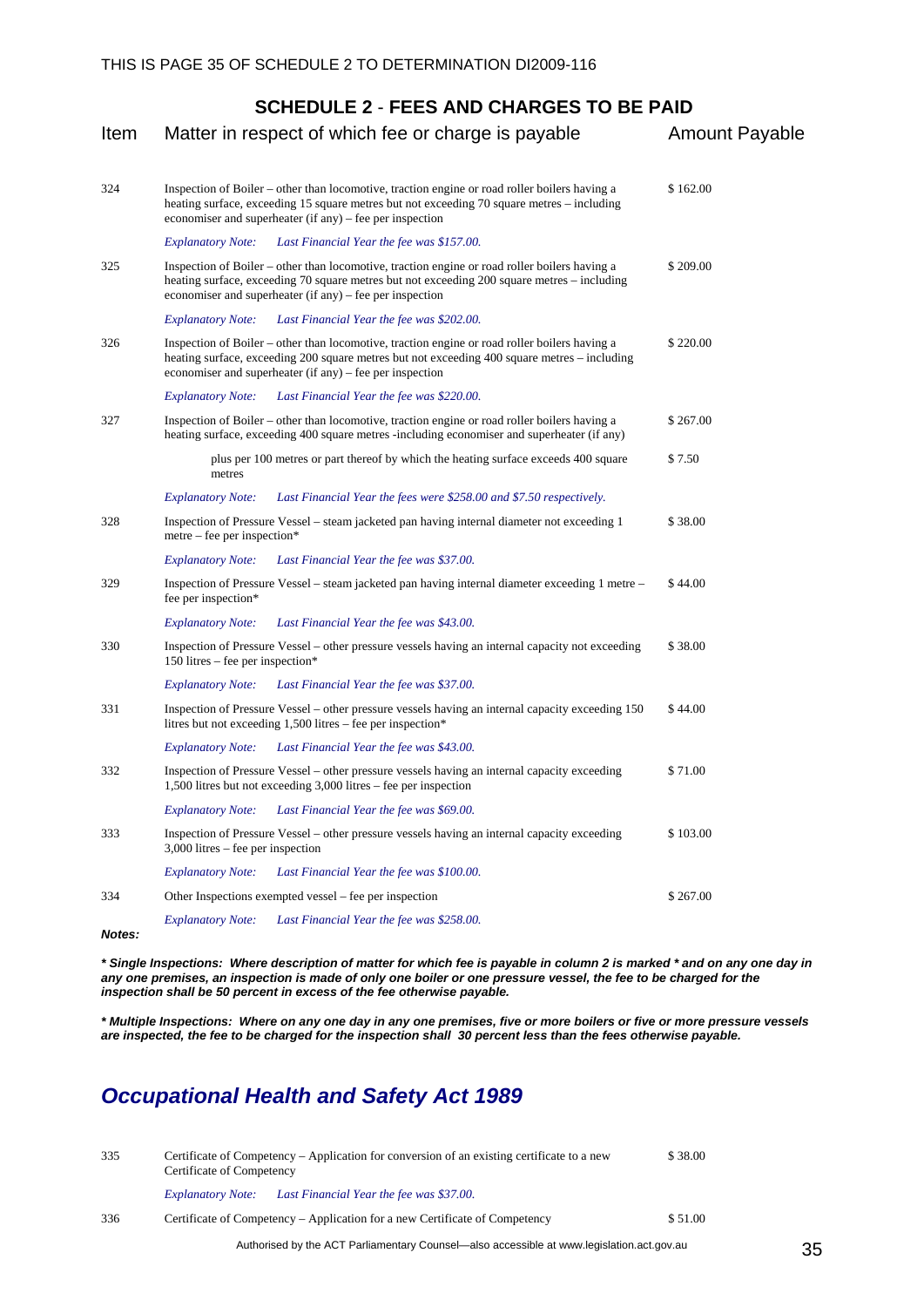<span id="page-39-0"></span>

| Item | Matter in respect of which fee or charge is payable | <b>Amount Payable</b> |
|------|-----------------------------------------------------|-----------------------|
|------|-----------------------------------------------------|-----------------------|

|       |                          | Explanatory Note: Last Financial Year the fee was \$50.00.                                      |          |
|-------|--------------------------|-------------------------------------------------------------------------------------------------|----------|
| 337   |                          | Certificate of Competency – Application to vary a Certificate of Competency                     | \$51.00  |
|       | <b>Explanatory Note:</b> | Last Financial Year the fee was \$50.00.                                                        |          |
| 338   |                          | Accreditation of Competency Assessors – Application for Accreditation as an Assessor*           | \$129.00 |
|       | <b>Explanatory Note:</b> | Last Financial Year the fee was \$125.00.                                                       |          |
| 339   |                          | Accreditation of Competency Assessors – First year Assessor Accreditation (valid for one year)* | \$259.00 |
|       | <b>Explanatory Note:</b> | Last Financial Year the fee was \$251.00.                                                       |          |
| 340   | $year)*$                 | Accreditation of Competency Assessors – Assessor Accreditation Renewal fee (valid for one       | \$251.00 |
|       | <b>Explanatory Note:</b> | Last Financial Year the fee was \$251.00.                                                       |          |
| 341   | Competency               | Certificate of Competency – Application for replacement of a lost or stolen Certificate of      | \$38.00  |
| Note: | <b>Explanatory Note:</b> | Last Financial Year the fee was \$37.00.                                                        |          |

*\* Accreditation of Competency Assessors must only be renewed twice. A new application must then be submitted, which requires payment of a new application and first year fee.*

# *Scaffolding and Lifts Act 1912*

| 342 | the work exceeds \$265,000   | Notification of Intention to commence building, excavation or compressed air work a) work in<br>relation to a single private dwelling house – for every \$1,000 or part thereof by which the cost of    | \$11.30                   |
|-----|------------------------------|---------------------------------------------------------------------------------------------------------------------------------------------------------------------------------------------------------|---------------------------|
|     | <b>Explanatory Note:</b>     | Last Financial Year the fee was the same.                                                                                                                                                               |                           |
| 343 | of the work exceeds \$22,000 | Notification of Intention to commence building, excavation or compressed air work b) other work<br>not related to a single private dwelling house – for every \$2,000 or part thereof by which the cost | \$11.30                   |
|     | <b>Explanatory Note:</b>     | Last Financial Year the fee was the same.                                                                                                                                                               |                           |
| 344 |                              | Notification of Intention to commence building, excavation or compressed air work c) other work<br>not related to a single private dwelling house                                                       | \$1,201.00                |
|     | \$210,000                    | additional fee for every \$1,000 or part thereof by which the cost of the work exceeds                                                                                                                  | \$1.40                    |
|     | <b>Explanatory Note:</b>     | Last Financial Year the fees were \$1,161.00 and \$1.40 respectively.                                                                                                                                   |                           |
| 345 |                              | Design review of cranes, hoists, lifts, plant, scaffolding and gear                                                                                                                                     | \$47.00 minimum fee plus  |
|     |                              |                                                                                                                                                                                                         | \$94.00 per hour          |
|     | <b>Explanatory Note:</b>     | Last Financial Year the fee was \$46.00 plus \$91.00 per hour.                                                                                                                                          |                           |
| 346 | Lifts testing of lifts       |                                                                                                                                                                                                         | \$43.00 minimum fee plus  |
|     |                              |                                                                                                                                                                                                         | \$28.00 per hour          |
|     | <b>Explanatory Note:</b>     | Last Financial Year the fee was \$42.00 plus \$28.00 per hour.                                                                                                                                          |                           |
| 347 |                              | Lifts re-testing of lifts (where initial test has failed inspection) – plus \$81.00 per hour                                                                                                            | \$703.00 minimum fee plus |
|     |                              |                                                                                                                                                                                                         | \$81.00 per hour          |
|     | <b>Explanatory Note:</b>     | Last Financial Year the fee was \$680.00 plus \$79.00 per hour.                                                                                                                                         |                           |
| 348 | Approval of lifts            |                                                                                                                                                                                                         | \$72.00                   |
|     | <b>Explanatory Note:</b>     | Last Financial Year the fee was \$70.00.                                                                                                                                                                |                           |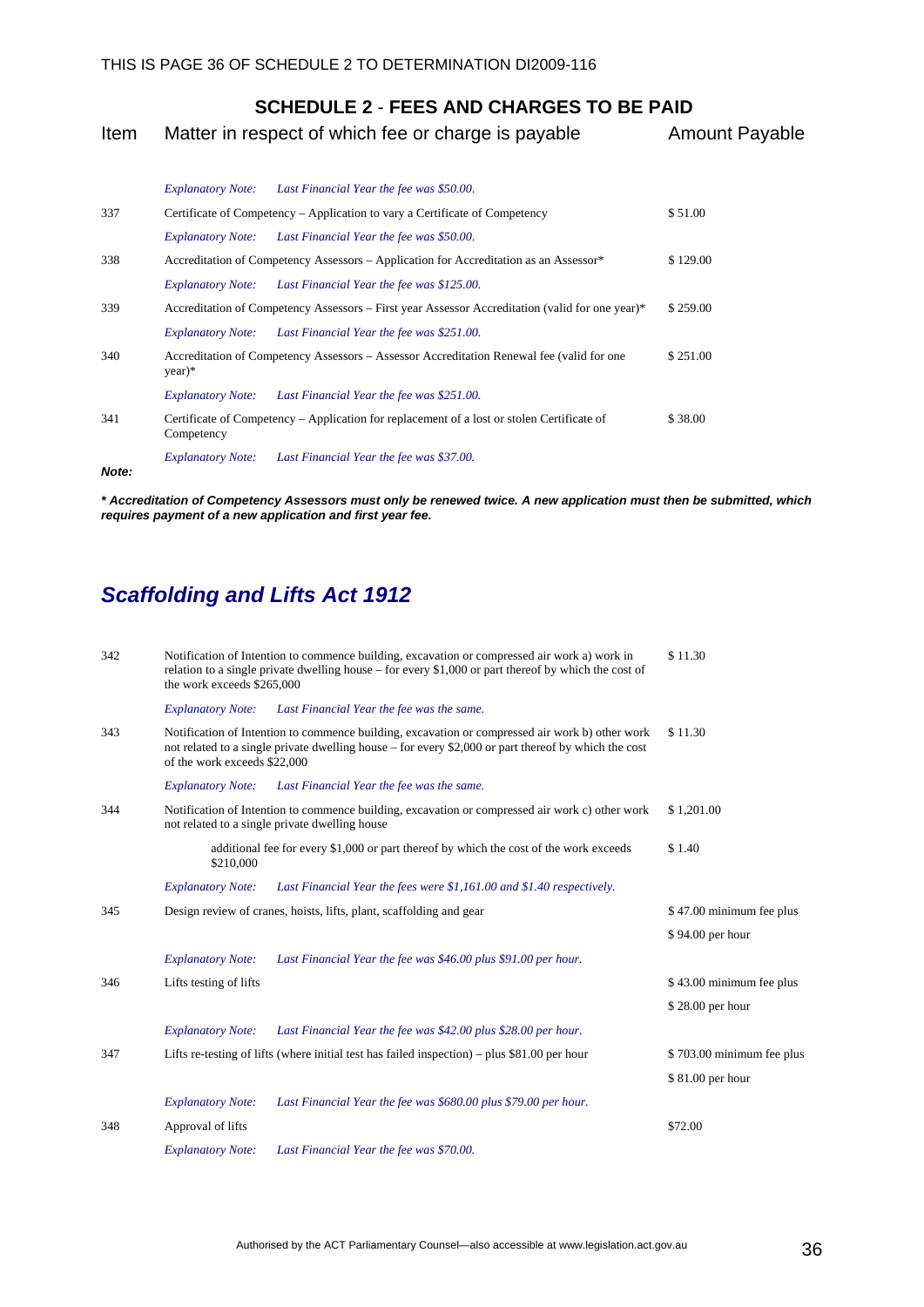<span id="page-40-0"></span>Item Matter in respect of which fee or charge is payable Amount Payable

## *Workers Compensation Act 1951*

| 349 | compensation in the ACT                                                                                                            | Application Fee to be an approved insurer or an exempt employer for the purposes of workers            | \$6.217.00 |
|-----|------------------------------------------------------------------------------------------------------------------------------------|--------------------------------------------------------------------------------------------------------|------------|
|     | <b>Explanatory Note:</b>                                                                                                           | GST is no longer applied to this fee. Last Financial Year the fee was<br>\$6,339.25, inclusive of GST. |            |
| 350 | Fee to be an approved insurer or an exempt employer for the purposes of workers compensation<br>in the ACT (valid for three years) |                                                                                                        | \$6.217.00 |
|     | <b>Explanatory Note:</b>                                                                                                           | GST is no longer applied to this fee. Last Financial Year the fee was<br>\$6,339.25, inclusive of GST. |            |

351 Application fee to be paid to the Professional Standards Council by an occupational association

## *Civil Law (Wrongs) Act 2002*

|     | for the approval of a scheme prepared under Schedule 4, Part 4.2, section 4.4 of the Civil Law<br>(Wrongs) Act 2002                                                                                                                                                                                                                      |                                                                                                                                                                                                                                                                                                          |  |  |
|-----|------------------------------------------------------------------------------------------------------------------------------------------------------------------------------------------------------------------------------------------------------------------------------------------------------------------------------------------|----------------------------------------------------------------------------------------------------------------------------------------------------------------------------------------------------------------------------------------------------------------------------------------------------------|--|--|
|     | The Professional Standards Council may, if it considers that there are special reasons for<br>(1)<br>doing so in a particular case, remit or waive the whole or any part of the application fee<br>payable.                                                                                                                              |                                                                                                                                                                                                                                                                                                          |  |  |
|     | The Professional Standards Council may delegate its function, to remit or waive the whole<br>(2)<br>or any part of the application fee payable, to the Executive Officer of the Professional<br>Standards Council.                                                                                                                       |                                                                                                                                                                                                                                                                                                          |  |  |
|     | The maximum amount that may be remitted or waived by the Executive Office of the<br>(3)<br>Professional Standards Council under a delegation in any particular case is \$250.                                                                                                                                                            |                                                                                                                                                                                                                                                                                                          |  |  |
|     | Last Financial Year the fee was \$5,000.00 per application.<br><b>Explanatory Note:</b>                                                                                                                                                                                                                                                  |                                                                                                                                                                                                                                                                                                          |  |  |
| 352 | Application fee to be paid to the Professional Standards Council by an occupational association<br>for the approval of an amendment to, or the revocation of, a scheme prepared under Schedule 4,<br>Part 4.2, section 4.4 of the Civil Law (Wrongs) Act 2002                                                                            | $$5,175.00$ per application                                                                                                                                                                                                                                                                              |  |  |
|     | The Professional Standards Council may, if it considers that there are special reasons for<br>(1)<br>doing so in a particular case, remit or waive the whole or any part of the application fee<br>payable.                                                                                                                              |                                                                                                                                                                                                                                                                                                          |  |  |
|     | The Professional Standards Council may delegate its function, to remit or waive the whole<br>(2)<br>or any part of the application fee payable, to the Executive Officer of the Professional<br>Standards Council.                                                                                                                       |                                                                                                                                                                                                                                                                                                          |  |  |
|     | The maximum amount that may be remitted or waived by the Executive Office of the<br>(3)<br>Professional Standards Council under a delegation in any particular case is \$250.                                                                                                                                                            |                                                                                                                                                                                                                                                                                                          |  |  |
|     | <b>Explanatory Note:</b><br>Last Financial Year the fee was \$5,000.00 per application.                                                                                                                                                                                                                                                  |                                                                                                                                                                                                                                                                                                          |  |  |
| 353 | Annual fee to be paid to the Professional Standards Council by an occupational association any of<br>whose members are subject to a scheme in force under the Civil Law (Wrongs) Act 2002 (being a<br>scheme that applies to all persons within the association or to a specified class or classes of<br>persons within the association) | \$51.00 per person to whom the scheme<br>applies, who is a member of the<br>association at any time during the<br>relevant annual fee period. The annual<br>fee period means each period of 12<br>months beginning on the date on which<br>the scheme commences and on each<br>anniversary of that date. |  |  |
|     | The annual fee must be paid:<br>(1)                                                                                                                                                                                                                                                                                                      |                                                                                                                                                                                                                                                                                                          |  |  |
|     | if the relevant scheme commences during the period of 3 months ending on 31<br>a.<br>March in any year – not later than 31 March in each year, or                                                                                                                                                                                        |                                                                                                                                                                                                                                                                                                          |  |  |
|     | if the relevant scheme commences during the period of 3 months ending on 30<br>b.                                                                                                                                                                                                                                                        |                                                                                                                                                                                                                                                                                                          |  |  |

- June in any year not later than 30 June in each year, or
- c. if the relevant scheme commences during the period of 3 months ending on 30 September in any year – not later than 30 September in each year, or
- Authorised by the ACT Parliamentary Counsel—also accessible at www.legislation.act.gov.au  $37$ d. if the relevant scheme commences during the period of 3 months ending on 31 December in any year – not later than 31 December in each year.

\$ 5,175.00 per application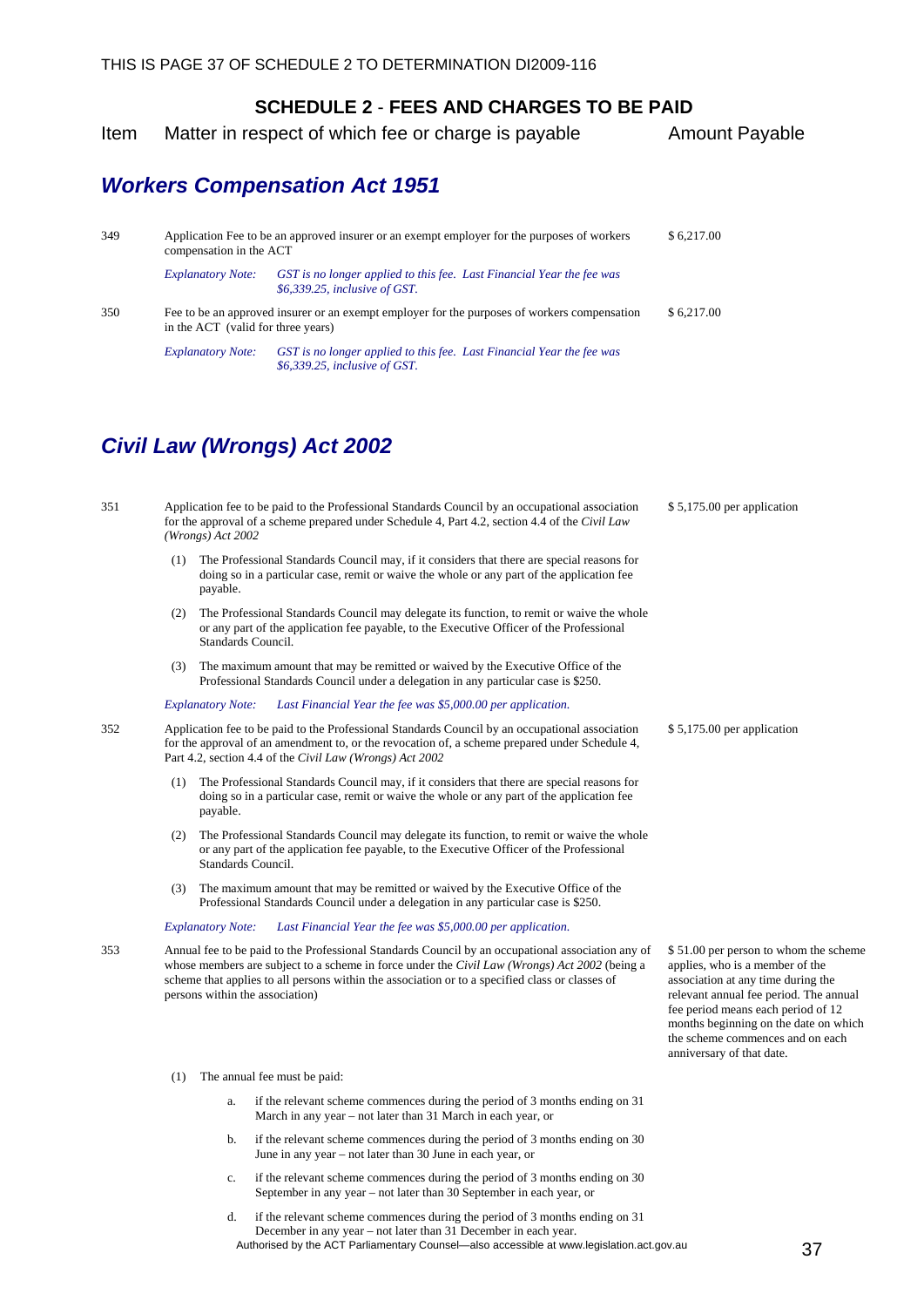#### <span id="page-41-0"></span>Item Matter in respect of which fee or charge is payable Amount Payable

- (2) If for any reason a scheme becomes applicable to an additional member of the occupational association during the annual fee period, the association must pay the annual fee in respect of the additional member:
	- if the scheme becomes applicable to that member during the period of 3 months ending on 31 March – not later than 31 March, or
	- b. if the scheme becomes applicable to that member during the period of 3 months ending on 30 June – not later than 30 June, or
	- c. if the scheme becomes applicable to that member during the period of 3 months ending on 30 September – not later than 30 September, or
	- d. if the scheme becomes applicable to that member during the period of 3 months ending on 31 December – not later than 31 December.

If any amount of the annual fee is not paid within 30 days after it is due, simple interest at the rate of 0.05% per day is payable to the Professional Standards Council on the outstanding balance until that balance is paid.

- (1) The Professional Standards Council may, if it considers that there are special reasons for doing so in a particular case, remit or waive the whole or any part of the annual fee payable or any interest payable.
- (2) The Professional Standards Council may delegate its function, to remit or waive the whole or any part of the annual fee payable or any interest payable, to the Executive Officer of the Professional Standards Council.
- (3) The maximum amount that may be remitted or waived by the Executive Office of the Professional Standards Council under a delegation in any particular case is \$250.

*Explanatory Note: Last Financial Year the fee \$51.00.* 

## *Civil Partnerships Act 2008*

| 354             | Application fee for endorsement and registration of a Civil Partnership                                                   |                                                                                                                          | \$199.00*  |
|-----------------|---------------------------------------------------------------------------------------------------------------------------|--------------------------------------------------------------------------------------------------------------------------|------------|
|                 | <b>Explanatory Note:</b>                                                                                                  | Last years fee was \$192.50. GST applies to this fee and the amount<br>specified is inclusive of GST.                    |            |
| 355             | Fee for endorsement and performance of a Civil Partnership commitment ceremony conducted by<br>a Deputy Registrar-General |                                                                                                                          | $$284.00*$ |
|                 | <b>Explanatory Note:</b>                                                                                                  | Last years fee was \$275.00. This is a new fee. GST applies to this fee and<br>the amount specified is inclusive of GST. |            |
| 356             | Registrar-General                                                                                                         | Fee for endorsement of a Civil Partnership commitment ceremony not conducted by a Deputy                                 |            |
| $M$ nte $\cdot$ | <b>Explanatory Note:</b>                                                                                                  | Last years fee was \$165.00. GST applies to this fee and the amount<br>specified is inclusive of GST.                    |            |

*Note:* 

*\* Fees and Charges so marked are GST applicable* 

#### *General Explanatory Notes*

#### *A. Overview of increases in fees and charges*

*Fees have generally been increased by a Wage Price Index forecast of 3.5% and rounded to an appropriate value.* 

#### *B. Commencement*

*The Determination comes into effect on 1 July 2009. As the new fees and charges come into effect, earlier determinations of those fees and charges cease to have effect.*